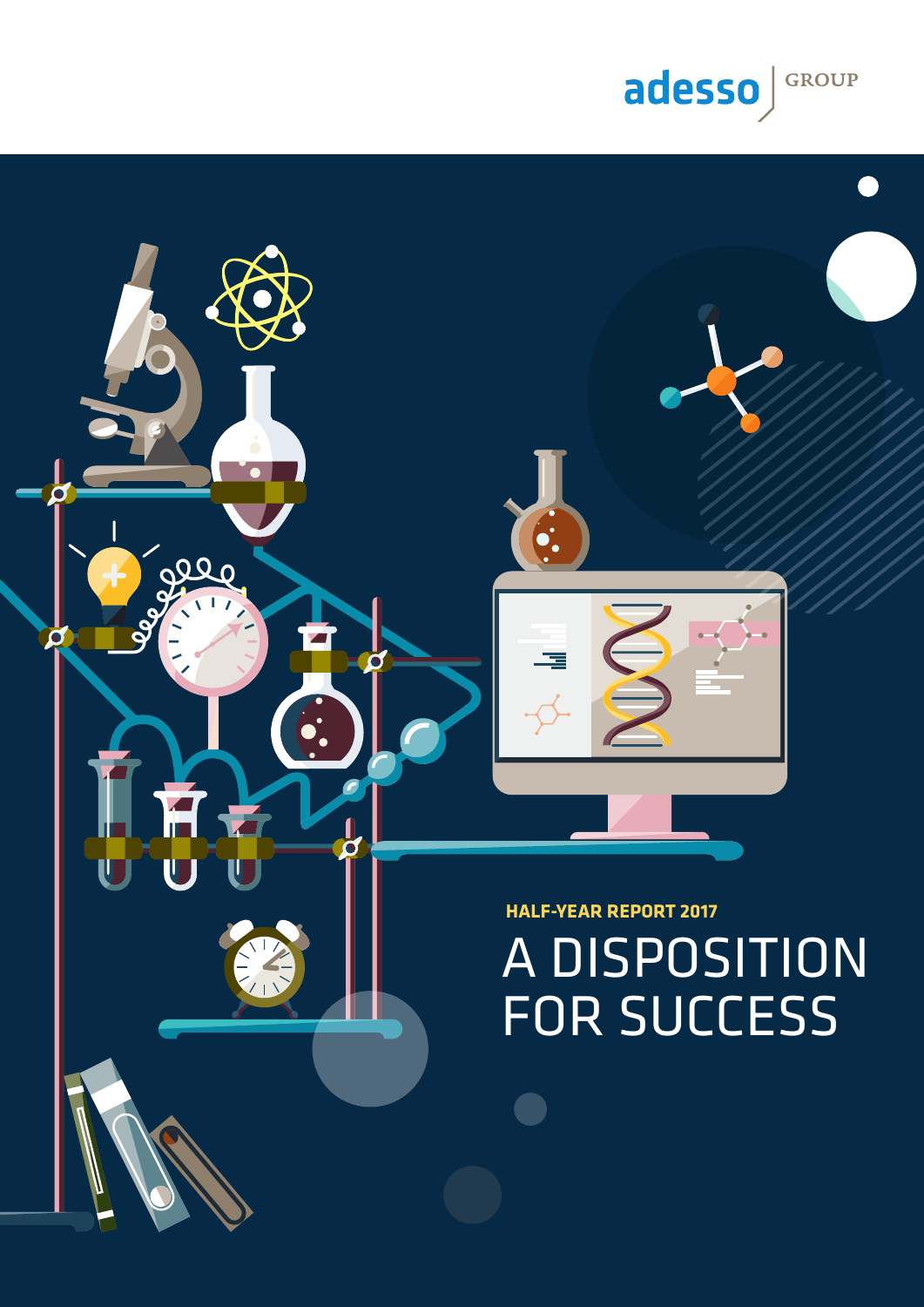# KEY FIGURES

| in EUR k                                                     | 1st HY 2017 | 1st HY 2016 | Change   | in %  | 01/2017   | 02/2017   | 02/2016   |
|--------------------------------------------------------------|-------------|-------------|----------|-------|-----------|-----------|-----------|
| <b>PROFIT SITUATION</b>                                      |             |             |          |       |           |           |           |
| Sales revenues                                               | 149,640     | 118,999     | 30,641   | 26    | 75,650    | 73,990    | 62,927    |
| domestic                                                     | 119,157     | 90,771      | 28,386   | 31    | 63,066    | 56,091    | 49,638    |
| foreign                                                      | 30,483      | 28,228      | 2,255    | 8     | 12,584    | 17,899    | 13,289    |
| EBITDA                                                       | 7,611       | 8,896       | $-1,285$ | $-14$ | 5,150     | 2,461     | 5,125     |
| EBITDA margin (in %)                                         | 5.1         | 7.5         | $-2.4$   | $-32$ | 6.8       | 3.3       | 8.1       |
| Consolidated earnings                                        | 2,212       | 3,956       | $-1,744$ | $-44$ | 2,223     | $-11$     | 2,504     |
| <b>BALANCE SHEET</b>                                         |             |             |          |       |           |           |           |
| Balance sheet total                                          | 184,575     | 146,333     | 38,242   | 26    | 192,544   | 184,575   | 146,333   |
| Equity                                                       | 58,459      | 38,872      | 19,587   | 50    | 60,533    | 58,459    | 38,872    |
| Eugity ratio (in %)                                          | 31.7        | 26.6        | 5.1      | 19    | 31.4      | 31.7      | 26.6      |
| Liquid assets                                                | 28,144      | 14,976      | 13,168   | 88    | 38,668    | 28,144    | 14,976    |
| Net cash position                                            | $-17,667$   | $-28,808$   | 11,141   | $-39$ | $-7,042$  | $-17,667$ | $-28,808$ |
| <b>EMPLOYEES</b>                                             |             |             |          |       |           |           |           |
| Employees (FTE)                                              | 2,448       | 1,973       | 475      | 24    | 2,285     | 2,448     | 1,973     |
| domestic                                                     | 2,181       | 1,725       | 456      | 26    | 2,035     | 2,181     | 1,725     |
| foreign                                                      | 267         | 248         | 19       | 8     | 250       | 267       | 248       |
| Gross profit/Employees                                       | 112         | 117         | $-5$     | $-4$  | 116       | 107       | 118       |
| <b>SHARE</b>                                                 |             |             |          |       |           |           |           |
| Number                                                       | 6,174,203   | 5,873,736   | 300.467  | 5     | 6,167,423 | 6,174,203 | 5,873,736 |
| Price at the end of the the period<br>(in EUR)               | 54.20       | 26.50       | 27.70    | 105   | 53.45     | 54.20     | 26.50     |
| Market capitalisation at the end of<br>the period (in EUR m) | 334.6       | 155.7       | 178.9    | 115   | 329.6     | 334.6     | 155.7     |
| Earnings per share (in EUR)                                  | 0.36        | 0.65        | $-0.29$  | $-45$ | 0.37      | $-0.01$   | 0.41      |
|                                                              |             |             |          |       |           |           |           |

Growth in Sales (Per Quarter) *in EUR m* EBITDA Development (Per Quarter) *in EUR m*



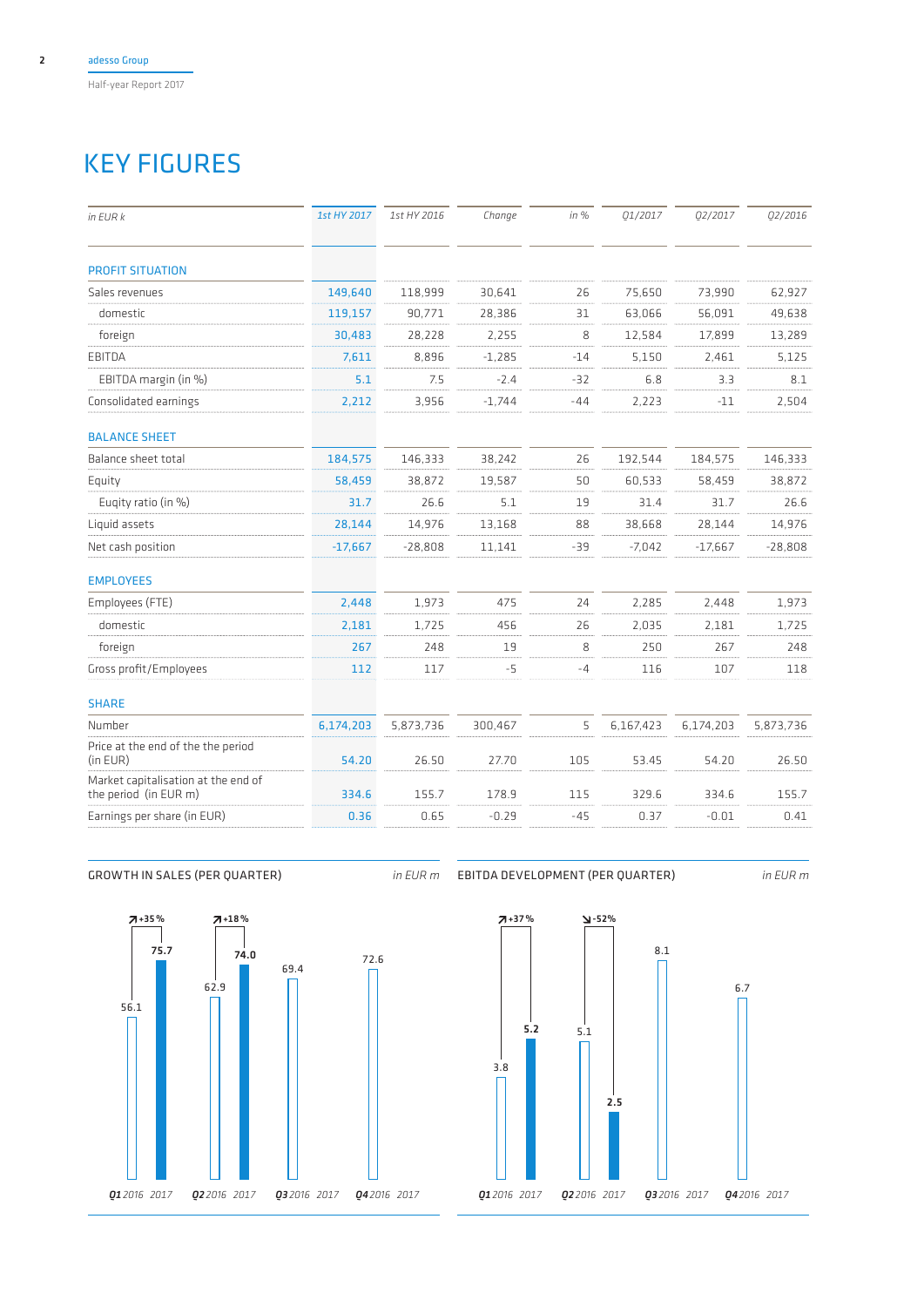# Mission Statement

adesso optimises companies' core business processes with the targeted use of information technology. We off er customers expert consulting based on our in-depth industry knowledge and use our technical knowhow to develop customised software solutions. For a defined set of operational tasks adesso provides innovative solutions and products.

As an independent partner, we aim to help our customers make the most of their business potential while retaining flexibility in the future.

# **adesso is turning 20!** A disposition for success

In 2017, adesso is able to look back on a 20-year history of success. On the occasion of our founding jubilee, we asked ourselves, if it is even possible to learn how to be successful. Or is business success for the most part the result of a company's original disposition, its founding principles and the talent it recruits?

Even if we do not have a patented recipe for successful company development, we think that it is not without reason that adesso's genetic disposition has managed to uphold our business model for more than 20 years, and we believe that it will continue to assist us in years to come. In this regard our fundamental components are of most importance, such as our focus on employees and customers, the way that we combine research, teaching and practice, and the expertise that this gives rise to, but also our special company culture.

# **CONTENT**

## 4 Investor Relations 10 Group Management Interim Report

- 12 Group Principles
- 13 Economic Report
- 17 Subsequent Events
- 17 Forecast, Opportunities and Risk Report

## 20 Consolidated Interim Statement

- 22 Consolidated Balance Sheet
- 24 Consolidated Income Statement
- 24 Consolidated Statement of Comprehensive Income
- 25 Consolidated Cash Flow Statement
- 26 Consolidated Shareholders Equity Statement
- 28 Consolidated Notes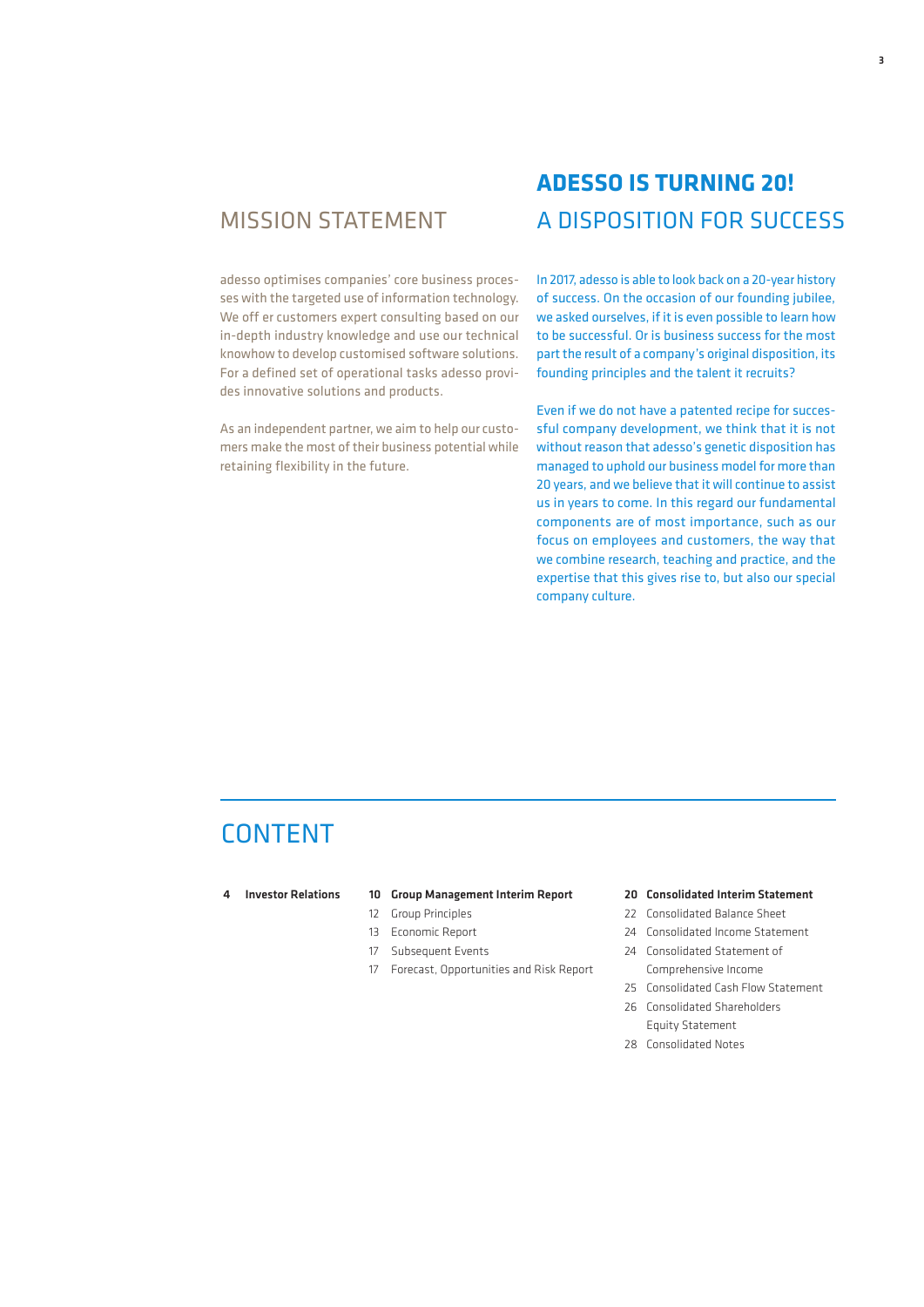# Investor Relations

# The Share

# First Half of the Trading Year 2017 – General Conditions

The first half of trading year 2017 was relatively calm compared to the volatility of past years. After a slow start with markets treading water, the selective indices began an upward trend in the second week of February that lasted through to June. This was primarily due to positive economic prospects and the significant fall in assumed political risks for Europe. The protectionist policies of the new US president had been viewed as posing a risk, but the outcome of elections in the Netherlands and France – when populist parties failed to grasp power – improved sentiment on the markets again. Against this backdrop, the DAX was up by 12 % on its closing price at the end of 2016 at times and closed trading above 12,800 points on multiple occasions. However, shortly afterwards it consolidated. Investors evidently believed that the high price level posed the risk of a slump. The index reached a new all-time high at 12,952 points on 20 June 2017, but there was a significant downturn in sentiment to the end of the halfyear period with investors anticipating a tightening of monetary policy in the eurozone and the price of the euro rising sharply against the US dollar. At the end of the period, the DAX closed at 12,325 points and was up by 7 % compared to the start of the year. The MDAX performed a little better over the first half of the year, rising by 10 %. The worst performer of 2016, the TecDAX, declined by 1 % in 2016, but enjoyed a much better first half of 2017 and climbed by 21 %.

## Development of adesso Shares

With a price increase of 18 % compared to the closing price at the end of 2016, the adesso shares outperformed both the DAX and the MDAX in the first half of the year but fell short of the performance of the TecDAX reference index for the first time since the end of 2012. The TecDAX outperformed adesso shares by 3 percentage points in the first half of the year. On 30 June 2017, the adesso shares closed at EUR 54.20, after having achieved a record closing price of EUR 62.80 on 31 May 2017. In intraday terms, the

shares actually rose even higher to EUR 63.81 on the same day.

adesso shares started the year on the right foot: The shares only rose by 1 % compared to the end of 2016 on the first day of trading, but then did not fall below this price of EUR 46.39 throughout the entire first half of 2017. adesso shares rose by almost 8 % on the very next day, with trading volumes high, after a major insurer announced that it would be introducing an adesso software product for its life insurance division. The announcement of another order and consistently high trading volumes, including as a result of adesso's presentation at a capital market conference in France, saw the price of adesso shares rise by 28 % compared to the start of the year on 30 January 2017 to EUR 58.80. At this point, the adesso share was outperforming the TecDAX and other selective indices by 26 percentage points. However, as trading volumes decline, the adesso shares were unable to maintain this level due in part to profit taking. In spite of positive analyst assessments following a further corporate acquisition and some significant price jumps in both directions, the price of the adesso shares fell to EUR 51.99 on the final day of February. Without any further momentum, March was a relatively volatile month for the adesso share. Closing prices fluctuated in a range of almost EUR 6 from EUR 51.93 to EUR 57.84. The shares therefore treaded water while other indices performed well and made up the lost ground. Following the postponement at short notice of the adesso AG balance sheet press conference and analyst conference by a couple of days and the downturn in sentiment caused by the presidential elections in France, adesso shares fell by 10 % while the TecDAX dropped by some 4 percentage points at the same time. However, the share price recovered quickly after the publication of strong group and year-end figures on 21 April 2017. It fact, in just 7 trading days it rose by over 11 %, from EUR 49.89 to EUR 53.96 on the final day of April. Without experiencing any further momentum, the adesso share price was unable to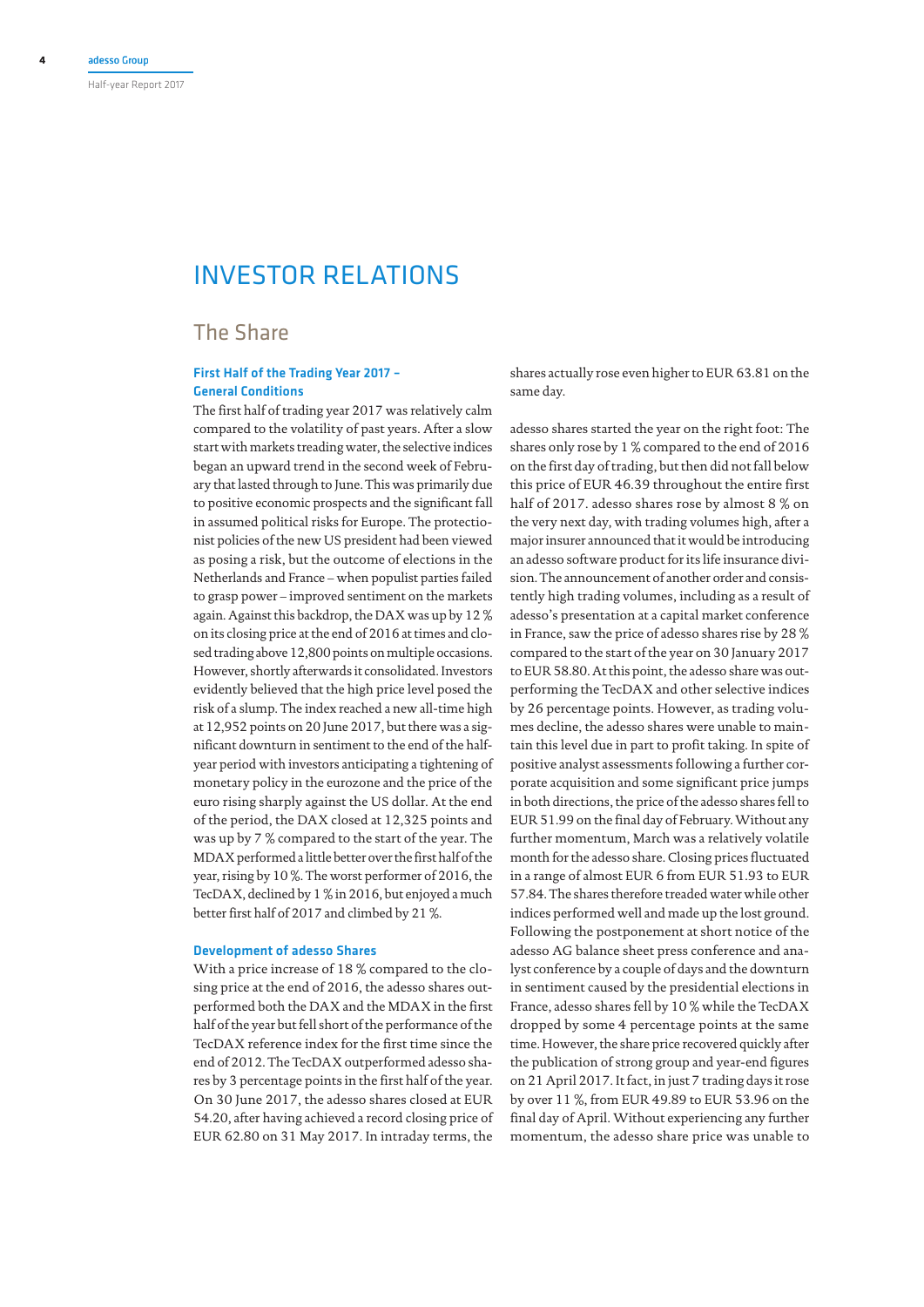

# Development of the adesso Share compared to the TEcDax

Development of the adesso Share and Trading volumes (XETRA) *in EUR/trading volumes in shares*

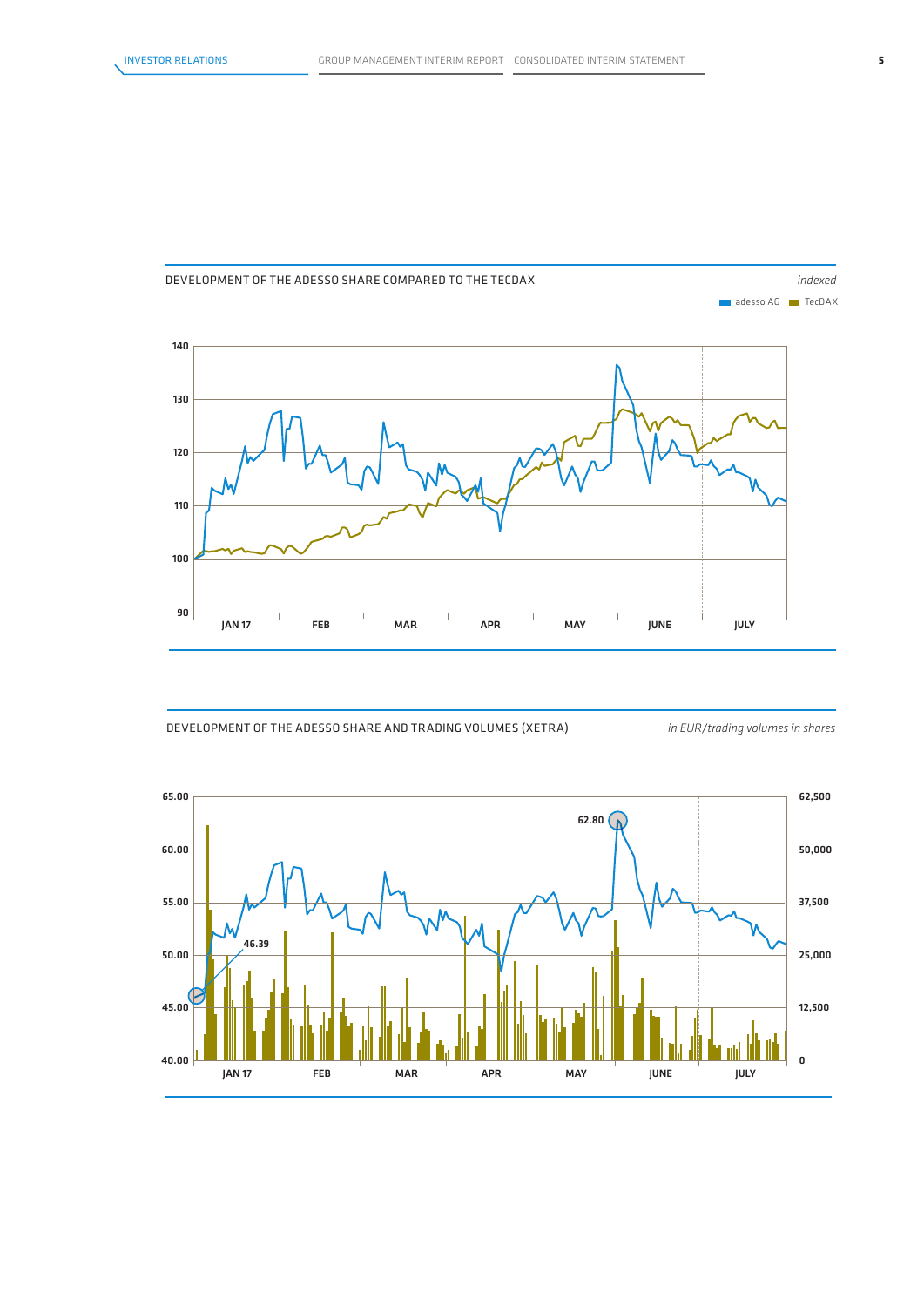strike out in any direction until the publication of the first-quarter figures on 26 May 2017. Bolstered by the noticeable rise in trade volumes at the end of May, the share price made another breakthrough on the day of the Annual Shareholders' Meeting on 30 May 2017, closing the day up at almost 9 %. A further 6 % price increase on the subsequent day helped the share achieve a new high for the half-year period of EUR 62.80 and match its previous all-time high closing price. At this point, the adesso share price had increased by over 36 % in 2017 and was outperforming the TecDAX by 10 percentage points. Profit taking and a lack of further momentum saw the share price slide back down in June – with trading volumes also falling –, closing the half-year period at EUR 54.20 and up 18 % on the close of 2016. The reference index, the TecDAX, was able to reinforce much of its growth and closed the period up 21 % on the start of the year.

adesso's market capitalisation increased by 18 % from EUR 283.7 million to EUR 334.6 million in the first half of 2017. The average monthly volume of adesso shares traded in the first half of the year was EUR 18.8 million, an increase of 343 % in trading volume compared to 2016 as a whole. In the first half of the year, an average of 16,495 shares were traded each day, a rise of 183 % compared to 2016. The strongest trading day was 3 January 2017, with 70,302 shares traded, of which 55,661 via Xetra. On average, the number of adesso shares traded per month amounted to 346,403.

The German benchmark indices recovered at the start of the second half of the year and had returned back to the level from before their previous setback by mid-July. However, sentiment turned bleaker once again in the second half of July – particularly affecting the DAX. The euro continued to rise in value compared to the dollar, and so investors saw their export forecasts at risk. Elsewhere, the scandal surrounding the manipulation of diesel cars spread to other German automotive manufactures and culminated in allegations of a cabal. The escalation in the North Korea crisis also had a negative effect, neutralising the recent recovery by the benchmark indices. Only the TecDAX managed to remain relatively stable. adesso shares were unable to recover and lost further ground in

July against the backdrop of relatively low trading volumes. By the end of July, the adesso share price was level with the MDAX at 11 %, up on the close of 2016. The DAX was only up by 6 % over the same period, while the TecDAX extended its advantage by rising to 25 % compared to the start of the year.

## Capital Measures

Share capital rose from EUR 6,167,423 to EUR 6,174,203 in June 2017, after 6,780 stock options from the company's stock option programme were exercised.

## **Dividends**

The Annual Shareholders' Meeting of 30 May 2017 approved the proposal of the Executive Board and Supervisory Board regarding the appropriation of net income and resolved to increase the dividend by 20 % to EUR 0.36 per share. The dividend was credited to shareholders' custodian accounts from 2 June 2017.

## Shareholder Structure

The largest shareholder of adesso AG, with 27.9 % of the voting rights, is Prof. Dr. Volker Gruhn, who holds his shares indirectly via the Setanta GmbH investment company. Prof. Dr. Volker Gruhn is the Chairman of the Supervisory Board of adesso AG and its co-founder. The other co-founder, former member of the Executive Board Rainer Rudolf, who has been a member of the Supervisory Board since 2013, holds the second-largest share of the voting rights – 17.6 %. adesso AG's Supervisory Board holds 45.9 % of the company's share capital, while its Executive Board holds 0.7 % of the share capital. The majority of the assigned voting rights, 76.2 %, are held by private investors. Another 12.2 % is held by institutional investors. The remaining 11.6 % of the company's shares cannot be clearly assigned to a specific class of investor. According to Deutsche Borse AG's definition, the free float is 44.1 %. The level of free float has increased by 0.7 percentage points compared to the figure in the Annual Report 2016 as a result of the exercising of stock options from the company's stock option programme, the expiry of lock-up agreements and changes to the portfolio of one shareholder part of the fixed shareholdings investor group.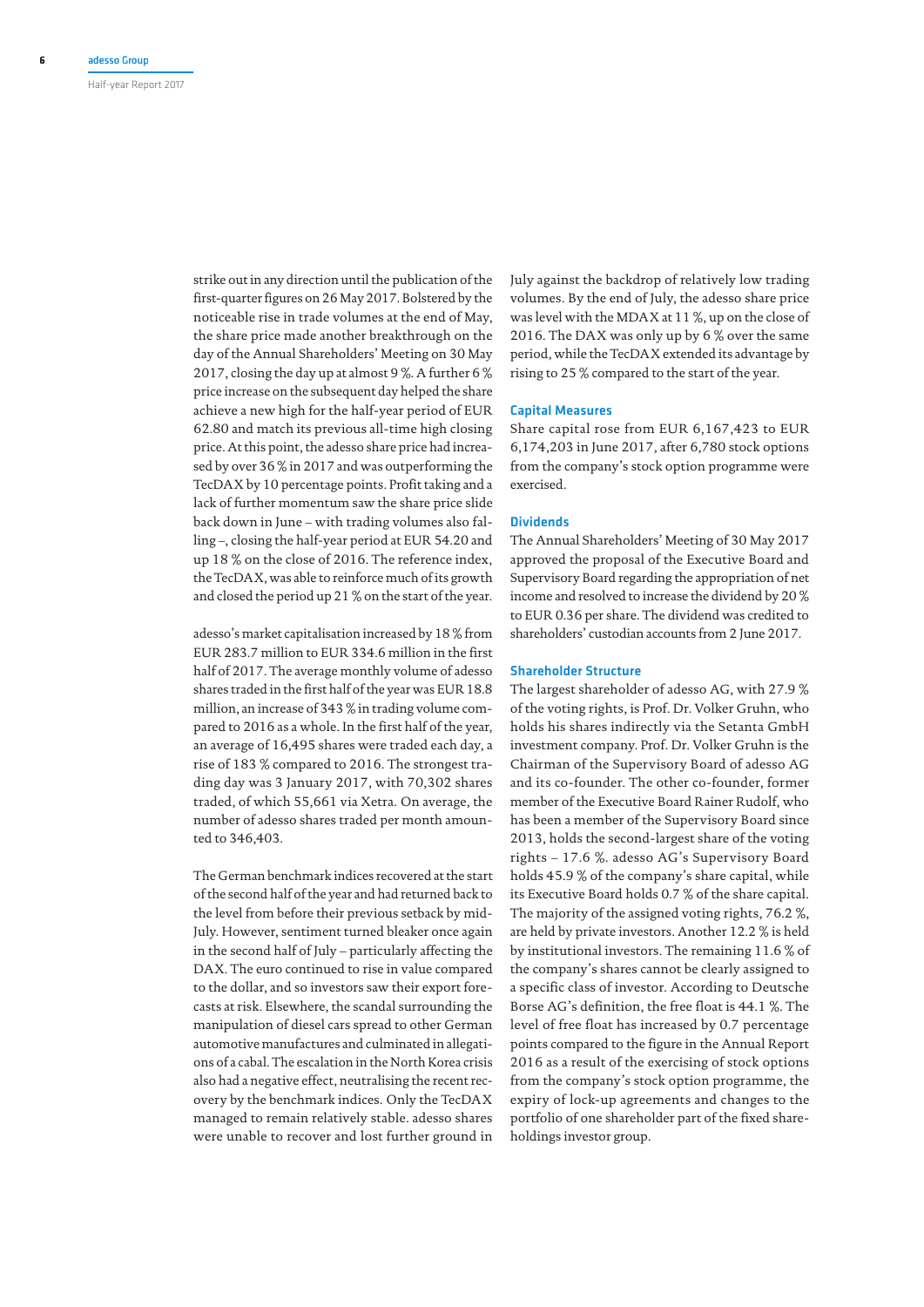# The following table shows the most important share data for the first half year of 2017 per quarter:

# SHARE DATA

|                                                     | 01        | 02        | 1st HY 2017 |
|-----------------------------------------------------|-----------|-----------|-------------|
| Price at the end of the period                      | 53.45     | 54.20     | 54.20       |
| Development (in %)                                  | 16        | 18        | 18          |
| Development of TecDAX (in%)                         | 13        | 21        | 21          |
| Highest price in EUR                                | 58.80     | 62.80     | 62.80       |
| Lowest price in EUR                                 | 46.39     | 48.41     | 46.39       |
| Volatility (90 days at the end of the quarter in %) | 34.3      | 27.8      | 27.8        |
| Trading volumes in shares per trading day           | 17.064    | 15.889    | 16,495      |
| Trading volumes in EUR per trading day              | 920.590   | 865.978   | 894.151     |
| Number of shares                                    | 6.167.423 | 6.174.203 | 6.174.203   |
| Market capitalisation in EUR million                | 329.6     | 334.6     | 334.6       |

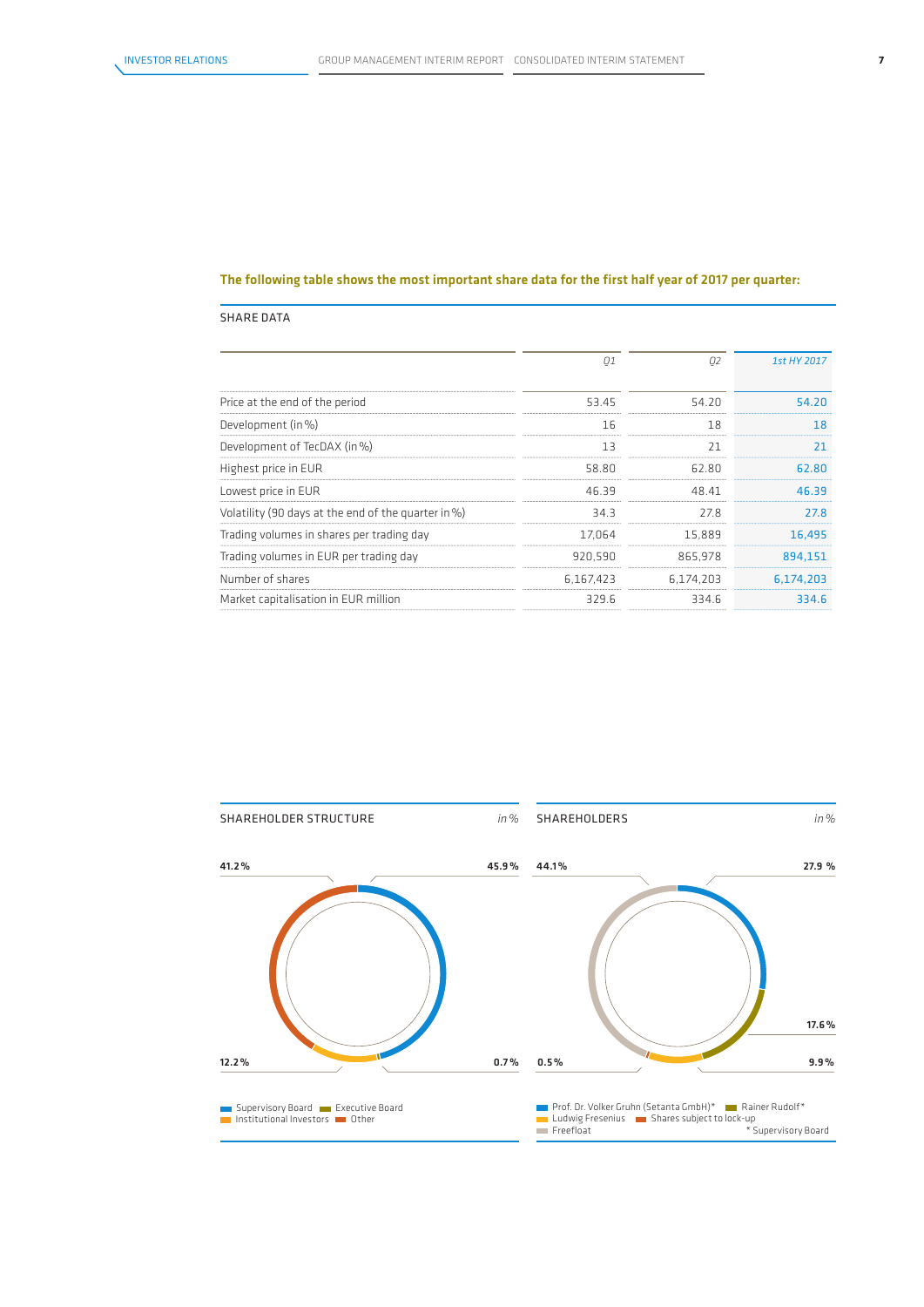## Investor Relations Activities

Our investor relations activities are dedicated to active communication and ensure that our business activities are transparent. We not only strive to offer ultimate transparency and readily available access to information, but also actively seek dialogue with institutional and private investors, analysts and the financial press. In doing so, we regularly present the development of the company in the course of one-toone meetings or roadshows. We also take advantage of numerous investor conferences to present adesso AG and enhance our contact to the capital market.

In the first half of 2017, adesso AG and its equity story was presented at three capital markets conferences in Germany and at a conference in France. Relations with analysts and professional investors were also strengthened in numerous one-to-one mee-

tings. Another conference is planned in the second half of the year, with adesso once again attending the German Equity Forum in Frankfurt, Europe's largest capital markets event for corporate financing. A roadshow with investor meetings abroad and other events are also being planned.

## Analyses/Research

Since the publication of the base study in October 2016, adesso AG shares are now also assessed regularly by Warburg Research in the form of updates and comments. Valuations continue to be published by independent analysts from SMC Research, which has been tracking the progress of adesso since May 2013. As part of the merger of WGZ Bank with DZ BANK, the newly formed DZ BANK continued its coverage of adesso AG, which began in May 2012, from August 2016. DZ BANK is publishing a new

## Basic Share Data

| <b>ISIN Code</b><br>DE000A0Z2305<br>WKN (national security<br>identification number)<br>A0Z230<br>Symbol/Code<br>ADN1<br>Reuters Instrument Code<br>ADNGk.DE<br>Bloomberg Symbol<br>ADN1:GR<br>First day of trading<br>21 June 2000<br>Trading platforms<br>Xetra<br>General Standard<br>Market segment<br>Number of shares<br>6,174,203<br>EUR<br>Currency<br>No share with nominal<br>value: EUR 1.00<br>Nominal value<br>(mathematically)<br>Share capital<br>6,174,203€<br>Voting rights per share<br>CDAX, DAX International<br>Mid 100, DAXsector All<br>Software, DAX subsector<br>All IT-Services, General<br>All-Share, General<br>Standard Index<br>Index<br>Reporting standard<br>ifrs<br>End of financial year<br>31 December |  |
|-------------------------------------------------------------------------------------------------------------------------------------------------------------------------------------------------------------------------------------------------------------------------------------------------------------------------------------------------------------------------------------------------------------------------------------------------------------------------------------------------------------------------------------------------------------------------------------------------------------------------------------------------------------------------------------------------------------------------------------------|--|
|                                                                                                                                                                                                                                                                                                                                                                                                                                                                                                                                                                                                                                                                                                                                           |  |
|                                                                                                                                                                                                                                                                                                                                                                                                                                                                                                                                                                                                                                                                                                                                           |  |
|                                                                                                                                                                                                                                                                                                                                                                                                                                                                                                                                                                                                                                                                                                                                           |  |
|                                                                                                                                                                                                                                                                                                                                                                                                                                                                                                                                                                                                                                                                                                                                           |  |
|                                                                                                                                                                                                                                                                                                                                                                                                                                                                                                                                                                                                                                                                                                                                           |  |
|                                                                                                                                                                                                                                                                                                                                                                                                                                                                                                                                                                                                                                                                                                                                           |  |
|                                                                                                                                                                                                                                                                                                                                                                                                                                                                                                                                                                                                                                                                                                                                           |  |
|                                                                                                                                                                                                                                                                                                                                                                                                                                                                                                                                                                                                                                                                                                                                           |  |
|                                                                                                                                                                                                                                                                                                                                                                                                                                                                                                                                                                                                                                                                                                                                           |  |
|                                                                                                                                                                                                                                                                                                                                                                                                                                                                                                                                                                                                                                                                                                                                           |  |
|                                                                                                                                                                                                                                                                                                                                                                                                                                                                                                                                                                                                                                                                                                                                           |  |
|                                                                                                                                                                                                                                                                                                                                                                                                                                                                                                                                                                                                                                                                                                                                           |  |
|                                                                                                                                                                                                                                                                                                                                                                                                                                                                                                                                                                                                                                                                                                                                           |  |
|                                                                                                                                                                                                                                                                                                                                                                                                                                                                                                                                                                                                                                                                                                                                           |  |
|                                                                                                                                                                                                                                                                                                                                                                                                                                                                                                                                                                                                                                                                                                                                           |  |
|                                                                                                                                                                                                                                                                                                                                                                                                                                                                                                                                                                                                                                                                                                                                           |  |

|                                                                    | 1st HY 2017 | 1st HY 2016 |
|--------------------------------------------------------------------|-------------|-------------|
| Number of shares at the<br>end of the period                       | 6,174,203   | 5.873.736   |
| Xetra closing price at the<br>end of the period (EUR)              | 54.20       | 26.50       |
| Market capitalisation<br>at the end of the period<br>(EUR million) | 334.6       | 1557        |
| Earnings per share (EUR)                                           | 0.36        | N 65        |
| Cash flow per share (EUR)                                          | -0.56       | -∩ 28       |
| P/E Ratio                                                          | 150.6       | 40 R        |
| Price-To-Cash-Flow Ratio                                           | -97.0       | -94 2       |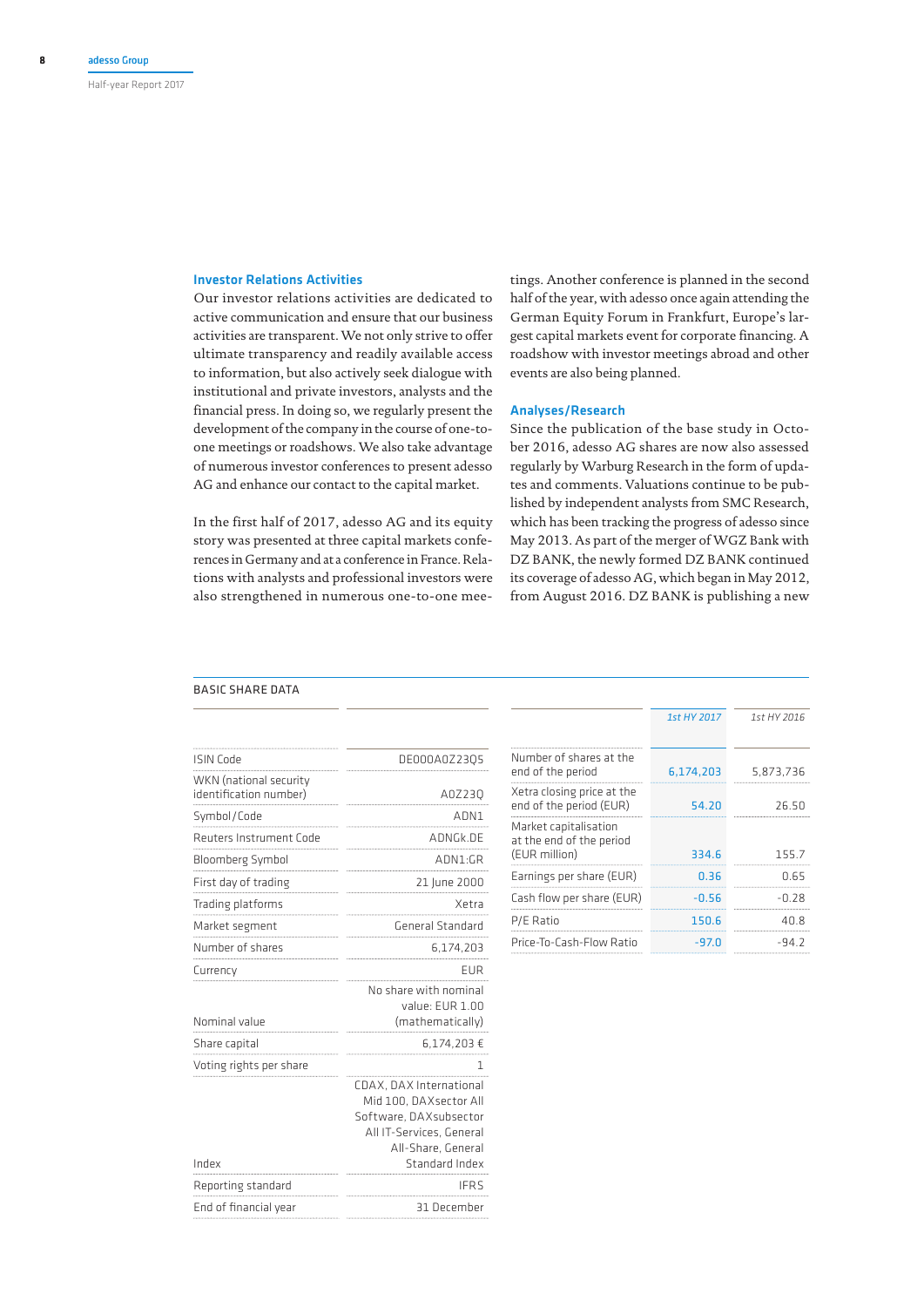base study in 2017 after the change in analysts. The most-recent updates from the other analysts were published in May and June 2017. The analyst at Warburg Research recommends buying, with a price target of EUR 63.00 (29 May 2017). SMC Research recommends holding the adesso shares with a price target of EUR 65.30 (6 June 2017).

Since the beginning of 2011, trading of the adesso share has been supported by Oddo Seydler Bank AG (formerly: Close Brothers Seydler Bank AG), the designated sponsoring market leader.

# **Contact:** Martin Möllmann Manager Investor Relations T +49 231 7000-7000 F +49 231 7000-1000 E ir@adesso.de

## Recommendations from the financial Media and Analyst's opinions

| <b>Date</b> | Subject/<br>Recommendation                                                | Evaluation                                                                                                                                                                                                                                                                                                                               | Source                           |
|-------------|---------------------------------------------------------------------------|------------------------------------------------------------------------------------------------------------------------------------------------------------------------------------------------------------------------------------------------------------------------------------------------------------------------------------------|----------------------------------|
| 2017-07-06  | adesso:<br><b>Still refreshingly</b><br>energetic                         | [] After the successful first quarter we expect adesso to exceed<br>the forecasts for the year as a whole and therefore again a rising<br>stock price, even if the Management Board is still cautious.                                                                                                                                   | Nebenwerte<br>Journal            |
| 2017-14-06  | adesso:<br>Appropriate<br>assessment                                      | Recommendation on 02.11.16, issue 45/16, price at time of<br>recommendation 39.10 €, current price 56.67 €, +/-<br>in% +44.94, new stop 48.17 €                                                                                                                                                                                          | Focus<br>Money                   |
| 2017-06-06  | Hold                                                                      | Target price: EUR 65.30                                                                                                                                                                                                                                                                                                                  | <b>SMC</b><br>Research           |
| 2017-06-02  | <b>Strong start</b><br>to the year                                        | [] The adesso share should soon resume the upward trend.<br>A jump over the resistance zone between 57.50 and 59.00 euros<br>would generate a new purchase signal.<br>Target: 72,00 € / stop: 41,00 €                                                                                                                                    | Der Aktionär                     |
| 2017-05-29  | Buy                                                                       | Target price: EUR 63.00                                                                                                                                                                                                                                                                                                                  | Warburg<br>Research              |
| 2017-04-26  | <b>Profit dynamics</b><br>must grow again                                 | [] The management expected lower growth rates in 2017<br>(excluding acquisitions). Revenue is planed with 270 to 300<br>and the EBITDA with 27 Mio Euro, so that the PER of 23 will be<br>justified only when earnings per share of 2.70 Euro is obtained<br>in 2018. Then, the stock price will gain momentum.                          | Nebenwer-<br>te Journal<br>Extra |
| 2017-04-21  | Buy                                                                       | [] Boersengefluester.de generally keeps its recommendation<br>to buy the Adesso share. Too big is the urge to rise.<br>In the area above 60 euros boersengefluester.de sees the<br>lights changing from green to yellow - at least based<br>on the current prospects. As a result, we would postpone<br>new engagements from this level. | boersenge-<br>fluester.de        |
| 2017-03-09  | <b>Favorites for con-</b><br>servative investors -<br>shares in the focus | The IT service provider adesso is an earnings machine.<br>Current rate: 53.99 € / Rate potential: 63.00 €.                                                                                                                                                                                                                               | Effecten<br>Spiegel              |
| 2017-01-25  | adesso continues to<br>grow after capital<br>increase                     | [] The EPS is expected in 2017 in the range of 2.15 euros. This<br>results in a price ratio of 26. Since the growth rate should not<br>end in 2017, this value is also justified.<br>Buy up to 56 euros. Stop high at 45 euros.                                                                                                          | Platow<br>Börse                  |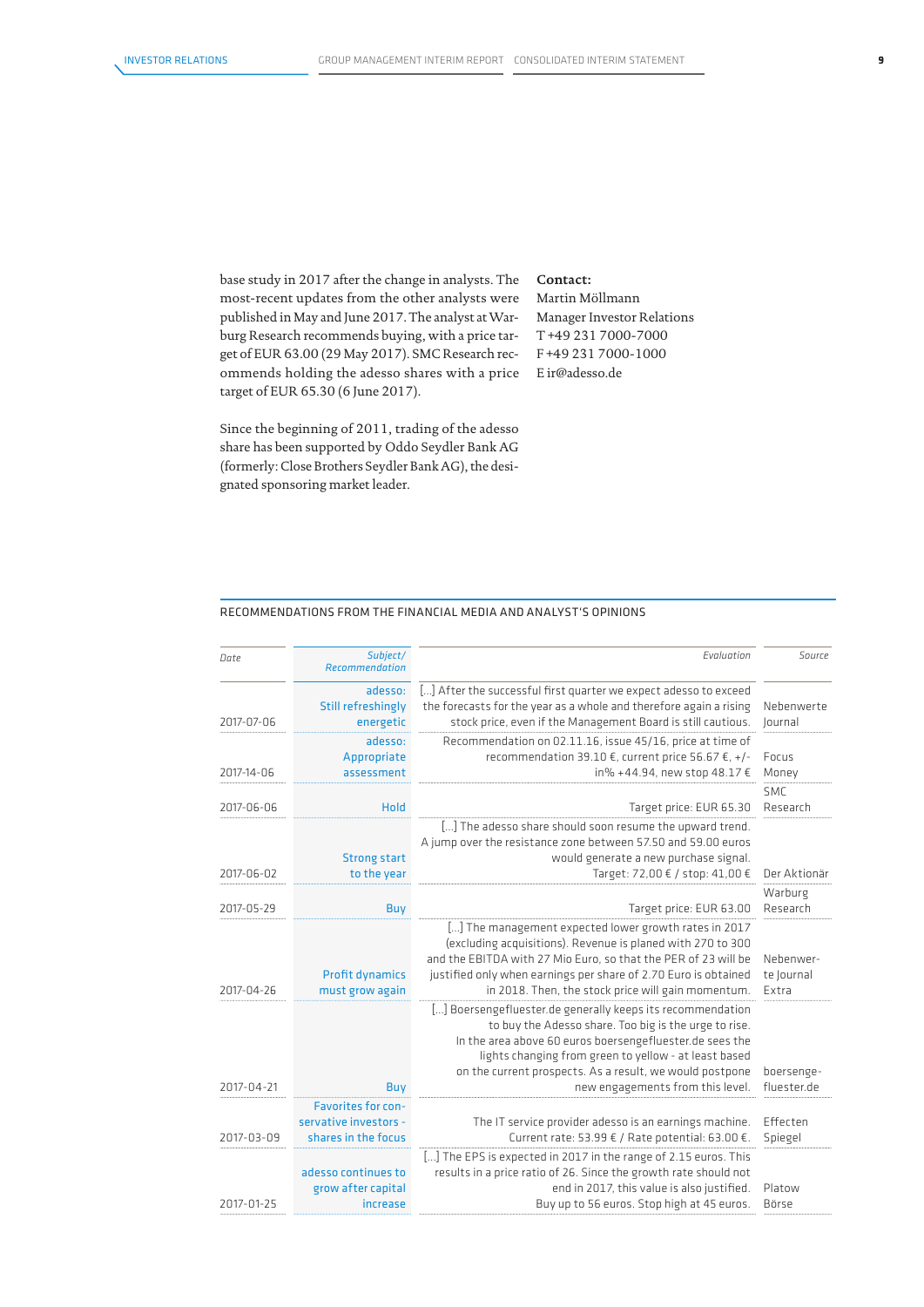# **GROUP** MANAGEMENT INTERIM REPORT



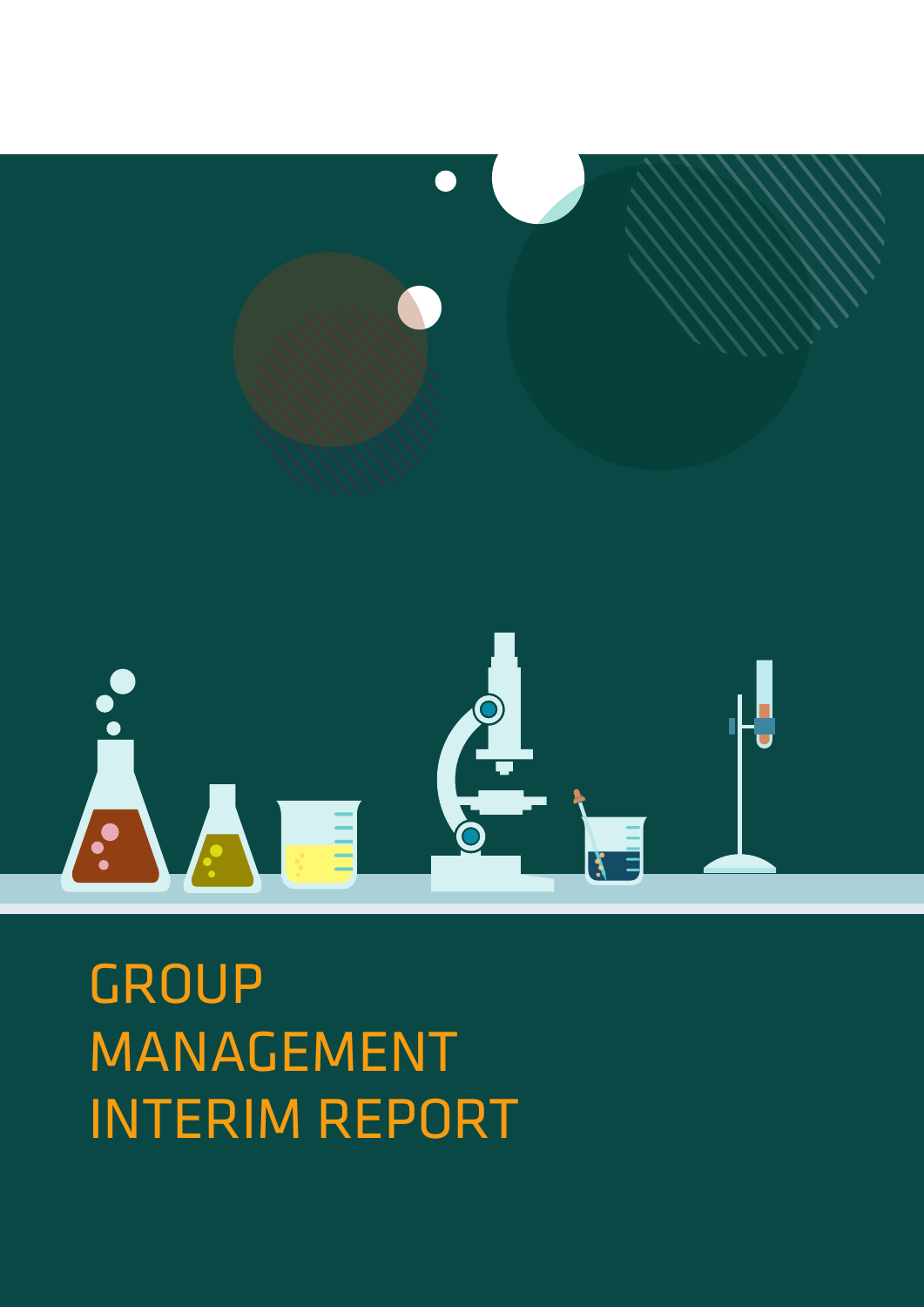# 

# **GROUP MANAGEMENT INTERIM REPORT**

 // Group Principles // Economic Report // Subsequent Events // Forecast, Opportunities and Risk Report



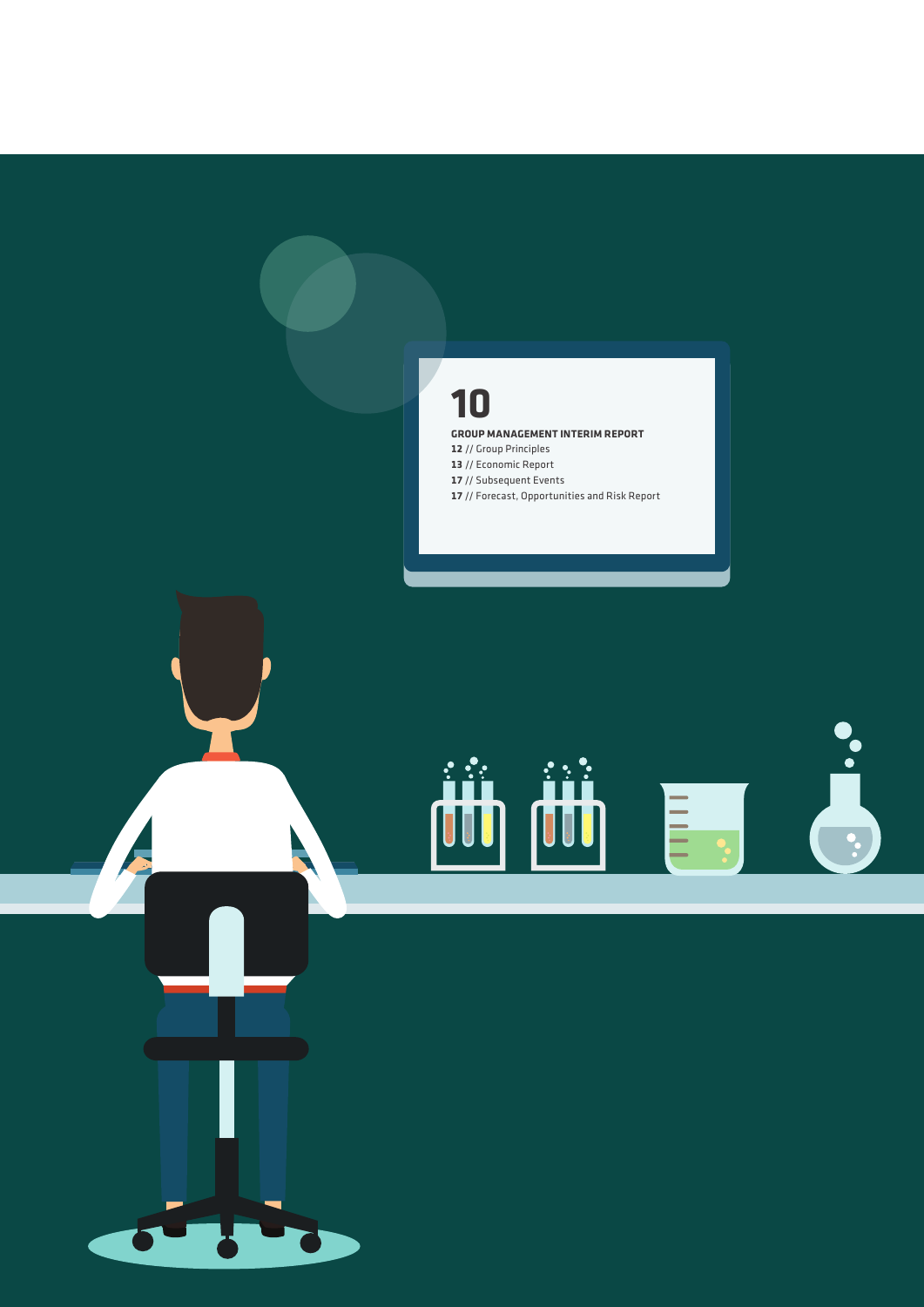# Group Principles

# Business Model, Targets and **Strategies**

adesso is a fast growing IT services company, which has set its sights on becoming one of the leading consulting and technology groups for industryspecific business processes in Central Europe. With a high level of expertise in the areas it caters to, adesso operates at the interface between business processes and IT, implementing software projects at the highest technical level. The development of its own software solutions increases market penetration and strengthens the company's position in promising IT fields, such as mobilisation and enterprise content management. adesso pursues the internationalisation of its own product sales as a strategic goal. Enterprise development is complemented by a well-defined acquisition strategy.

Fuelled by past growth and growth in the making, a focused business model and an insistence on outperforming industry average margins, the company's value is continually being enhanced. adesso puts significant resources into targeted business development, the expansion of sales capacities, recruiting and marketing. These investments, coupled with extensive industry and consulting expertise, enable growth rates that exceed the industry average by far. adesso is a leading technology company in the field of software development, which invests more than average in the training and development of its workforce and in the ongoing development of its own model for the software development process.

The Executive Board is committed to a strategy of striving for the right balance of growth, solid finances and profitability.

The company's strategy in the first half of 2017 remained largely unchanged compared to the disclosures in the Annual Report 2016. Investments and

activities related to own products geared towards the insurance industry are currently a core part of that strategy. The number of locations and new hires in Germany continued to increase significantly, which had a noticeable negative effect on earnings. Aside from the changes presented in Investments and Company Acquisitions, and particularly the acquisition of UnitCon GmbH, there were no major changes in the corporate structure or organisation in the first half of 2017. There were no changes in the composition of the adesso AG Executive Board in the reporting period.

# Employees and Structure

The structure and management systems remained largely unchanged in the first half of 2017, compared to the disclosures in the Annual Report as of 31 December 2016. Changes pertaining to headcount and the scope of consolidation are detailed in the Economic Report and/or the Consolidated Notes. Headcounts continued to rise at many different locations and across a number of business areas, with the number of employees rising to more than 2,400 by the end of the period.

# Research and Development

Research expenses are negligible in relation to group expenses. adesso does not have its own dedicated research department.

Please refer to the Group Management Report as of 31 December 2016 for further details. These disclosures continued to apply in the reporting period.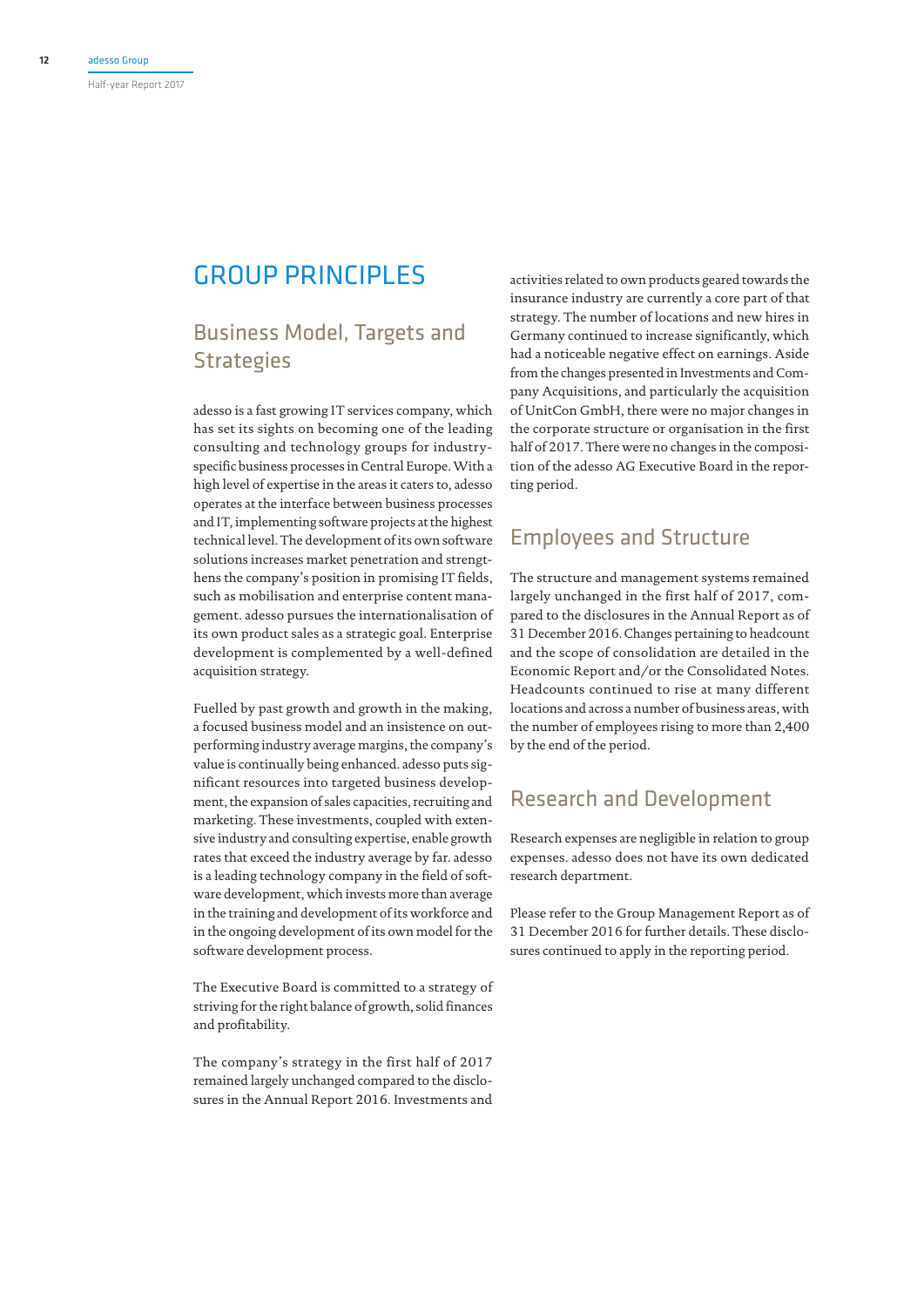Group Principles Economic Report

# Economic Report

# Macroeconomic Climate and Industry-specific Conditions

In its spring forecast, issued on 26 April 2017, the German federal government increased the annual guidance it issued in January slightly, by 0.1 percentage point, and now expects gross domestic product growth (adjusted to account for changes in price levels) of 1.5 % in 2017. It predicts growth of 1.6 % in 2018. The German economy is in very good shape. It has maintained its solid and constant growth in a global environment characterised by uncertainty. The slight acceleration of the upswing in the German economy in the first quarter, in which gross domestic product (GDP) grew by 0.7 %, continued in the second quarter of 2017 with slightly lower growth of 0.6 %. The initial calculations of the Federal Statistical Office published on 15 August 2017 confirm current economic indicators in this regard. Economic sentiment was excellent through to June. Following an increase in investment in the first quarter, the upturn in the second quarter again appears to be somewhat more strongly driven by private consumer spending. The good situation in the labour market and significant increases in employment have resulted in a solid domestic economy. The rate of expansion in the global economy has solidified, and global trade, in particular, has increased since autumn 2016. The OECD therefore increased its forecast slightly in June and expects the global economy to grow by 3.5 %. The economic outlook in the eurozone has also continued to brighten.

At the end of 2016, SECO, the Swiss secretariat for the economy, predicted a moderate increase in the rate of GDP growth in Switzerland, to 1.8 % in 2017 and 1.9 % in 2018. Its estimates for the current year have now been revised downwards twice. In June 2017 the federal expert group predicted lower growth of 1.4 % in 2017. That was primarily due to the weak development of almost all service industries in the first quarter. While the growth of the Swiss economy as a whole increased in the first two quarters of 2017, that growth was lower than expected.

According to the latest forecast by the Austrian Institute of Economic Research (WIFO), Austria's economic performance increased by 0.8 % quarter on quarter in the second quarter of 2017 (following 0.8 % in the first quarter). That growth was broadly based, with both domestic and foreign impetus. Consumer demand again made a solid contribution to growth, although it increased slightly slower in the second quarter. In June, WIFO expected real GDP growth of 2.4 % in 2017 as a whole and 2.0 % in 2018. In June, the Austrian Institute for Advanced Studies (IHS) increased its forecast for 2017 to 2.2 % and predicts growth of 1.7 % in 2018. In its spring projection issued in March, German industry association Bitkom forecast that the IT industry would continue to significantly outperform the market as a whole in terms of growth in 2017. It forecast growth of 2.7 % (previous year: 3.3 %) for the IT market as a whole. While a further considerable decline in growth is expected in the IT hardware sector, from 1.8 % in the previous year to 0.1 % in 2017, the growth of the software segment is expected to increase slightly compared to the previous year, to 6.3 %. Growth in the German IT services segment, which is particularly important to adesso, is expected to decrease to 2.3 % (previous year: 2.7 %).

Economic development in adesso's key markets was generally positive in the first six months of 2017. The forecast for Germany increased slightly and development in Austria was significantly better than forecast at the start of the year. However, the expectations for the Swiss economy referred to in the Annual Financial Statements 2016 were reduced noticeably, although fundamental growth continued. There were, therefore, no significant changes in the macroeconomic and industry-specific conditions in adesso's core market, Germany, in the first half of 2017. The development of the most important foreign markets was uneven. While growth slowed in Switzerland, the outlook in Austria was more positive. As a result of the higher proportion of adesso's sales accounted for by Germany and Switzerland, that had a slightly negative effect on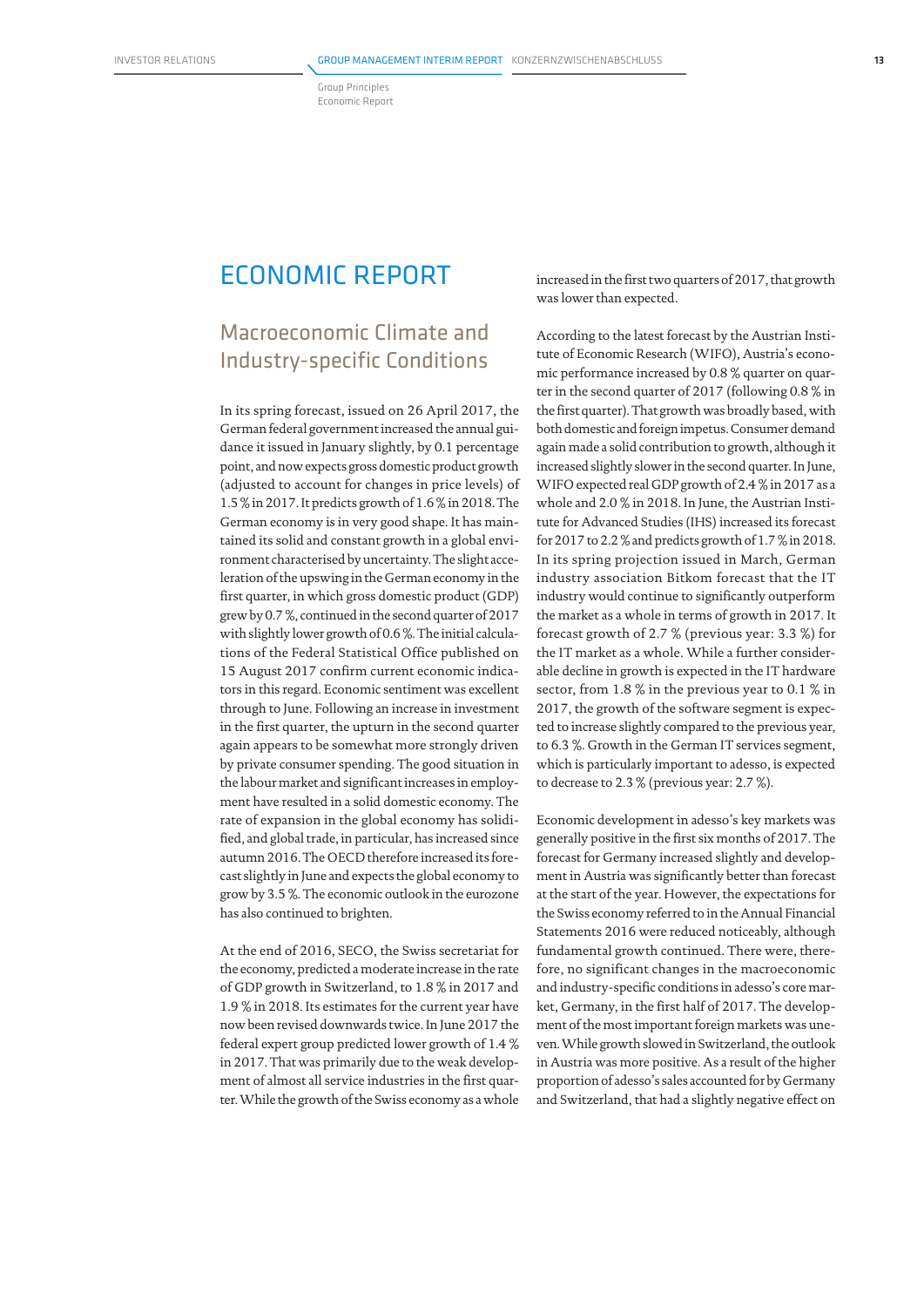the overall economic conditions for the company in the first six months of the year. All the relevant economies continued to grow.

# Business Performance

In the first half of 2017, adesso Group increased sales by 26 % year on year to EUR 149.6 million. Organic growth through the successful expansion of existing business activities accounted for 19 percentage points (previous year: 19 percentage points) of that growth, while 5 percentage points (previous year: 16 percentage points) were attributable to company acquisitions. This again enabled adesso to easily exceed its target of outperforming overall market growth organically by at least a factor of two. Business performance also showed that adesso Group is on course to meet its full-year sales forecast.

Business was bolstered by ongoing investment from companies and public-sector authorities in digital transformation, increased efficiency through the modernisation of IT systems and e-commerce activities. adesso Group holds a strong market position in this area with a wide range of products and solutions.

All adesso subsidiaries (Germany, Switzerland, Austria and Turkey) increased sales compared to the previous year. The highest growth was achieved in Germany, while Switzerland had the lowest rate of growth. Growth was achieved in both IT consulting and customised software development. One of the largest banks in Turkey was acquired as a customer, as adesso was contracted with the further development of its mobile applications over a number of years. The order volume was equal to three times the annual sales in Turkey in 2016 and, along with the increasing number of deployments, including for German projects, offers a good basis for the further development of the subsidiary.

Sales increased in all core industries except the energy and water sector. There was a further disproportionate increase in the volume of business from the

banking sector, which is now the adesso Group's largest customer segment, thanks in part to the acquisition of Smarthouse Media GmbH in 2016. The new location in Nuremberg established new customer relationships with ING-DiBa and Consorsbank.

In the first half of 2017, Münchener Verein was acquired as the first new customer for the property insurance product segment inIsure General. Münchener Verein has already implemented life insurance software from adesso. The successful extension underlines the added value of inIsure's cross-sector product architecture for companies in the insurance industry. Following successful completion at the end of 2016, a promising sales pipeline has also been established for the industry solution for private health insurers. The first contract conclusions in this area are expected in the upcoming two quarters.

UnitCon GmbH was acquired and merged with the group company Arithnea GmbH in the first quarter to complete the product portfolio in the area of e-commerce with SAP Hybris. UnitCon offers expertise and customer relationships in the areas of SAP customer engagement, business analytics and HANA, which are becoming increasingly important elements of integrated e-commerce applications.

After a strong first quarter, the overall development of business with the FirstSpirit content management system was somewhat weaker in the first half of 2017. Licensing proceeds are expected to increase in the second half of the year. The activities of several group companies were successfully merged in the Smart Hosting and Cloud Services areas of the restructured company adesso as a service GmbH. Its offering is increasingly an integral element of offers and projects.

Within the first half of the year, sales stood at EUR 75.7 million and EUR 74.0 million respectively in the first and second quarters. It should be noted that, in Germany, the first quarter consisted of 65 working days, while the second quarter consisted of just 59 working days.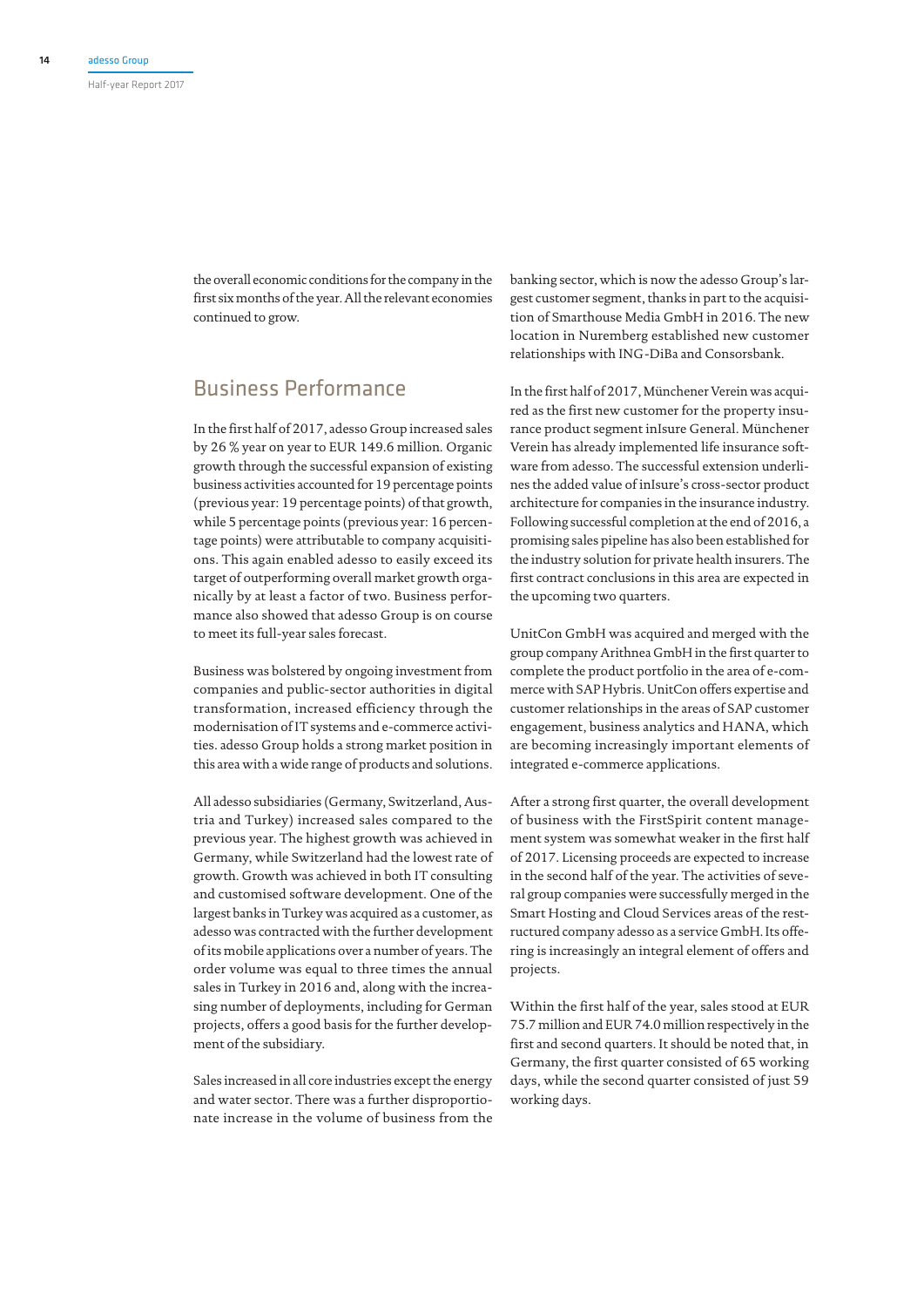Economic Report

# Position

# Earnings Situation

adesso Group's earnings before interest, taxes, depreciation and amortisation (EBITDA) of EUR 7.6 million in the first half of 2017 were 14 % lower than the EUR 8.9 million achieved in the previous year, despite strong sales growth. As a result, the EBITDA margin decreased from 7.5 % in the first half of 2016 to 5.1 % in the reporting period. The decrease in margins was due to the high cost of stronger growth in employee numbers and investment in new locations, a decrease in the proportion of billable customer hours in Germany and a lower profit contribution from the Content Solutions business. Within the first half of 2017, EBITDA of EUR 5.2 million (previous year: EUR 3.8 million) and EUR 2.5 million (previous year: EUR 5.1 million) was achieved in the first and second quarters respectively. The decrease in earnings and margins, particularly in the second quarter, was also partly due to the lower number of working days (59).

In the first half of the year, several hundred more person days were invested in the further development of the insurance software inlsure and the harmonisation of user interfaces across all sectors than in the previous year. The sale of the first licence for inIsure General in the second quarter nonetheless resulted in a slight increase in the profit contribution of the business area, compared to the previous year.

While the development of earnings from the adesso subsidiary in Austria remained lower than expected, adesso increased its earnings in Turkey and Switzerland. Monthly earnings in Turkey were consistently positive.

Both the E-Commerce business area (Arithnea) and Online Financial Applications (smarthouse) increased their respective earnings. The decrease in adesso Group earnings in the first half of the year is therefore largely attributable to the adesso subsidiaries in Germany. The number of locations increased by 50 %, from eight to twelve, and the annual goal of 365 new permanent employees had already been met in August. Along with investment in rapid growth, the proportion of billable customer hours for the provision of services decreased, which was also partly due to the high rate of growth and the associated recruitment, offer preparation, training periods and new trainee programme. Those effects were stronger than expected and led to the decrease in earnings and reduction in expected earnings for 2017 as a whole. As a result of growth and acquisitions, depreciation and amortisation increased by 62 % and led to a yearon-year decrease of EUR 2.9 million or 45 % in earnings before taxes, which was more significant than the decrease in EBITDA. Consolidated earnings came to EUR 2.2 million (previous year: EUR 4.0 million), while earnings per share amounted to EUR 0.36 (previous year: EUR 0.65).

Notes on individual items in the income statement The cost of materials, which was mainly attributed to external services purchased in the scope of customer projects, increased disproportionately compared to sales, by 60 % to EUR 19.4 million, and therefore accounted for 13 % of sales (previous year: 10 %). That increase is largely the result of the high order intake, the competitive employment market and a higher proportion of sales by companies with a high level of external purchased services (for example, smarthouse). Gross profit increased by 22 % to EUR 130.3 million. That equated to a decrease in gross margin from 90 % to 87 %. adesso does not actively manage the gross margin as a key metric. Gross income per employee, which is particularly important to the EBITDA margin, decreased by 10 % to EUR 112 thousand on an annualised basis (previous year: EUR 117 thousand; 2015: EUR 109 thousand).

The most significant cost item, personnel costs, rose by 24 % to EUR 98.1 million. As a result, these costs increased disproportionately to gross profit (22 %), but nonetheless at a lower rate than employee numbers.

 The average number of employees rose by 28 % year on year to 2,333 (30 June 2017: 2,448). Annualised personnel costs per employee decreased year on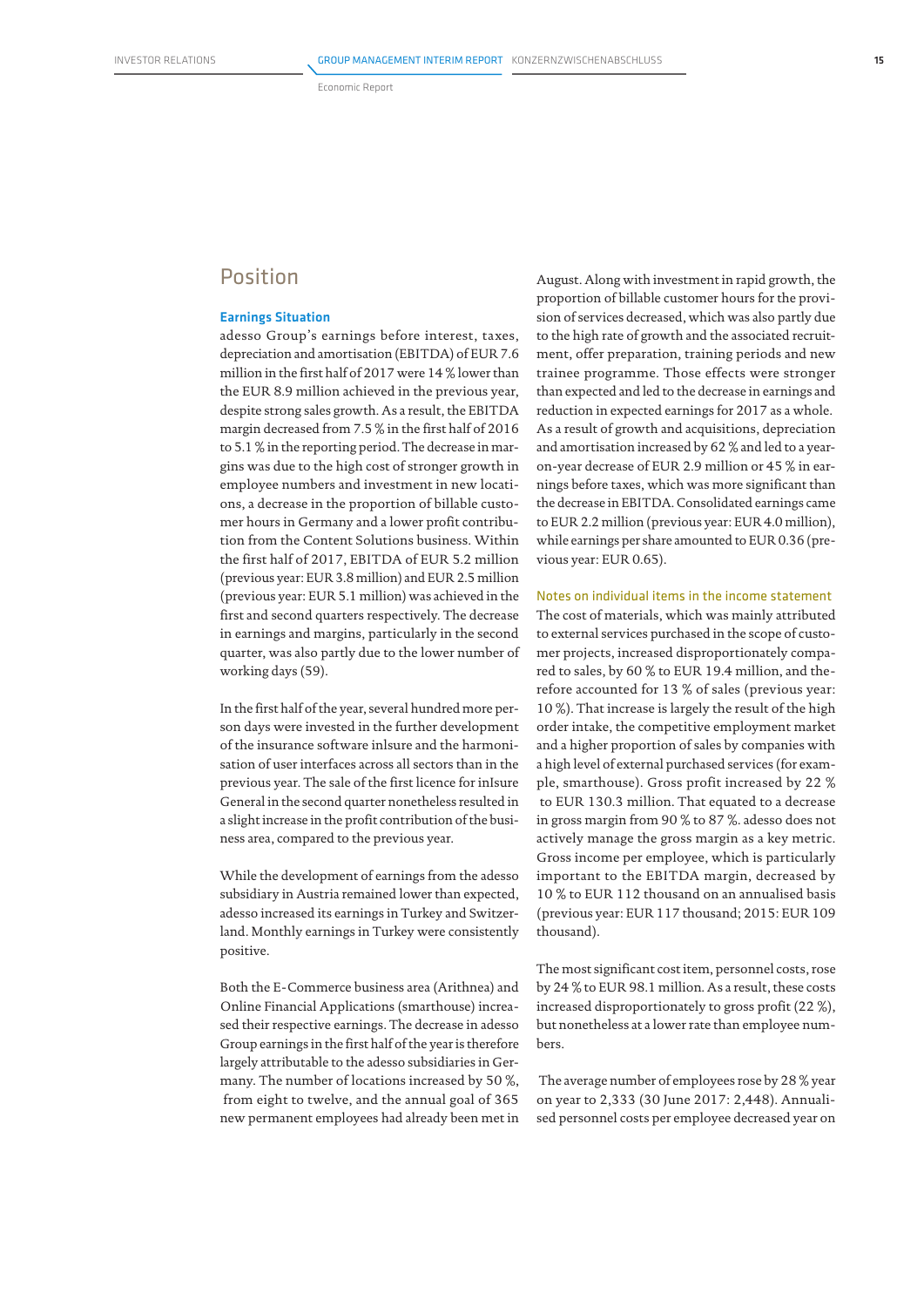year, from EUR 87 thousand to EUR 84 thousand. The decrease in average personnel cost per employee was due, in part, to the decrease in the proportion of provisions for variable and share-based salary components. Other operating expenses increased significantly faster, proportionate to sales, gross profit and growth in employee numbers, rising by 33 % to EUR 26.0 million, and, unlike in previous years, therefore had a negative impact on margins. The drivers of that increase were high expenditure on marketing, recruitment, employer branding, additional locations and further investment in high-paced growth.

Depreciation and amortisation of EUR 3.9 million (previous year: EUR 2.4 million) rose on account of growth and the acquisition of UnitCon. It comprised EUR 2.3 million (previous year: EUR 1.8 million) of amortisation of intangible assets and depreciation of property, plant and equipment such as factory and office equipment, and EUR 1.6 million (previous year: EUR 0.6 million) of amortisation of intangible assets recognised in the course of mergers.

Total income from financing and investment activities fell year on year by EUR 0.1 million to EUR -0.2 million. The financial result was impacted by interest expenses from acquisition loans. Interest expenses rose from EUR 0.3 million to EUR 0.4 million year on year in the reporting period due to acquisitions made in 2016 and the resulting increase in average financial liabilities. Income from investment activities of EUR 0.2 million (previous year: EUR 0.1 million) mainly pertained to an investment in a company that provides IT services together with a customer. Income tax expense came to EUR 1.3 million (previous year: EUR 2.4 million). The arithmetical tax rate pertaining to earnings before taxes of EUR 3.5 million was 36 % (previous year: 38 %). Earnings before taxes include current losses in relation to which no deferred taxes were recognised.

# Employee Indicators

The total number of employees at the group rose by 475, or 24 % (previous year: 34 %), year on year from 1,973 to 2,448 full-time equivalents. In the first half of 2017, the number of employees increased by 274

or 13 % (previous year: 16 %). In the previous year, a larger proportion of the increase in the number of employees was due to acquisitions. The number of employees outside Germany increased by 8 % yearon-year, from 248 to 267.

## Employee Indicators

|                                                              | 1st HY<br>2017 | 2016  | 1st HY<br>2016 | 2015  | 1st HY<br>2015 |
|--------------------------------------------------------------|----------------|-------|----------------|-------|----------------|
| Employees at the<br>end of the period                        | 2,707          | 2.381 | 2,148          | 1,840 | 1.592          |
| Full-time equiva-<br>lents (FTE) at the<br>end of the period | 2,448          | 2.174 | 1.973          | 1.702 | 1.468          |
| Full-time equiva-<br>lents (FTE) average<br>for the year     | 2,333          | 1.956 | 1.821          |       | 1.534 1.427    |
| Sales per Ø FTE<br>(in EUR k)                                | 128            | 133   | 131            | 128   | 122            |
| Gross income per<br>Ø FTE (in EUR k)                         | 112            | 119   | 117            | 113   | 1 N 9          |
| Personnel costs per<br>ØFTE (in EUR k)                       | 84             | 86    | 87             | 82    | 81             |
|                                                              |                |       |                |       |                |

## Financial position and results of operations

Equity as at 30 June 2017 decreased slightly compared to 31 December 2016, by EUR 0.2 million to EUR 58.5 million, primarily as a result of the payment of dividends totalling EUR 2.2 million following positive consolidated earnings. However, equity increased significantly compared to 30 June 2016, by EUR 19.3 million, among other things due to the capital increase conducted in December 2016. As a result, the equity ratio increased to 31.7 %, from 26.7 % in the previous year (as at 31 December 2016: 31.9 %). As of the reporting date, liquid assets amounted to EUR 28.1 million (previous year: EUR 15.0 million; 31 December 2016: EUR 43.1 million). This decline over the first half of the year corresponds to liquidity development over previous periods and was largely due to the scheduled payment of variable salary components for the previous year, the dividend payment and the payment patterns of major customers, who tend to settle a relatively high proportion of outstanding invoices at the end of the year. The purchase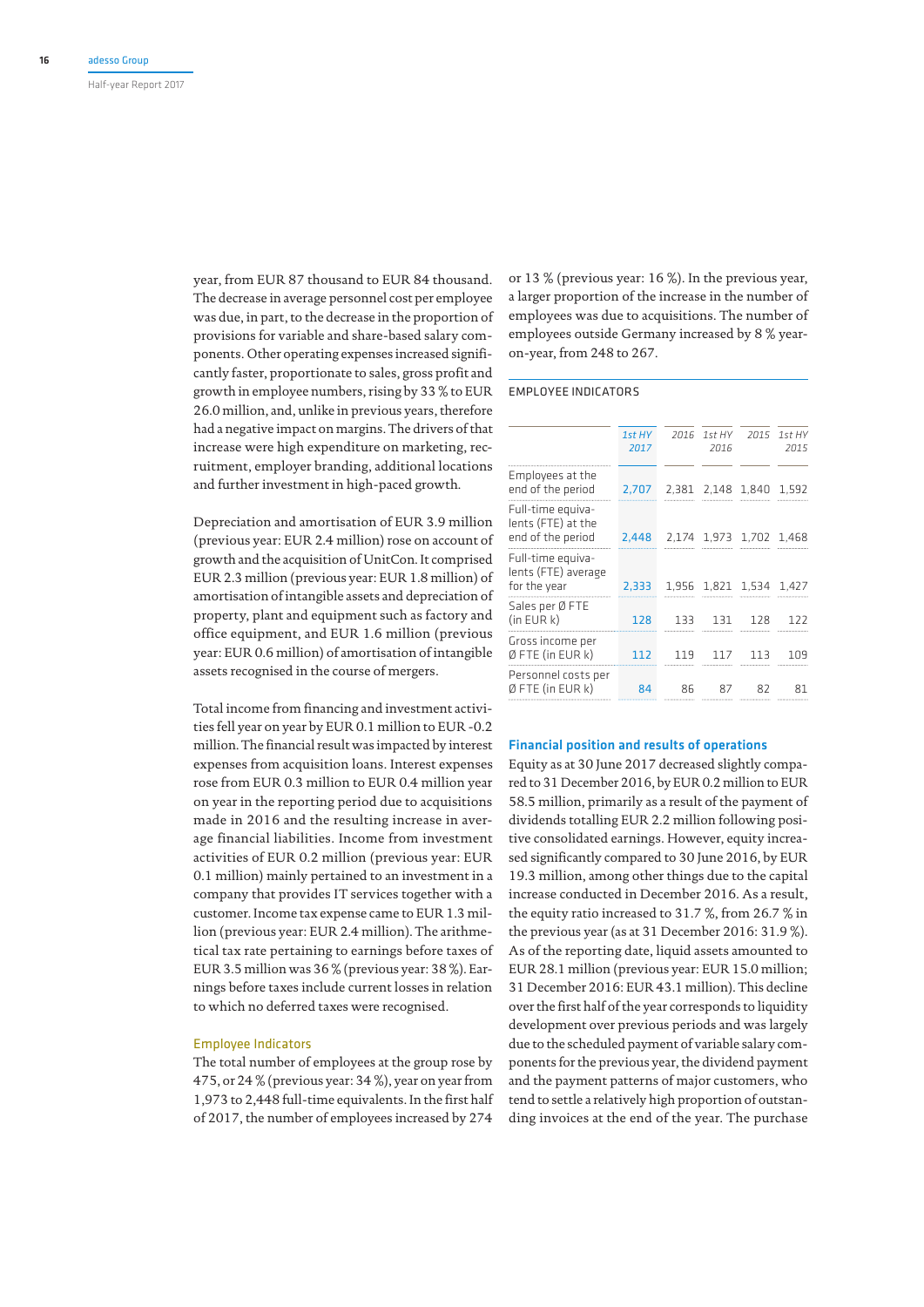Economic Report Subsequent Events Forecast, Opportunities and Risk Reports

price payment after deduction of the acquired liquid assets used to purchase UnitCon GmbH amounted to a further EUR 3.6 million.

Due to the lower operating earnings (EBITDA) and increase in working capital, cash flow from operating activities totalled  $\in$  -3.5 million, down from EUR -1.7 million in the previous year. Trade receivables increased by 29 % to EUR 63.2 million, which was comparable to the increase in sales. Cash flow from investment activities amounted to EUR -7.0 million, up from EUR -26.5 million in the previous year, and was impacted by the acquisition of Smarthouse Media. Cash flow from financing activities amounted to EUR -4.5 million (previous year: EUR 14.9 million). This high figure in the previous year primarily resulted from the borrowing of EUR 24.0 million. Ongoing repayments on loans stood at EUR 4.1 million (previous year: EUR 2.6 million). As in previous years, cash and cash equivalents are expected to increase in the second half of 2017 on account of operating activities.

Financial liabilities decreased by EUR 1.6 million to EUR 45.8 million in the first half of the year due to ongoing repayments and the EUR 2.0 million increase in low-interest rolling money market loans. The net cash position stood at EUR -17.7 million as of the reporting date (31 December 2016: EUR -4.2 million; 30 June 2016: EUR -28.8 million).

## Investments and Company Acquisitions

Investments in property, plant and equipment amounted to EUR 2.5 million (previous year: EUR 1.3 million) and mainly comprised regular investments in factory and office equipment replacements and expansions such as IT equipment and furnishings. The opening of additional locations in Germany, and the expansion of existing offices led to higher investment in this area, which will continue in the second half of the year. There is no investment backlog to report.

The takeover of UnitCon GmbH in the reporting period represented a company acquisition with a noticeable effect on the company's asset, financial and earnings situation. Please refer to the consolidated notes for further details on this transaction.

# SUBSEQUENT EVENTS

No events of particular importance that we expect to have a material impact on the asset, financial or earnings situation of the adesso Group have taken place since 1 July 2017.

# FORECAST, OPPORTUNI-TIES AND RISK REPORT

# Forecast Report

Economic development in Germany as forecast by leading economists has largely been confirmed after the first half of the year. While growth was stronger than forecast in Austria, the Swiss economy failed to perform as expected. Nevertheless, countries in the DACH region are expected to generate year-on-year growth of between 1.4 % and 2.4 % over the year as a whole. The external economy is also increasingly a source of positive impetus. According to a forecast issued in June, the OECD expects economic growth of 1.8 % in the eurozone and of 3.5 % for the global economy, a slight increase in its predictions since the start of the year. However, a number of risks remain. The negotiations regarding the UK's withdrawal are uncharted territory for the European Union. And the consequences of the US's intentions with regard to economic policy, which have been only partially discernible so far, remain difficult to determine at present. Negative economic risks increased at the start of the second half of the year. Along with the continuing strength of the euro compared to the US dollar and the implicit effects on the European export economy, the acuteness of the reignited North Korea crisis has, above all, had a dampening effect on predictions regarding the development of the global economy. Despite lower growth in Germany in the second quarter, and overall in Switzerland, the full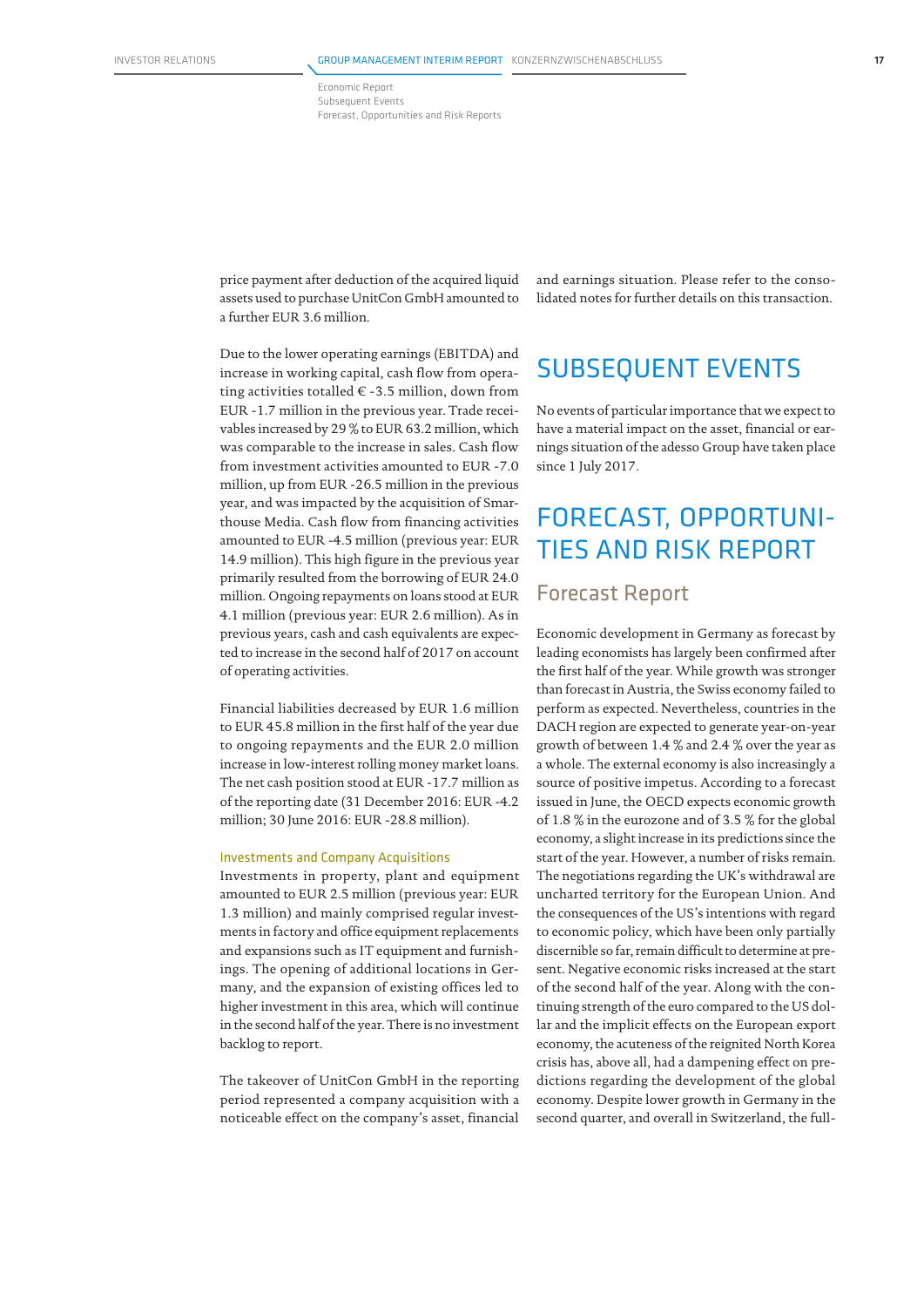year macro-economic and industry-specific growth forecasts assumed by adesso for 2017 largely continue to apply after the first six months of the year. However, the risk of a downturn in the second half of the year has increased as described above.

In July 2017, the market research company Gartner significantly increased its forecast regarding global IT spending. It predicts growth of 2.4 % to USD 3.5 trillion in 2017. Growth of 1.4 % had previously been predicted. That change is largely due to the weakness of the US dollar compared to many other currencies. Growth of 3.1 % compared to the previous year is currently expected in IT services. In the area of enterprise software, growth of 7.6 % is forecast for 2017. Both segments are expected to grow faster in 2018, with growth of 4.7 % in IT services and 8.6 % in enterprise software. Gartner explains the positive outlook for providers of enterprise software as the result of an increasing need for the automation of new applications and functions to allow the full exploitation of digital business opportunities. Information technology will also continue to be a driver of economic growth in Germany. According to the most recent estimates from digital industry association Bitkom published in March 2017, the volume of the information technology market will increase by 2.7 %, to EUR 86.0 billion, in 2017. As in the previous year, the software and IT services segments will see the strongest growth in 2017, of 6.3 % and 2.3 % respectively. The results of Bitkom's semi-annual economic survey confirm the positive outlook for the industry in Germany in the second half of 2017. A total of 82 % of those surveyed expect sales to increase in the second half of the year. Providers of IT services and software are particularly optimistic, with 86 % and 83 % respectively expecting increased sales. The Bitkom Index, a measure of industry expectations, increased by five points to 76, the second highest level since it was first published in 2001. That means there is no recognisable reduction in expectations regarding IT sector sales in the second half of the year.

With adesso Group generating organic sales growth of 19 % year on year in the first half of 2017, business continued to significantly outperform the rest of the

market. Sales are expected to increase to at least the upper end of the full-year forecast of EUR 270 to 300 million. Operating earnings (EBITDA) are expected to increase in the second half of 2017, compared to the first half of the year. Higher licensing proceeds and an increase in the profit contribution from adesso in Germany are thereby expected. The second half of the year also has an additional working day. The adjusted earnings forecast for 2017 as a whole, in terms of EBITDA, is EUR 20 to 24 million.

A further increase in sales revenues and the operating margin are expected in 2018.

# Opportunities and Risk Report

The adesso Group has continued to create new business opportunities. adesso is pursuing a pronounced organic growth strategy. New locations in Germany offer potential in the areas of recruitment and local market development. Preparations are also being made for the opening of a further location in Switzerland. The completion of additional sectors for the insurance software inlsure offers opportunities for additional licence sales and implementation projects. The megatrends digitalisation, the Internet of Things, artificial intelligence and big data have resulted in a large number of approaches to customer projects in all of adesso's core industries.

adesso is subject to a number of risks that could have a negative impact on financial development. They arise from its business activities and in view of the Group's increased size and complexity, as well as from activities in foreign countries. Please refer to the Group Management Report as of 31 December 2016 for a description of all risks and the applied risk management methods. Group-wide risks from economic developments are explained in the forecast report of this interim report.

We did not identify any further material systemic risks in the first six months of financial year 2017, except those stated in the Annual Report 2016 and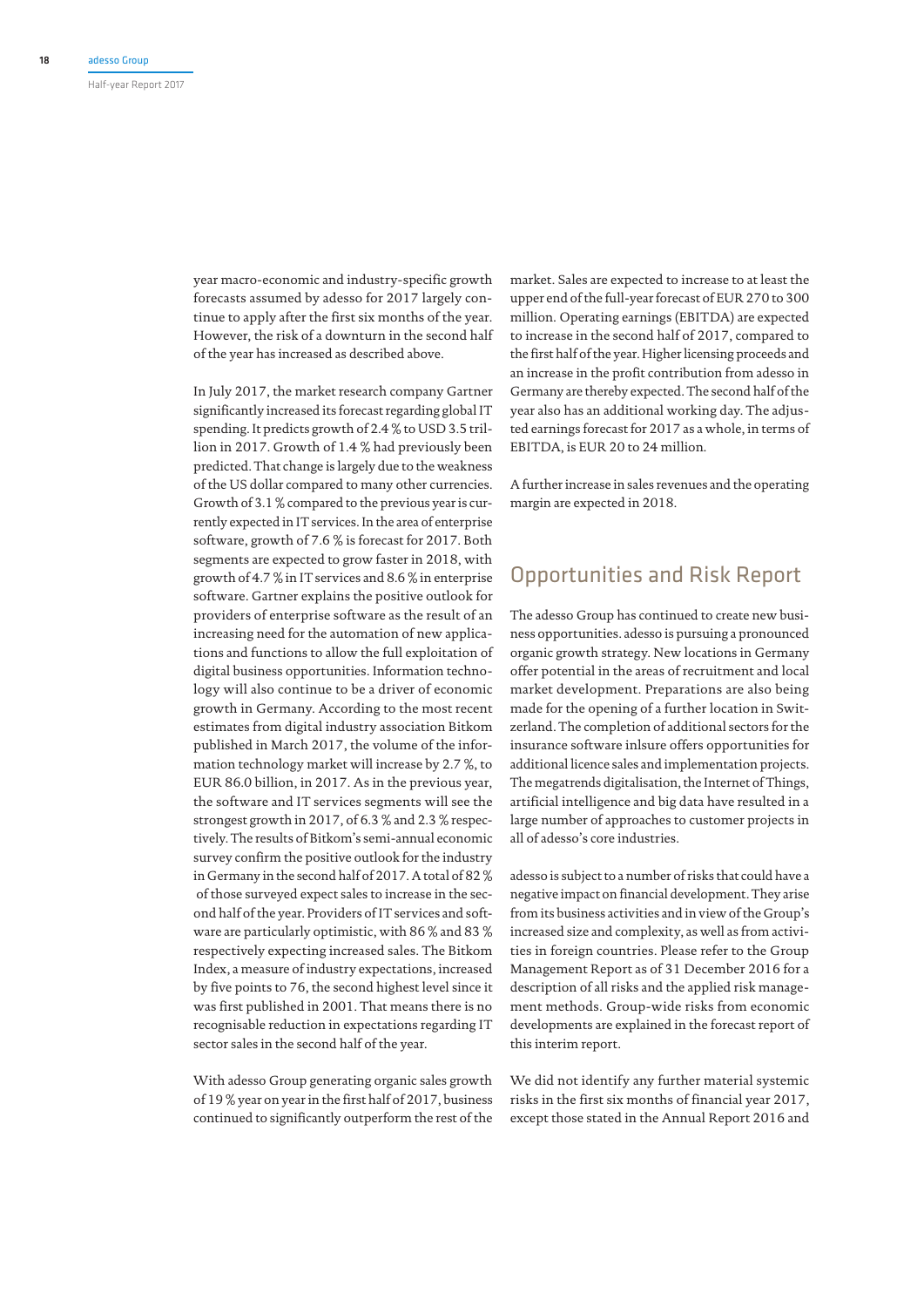Forecast, Opportunities and Risk Reports

the forecast report of this interim report. As in previous years, the increase in net financial liabilities has led to an enhanced financial risk profile compared to the start of the year. Overall, risks from operating activities are considered higher as the earning power of the largest group companies decreased significantly due to investment in rapid growth. The overall risk profile of the adesso Group is considered to have risen compared to 31 December 2016. Additional risks not yet known to us, as well as risks that we are currently not deeming to be material, could also have a negative effect on company developments. That being said, we do not expect risks to occur that could pose a danger to the company's continued existence as a going concern in the remaining months of the financial year.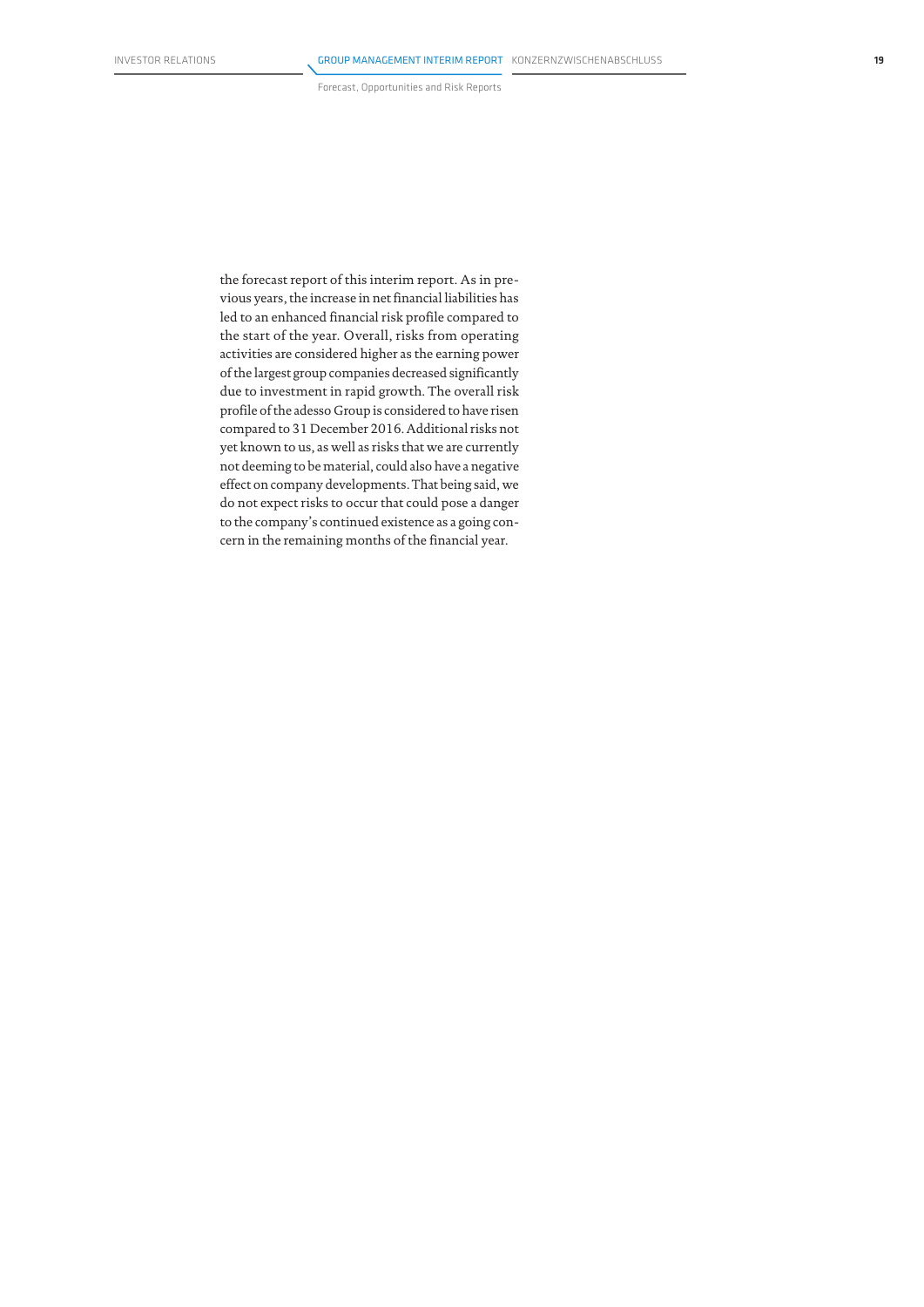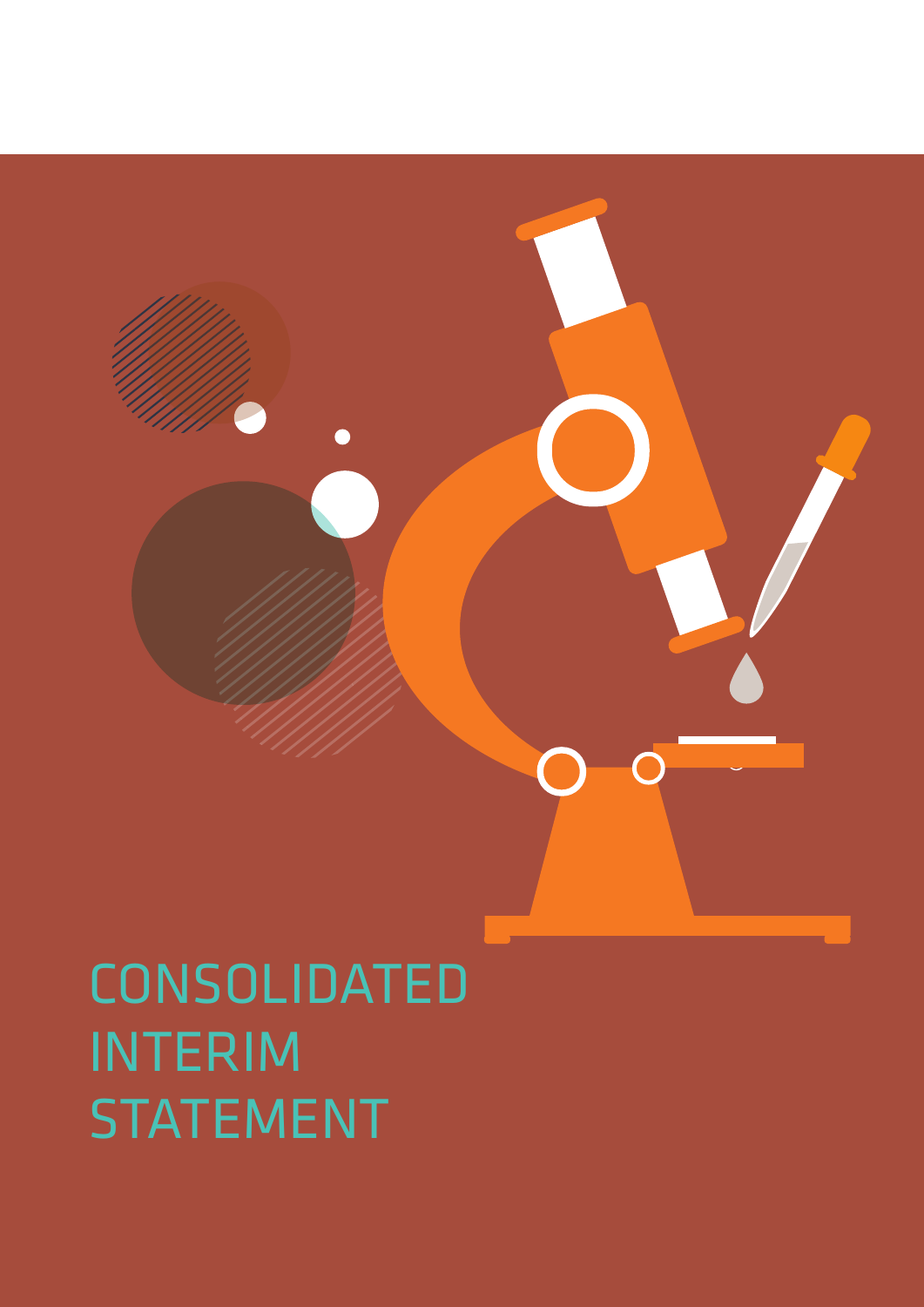# 

# 

# **Consolidated Interim Statement**

- // Consolidated Balance Sheet
- // Consolidated Income Statement
- // Consolidated Statement of
- Comprehensive Income // Consolidated Cash Flow Statement
- // Consolidated Shareholders
- Equity Statement
- // Consolidated Notes

# **Gibbolishi**ning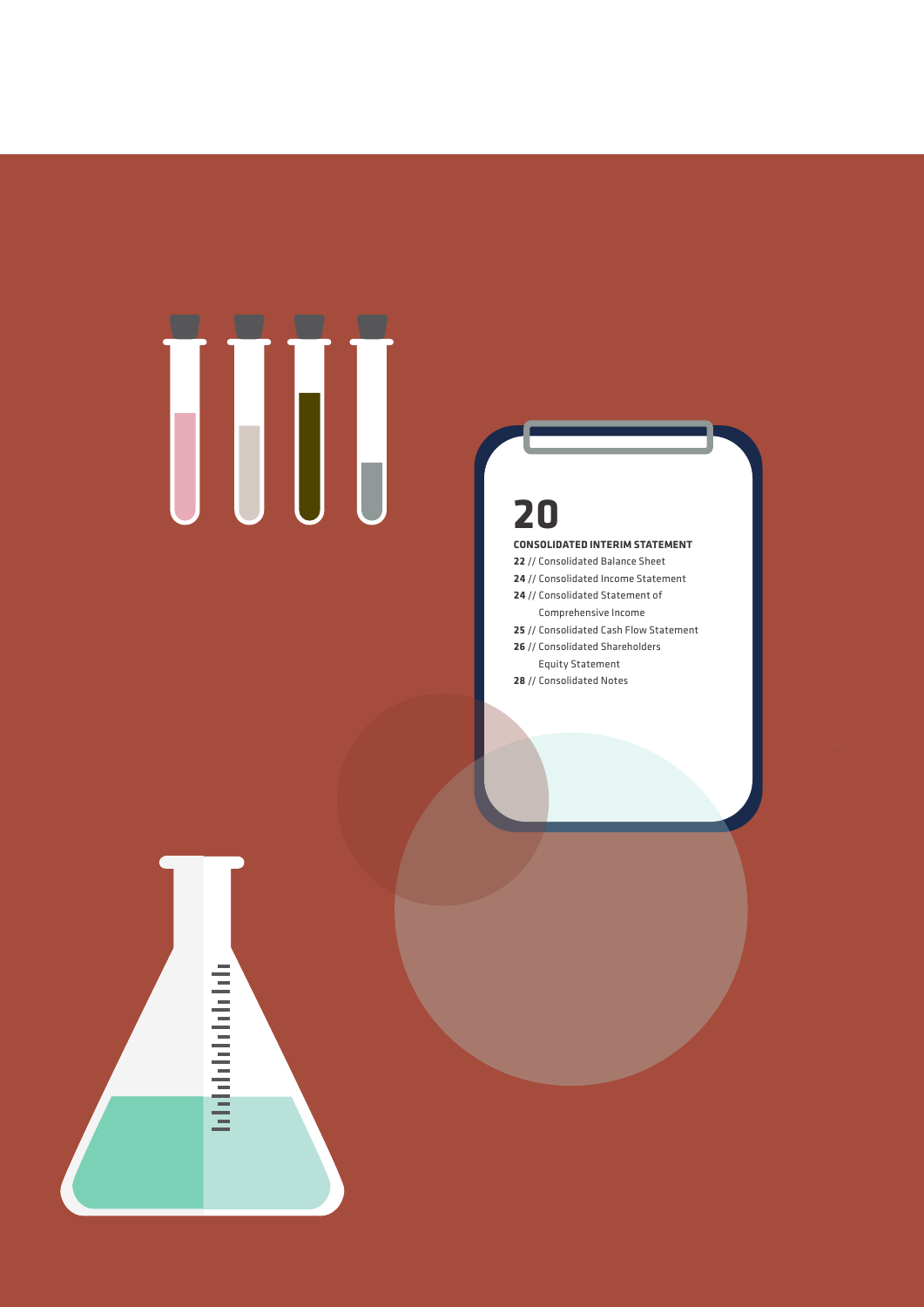# CONSOLIDATED BALANCE SHE

Of adesso Group As of 30 June according to IFRS

# Assets

| in EUR k                      | 30 June 2017 | 31 Dec 2016* |
|-------------------------------|--------------|--------------|
| <b>CURRENT ASSETS</b>         |              |              |
| Cash in hand and at bank      | 28,144       | 43,144       |
| Trade accounts receivable     | 63,214       | 54,533       |
| Receivables PoC               | 16,982       | 15,527       |
| Receivables from income taxes | 1,797        | 770          |
| Financial assets              | 595          | 299          |
| Other assets                  | 3,376        | 3,712        |
|                               | 114,108      | 117,985      |
| <b>NON-CURRENT ASSETS</b>     |              |              |
| Goodwill                      | 43,677       | 41,246       |
| Intangible assets             | 15,756       | 15,579       |
| Property, plant and equipment | 7,530        | 6,667        |
| Equity method investments     | 1,969        | 760          |
| Financial assets              | 934          | 793          |
| Receivables from incom taxes  | 3            | 0            |
| Deferred taxes                | 598          | 763          |
|                               | 70,467       | 65,808       |

| <b>TOTAL ASSETS</b> | 184,575 | 183,793 |
|---------------------|---------|---------|
|                     |         |         |

\* Comparative figures adjusted in accordance with IAS 8 (see notes section "Revaluation in accordance with IAS 8")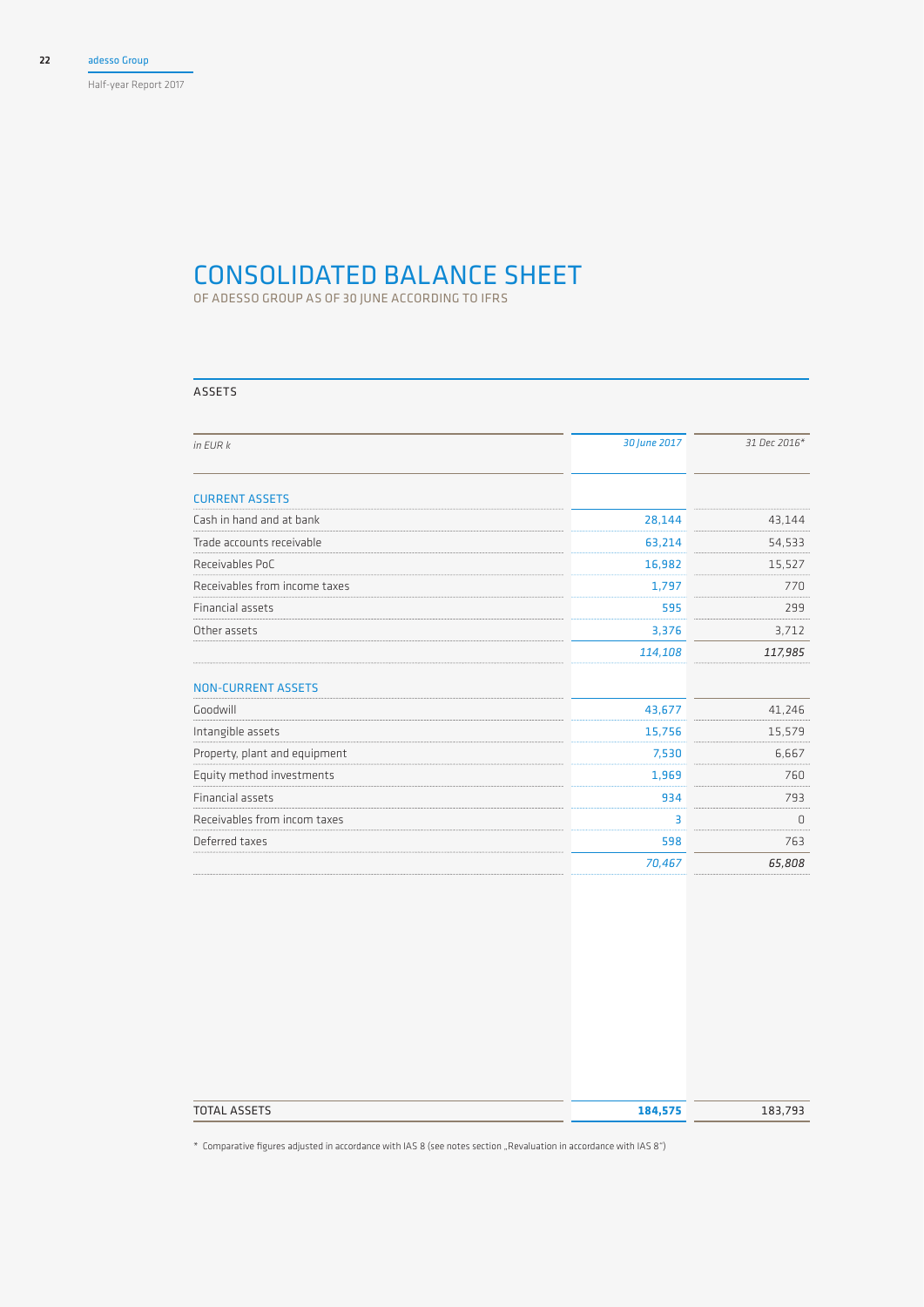# Equity and Liabilities

| in EUR k                         | 30 June 2017 | 31 Dec 2016* |
|----------------------------------|--------------|--------------|
|                                  |              |              |
| <b>CURRENT LIABILITIES</b>       |              |              |
| <b>Financial liabilities</b>     | 14,467       | 13,627       |
| Trade accounts payable           | 9,802        | 11,257       |
| Liabilities PoC                  | 11,136       | 11,814       |
| Liabilities from income taxes    | 2,102        | 2,217        |
| Provisions                       | 5,256        | 4,539        |
| Other current liabilities        | 40,438       | 37,221       |
|                                  | 83,201       | 80,675       |
| <b>NON-CURRENT LIABILITIES</b>   |              |              |
| <b>Financial liabilities</b>     | 31,344       | 33,831       |
| Pensions and similar liabilities | 179          | 186          |
| Provisions                       | 7,715        | 7,113        |
| Other non-current liabilities    | 97           | 105          |
| Deferred tax liabilities         | 3,580        | 3,209        |
|                                  | 42,915       | 44,444       |
| <b>EQUITY</b>                    |              |              |
| Subscribed capital               | 6,174        | 6,167        |
| Capital reserve                  | 17,282       | 17,310       |
| Other retained earnings          | 34,297       | 34,274       |
| Reserve for currency conversion  | 907          | 898          |
| Minority share                   | $-201$       | 25           |
|                                  | 58,459       | 58,674       |
|                                  |              |              |

| TOTAL EQUITY AND LIABILITIES | 184.575 | 183.793 |
|------------------------------|---------|---------|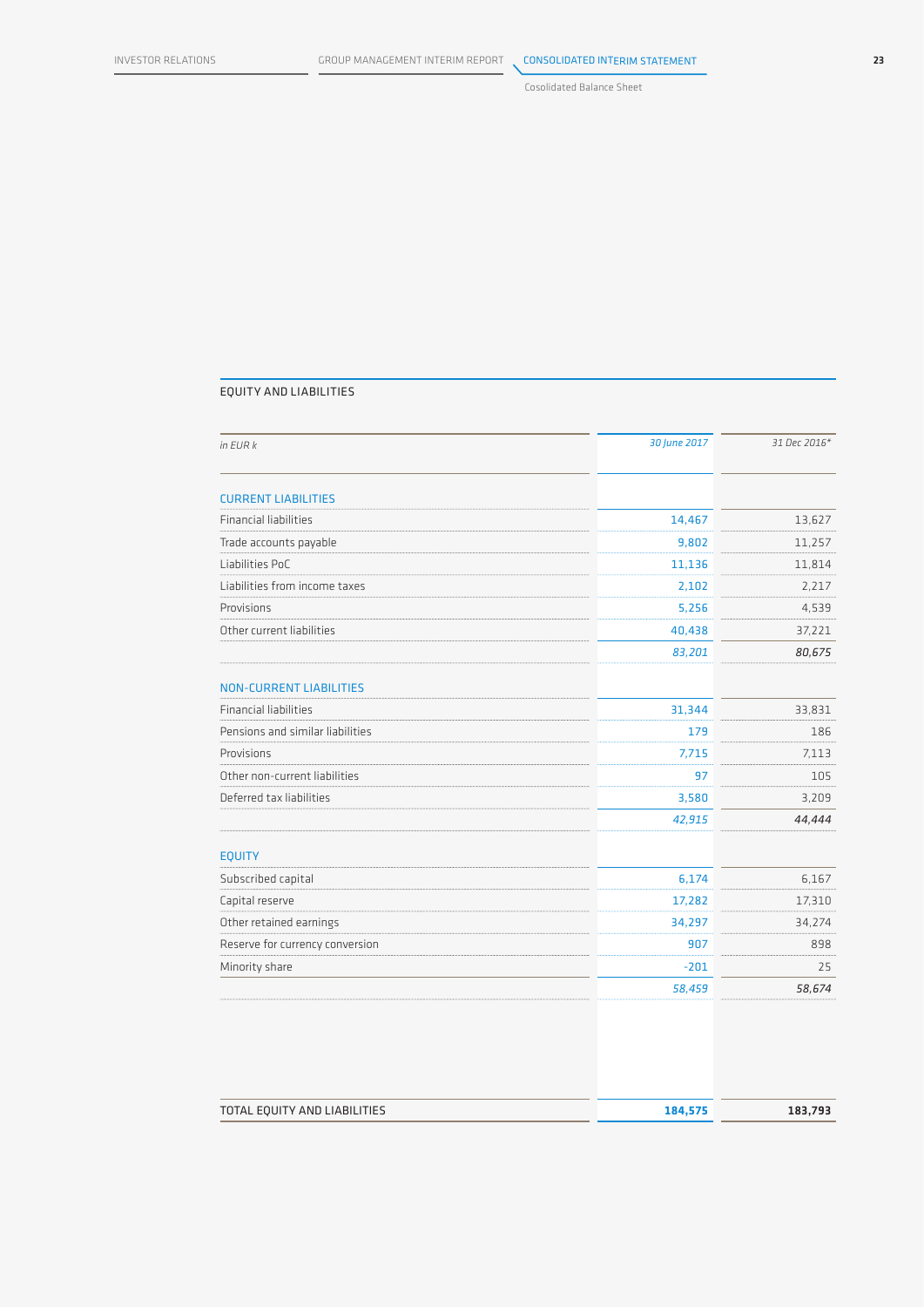# CONSOLIDATED INCOME STA

Of adesso Group for the period from 1 January to 30 June according to IFRS

| $in$ FUR $k$                                                               | 30 June 017 | 30 June 2016 |
|----------------------------------------------------------------------------|-------------|--------------|
| Sales revenues                                                             | 149,640     | 118,999      |
| Other operating income                                                     | 1,434       | 719          |
| Own work capitalised                                                       | 0           | 13           |
| TOTAL INCOME                                                               | 151,074     | 119,731      |
| Costs of material                                                          | $-19,386$   | $-12,146$    |
| Personnel costs                                                            | $-98,069$   | $-79,098$    |
| Other operating expenses                                                   | $-26,008$   | $-19,591$    |
| EARNINGS BEFORE INTEREST, TAXES, DEPRECIATION AND<br>AMORTISATION (EBITDA) | 7,611       | 8,896        |
| Depreciation on property, plant and equipment as planned                   | $-3,926$    | $-2,420$     |
| Amortisation of goodwill                                                   | 0           | 0            |
| EARNINGS BEFORE INTEREST AND TAXES (EBIT)                                  | 3,685       | 6,476        |
| Income from investments                                                    | 200         | 113          |
| Interest income and similar income                                         | 10          | 40           |
| Interest expenses and similar expenses                                     | $-418$      | $-299$       |
| INCOME FROM ORDINARY ACTIVITIES (EBT)                                      | 3,477       | 6,330        |
| Income taxes                                                               | $-1,265$    | $-2,374$     |
| CONSOLIDATED EARNINGS                                                      | 2,212       | 3,956        |
| of which attributable to minority interests                                | $-31$       | 155          |
| of which attributable to shareholders of adesso AG                         | 2,243       | 3,801        |
| Number of shares at the end of the period                                  | 6,174,203   | 5,873,736    |
| EARNINGS PER SHARE (DILUTED/BASIC, IN €)                                   | 0.36        | 0.65         |

# Cons. Statement of Comprehensive Income

Of adesso Group for the period from 1 January to 30 June according to IFRS

| $in$ FUR $k$                                                                          | 30 June 2017 | 30 June 2016* |
|---------------------------------------------------------------------------------------|--------------|---------------|
| Consolidated Earnings                                                                 | 2.212        | 3.956         |
| ASSETS TRANSFERRED TO THE INCOME STATEMENT<br><b>SUBSEQUENTLY FOR CERTAIN REASONS</b> |              |               |
| Currency translation differences                                                      | q            | $-25$         |
| TOTAL OTHER COMPREHENSIVE INCOME                                                      | o            | $-25$         |
| <b>TOTAL INCOME</b>                                                                   | 2,221        | 3,931         |
| of which attributable to adesso AG                                                    | 2.252        | 3.776         |
| of which attributable to minority interests                                           |              | 155           |

\* Comparative figures adjusted in accordance with IAS 8 (see notes section "Revaluation in accordance with IAS 8")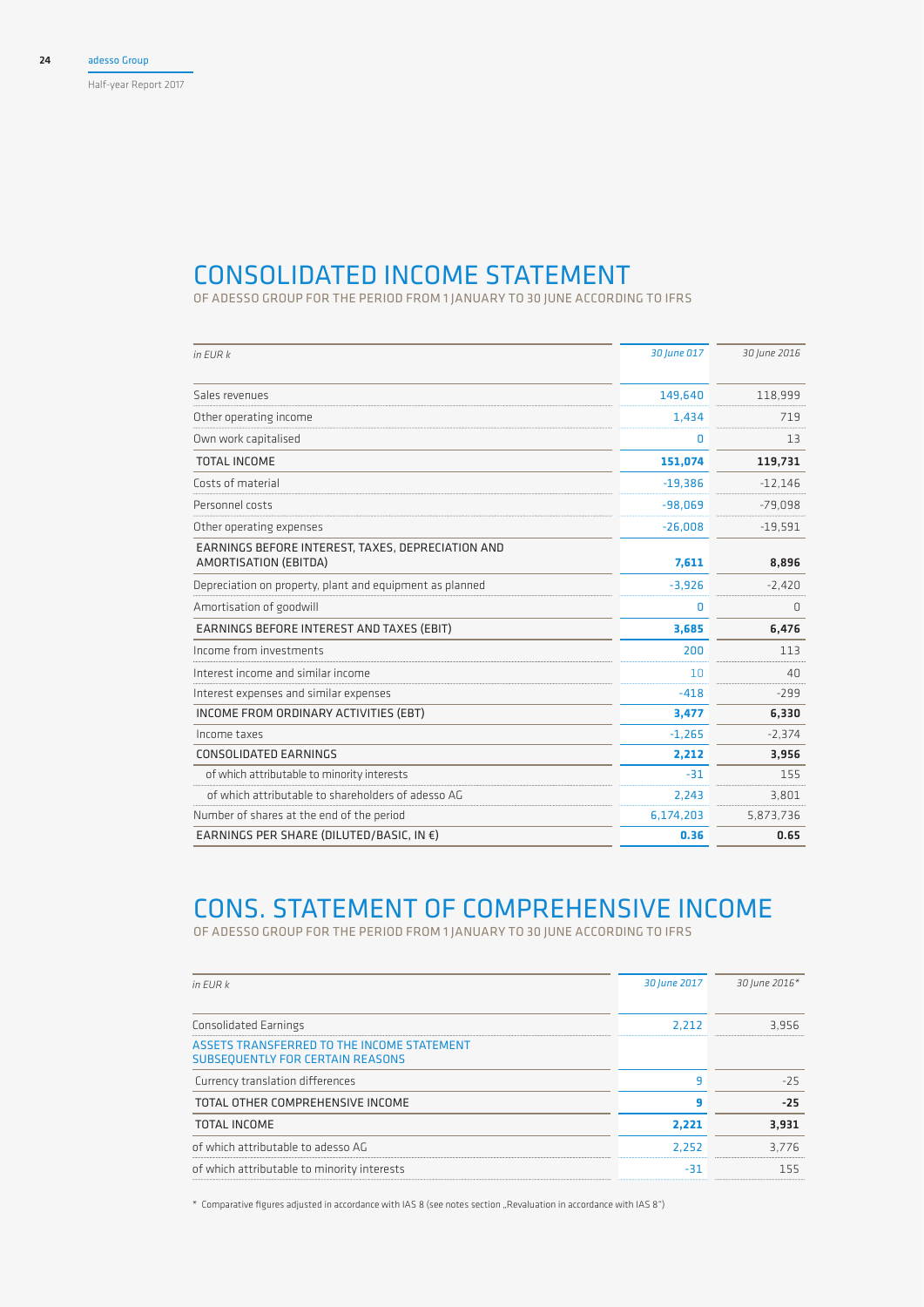Consolidated Income Statement Consolidated Statement of Comprehensive Income Cnsolidated Cash Flow Statement

# Consolidated Cash Flow Statement

Of adesso Group for the period from 1 January to 30 June according to IFRS

| in EUR k                                                                                   | 30 June 2017 | 30 June 2016* |
|--------------------------------------------------------------------------------------------|--------------|---------------|
| <b>EARNINGS BEFORE TAX</b>                                                                 | 3,477        | 6.330         |
| Income from financing activities                                                           | 409          | 260           |
| Depreciation and amortization on property,<br>plant and equipment and intangible assets    | 3,926        | 2,420         |
| Result from shareholdings recognized under the equity method                               | $-200$       | $-113$        |
| Non-cash income / expenses                                                                 | 344          | 2             |
| Change in pension provisions                                                               | $-7$         | -6            |
| Change in other provisions                                                                 | 1,258        | 722           |
| Tax payments                                                                               | $-2,977$     | $-2,354$      |
| Change to net operating assets                                                             | $-9,680$     | $-8,913$      |
| CASH FLOW FROM OPERATING ACTIVITIES                                                        | $-3,450$     | $-1,652$      |
| Payments for the acquisition of associated companies                                       | $-413$       | $\Omega$      |
| Payments for investments in property, plant and equipment                                  | $-2,504$     | $-1.342$      |
| Payments for investments in intangible assets                                              | $-433$       | $-1,205$      |
| Payments for the acquisition of subsiduaries<br>(less purchased cash and cash equivalents) | $-3.609$     | $-23,943$     |
| CASH FLOW FROM INVESTMENT ACTIVITIES                                                       | $-6,959$     | $-26,490$     |
| Dividend payments                                                                          | $-2,370$     | $-2,373$      |
| Dividends from equity companies                                                            | 477          | 269           |
| Capital increase                                                                           | 53           | 231           |
| Purchase of additional shares in subsidiaries                                              | $-148$       | $-4,270$      |
| New liabilities to banks                                                                   | 1,999        | 24,000        |
| Repayment of financial liabilities                                                         | $-4,100$     | $-2,554$      |
| Payments from minority interests                                                           | 4            | $\Omega$      |
| Interest paid                                                                              | -397         | -426          |
| Interest received                                                                          | 7            | 11            |
| CASH FLOW FROM FINANCING ACTIVITIES                                                        | $-4,475$     | 14,888        |
| Currency differences                                                                       | $-116$       | 68            |
| CHANGE IN CASH AND CASH EQUIVALENTS                                                        | $-15,000$    | -13,186       |
| Cash and cash equivalents at the beginning of the period                                   | 43,144       | 28,162        |
| Cash and cash equivalents at the end of the period                                         | 28.144       | 14.976        |

\* Comparative figures adjusted in accordance with IAS 8 (see notes section "Revaluation in accordance with IAS 8")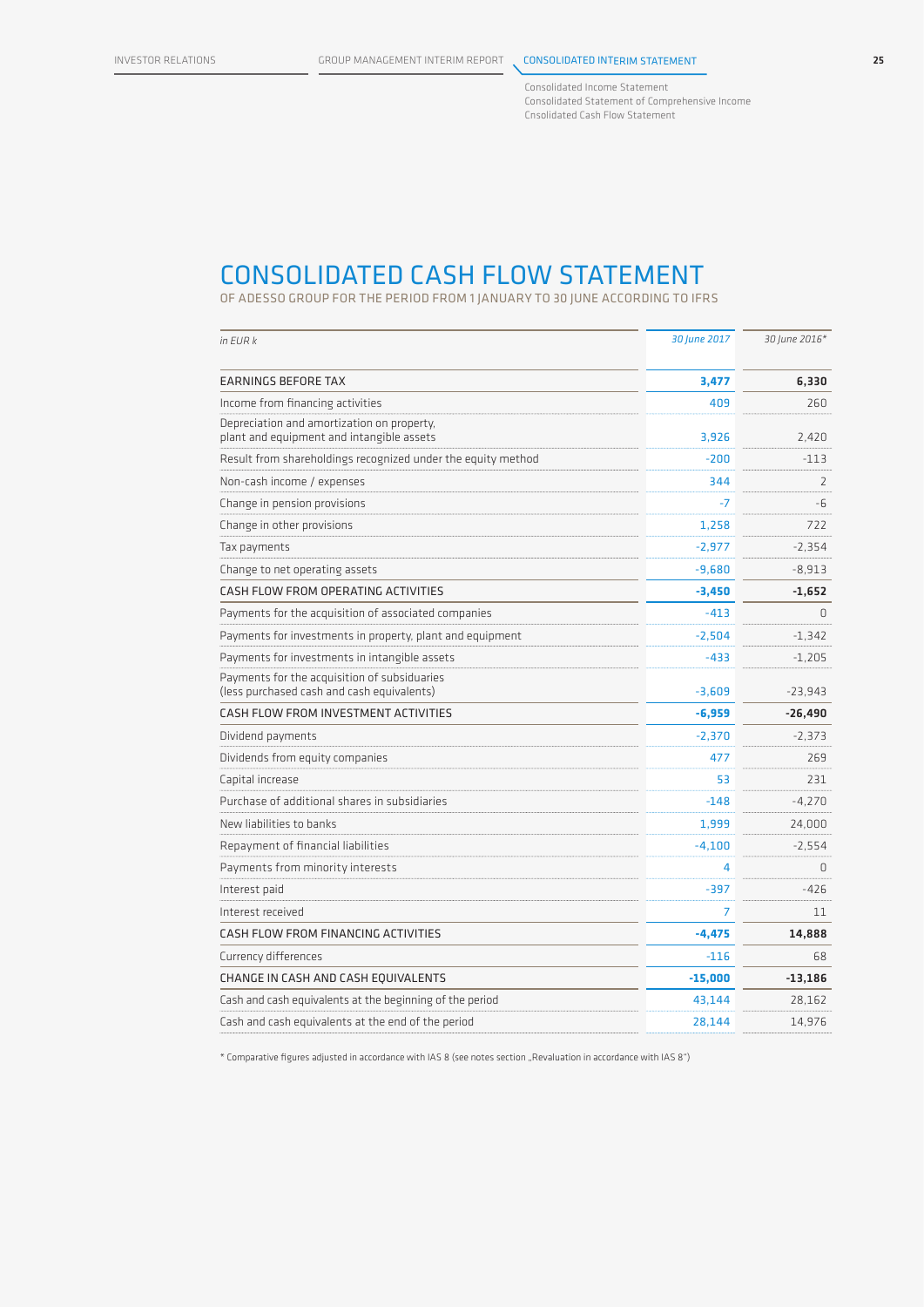Half-year Report 2017

# CONSOLIDATED SHAREHOLDERS EQUITY STA

OF ADESSO GROUP AS OF 30 JUNE 2017 ACCORDING TO I

| in EUR k                                                                                             | Share capital  | Capital reserves |  |
|------------------------------------------------------------------------------------------------------|----------------|------------------|--|
| 31 DECEMBER 2015                                                                                     | 5,800          | 10,619           |  |
| Correction                                                                                           |                |                  |  |
| 01 JANUARY 2016*                                                                                     | 5,800          | 10,619           |  |
| Share-based compensation                                                                             | $\mathbb O$    | $\mathbb O$      |  |
| Effects from the acquisition of additional shareholdings in subsiduaries<br>(incl. issue new shares) | 42             | $-4,180$         |  |
| Capital Increase by exercises of stock otpions                                                       | 32             | 199              |  |
| Other comprehensive income for the period                                                            | $\mathbb O$    | $\mathbb O$      |  |
| Consolidated profit/loss                                                                             | $\mathbf 0$    | $\mathbb O$      |  |
| Total comprehensive income                                                                           | $\mathbf 0$    | $\mathbb O$      |  |
| Dividend payment                                                                                     | $\Omega$       | $\mathbb O$      |  |
| 30 JUNE 2016*                                                                                        | 5,874          | 6,638            |  |
|                                                                                                      |                |                  |  |
| 01 JANUARY 2017*                                                                                     | 6,167          | 17,310           |  |
| Share-based compensation                                                                             | $\mathbb O$    | 26               |  |
| Effects from the acquisition of additional shareholdings in subsiduaries                             | $\mathbb O$    | -99              |  |
| Capital Increase by exercises of stock otpions                                                       | $\overline{7}$ | 45               |  |
| Other comprehensive income for the period                                                            | $\mathbf 0$    | $\mathbb O$      |  |
| Consolidated profit/loss                                                                             | $\mathbf 0$    | $\mathbb O$      |  |
| Total comprehensive income                                                                           | $\mathbb O$    | $\mathbb O$      |  |
| Dividend payment**                                                                                   | $\mathbf 0$    | $\mathbb O$      |  |
| 30 JUNE 2017                                                                                         | 6,174          | 17,282           |  |
|                                                                                                      |                |                  |  |

\* Comparative figures adjusted in accordance with IAS 8 (see notes section "Revaluation in accordance with IAS 8")

\*\* Dividend payment of EUR 2,220 thousand corresponds to EUR 0.36 per share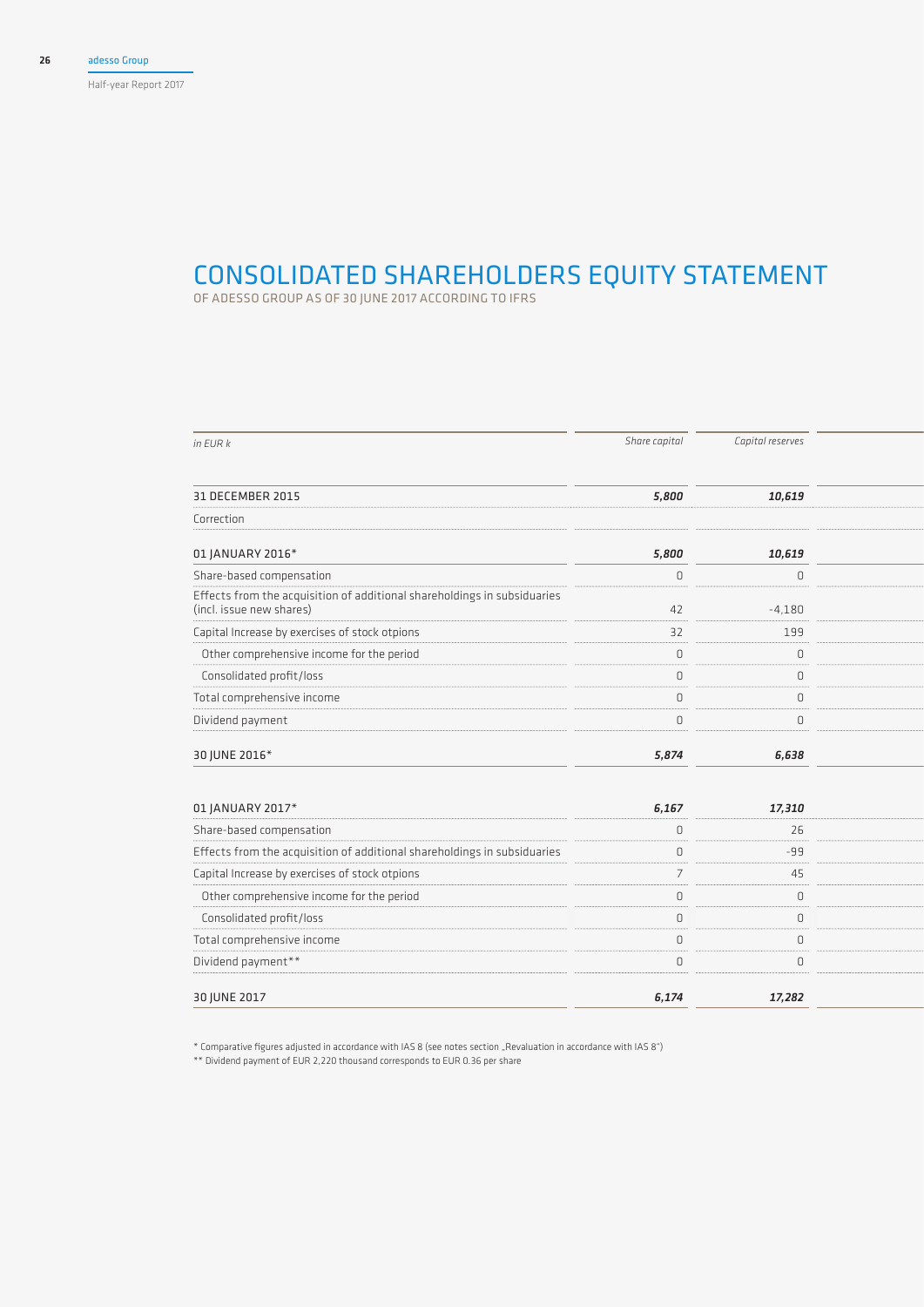Consolidated Shareholders Equity Statement

|                                                                     | Cumulated other<br>results of the<br>financial period |                |
|---------------------------------------------------------------------|-------------------------------------------------------|----------------|
| Other shareholders<br>Equity<br>of adesso AG<br><i>shareholders</i> | Reserves for<br>Currency translation<br>differences   | Other reserves |
| 690<br>40,771<br>1,704                                              |                                                       | 23,662         |
| $-24$<br>$-217$<br>$-30$                                            |                                                       | $-193$         |
|                                                                     |                                                       |                |
| 40,554<br>666<br>1,674                                              |                                                       | 23,469         |
| $\mathbb O$<br>$\mathbf 0$<br>$\mathsf D$                           |                                                       |                |
| $\mathbb O$<br>$-132$<br>$-4,138$                                   |                                                       | $\mathbb O$    |
| $\mathbb O$<br>231<br>$\mathbb O$                                   |                                                       | $\mathbb O$    |
| $-25$<br>$-25$<br>$\mathbb O$                                       |                                                       | $\mathbb O$    |
| $\mathbb O$<br>155<br>3,801                                         |                                                       | 3,801          |
| $-25$<br>155<br>3,776                                               |                                                       | 3,801          |
| $\mathbb O$<br>$-1,740$<br>$-1,508$                                 |                                                       | $-1,740$       |
|                                                                     |                                                       |                |
| 641<br>38,683<br>189                                                |                                                       | 25,530         |
|                                                                     |                                                       |                |
| 898<br>58,649<br>$25\,$                                             |                                                       | 34,274         |
| $\mathbb O$<br>26<br>$\mathsf D$                                    |                                                       | $\mathbb O$    |
| $\mathbb O$<br>$-99$<br>$-45$                                       |                                                       | $\mathbb O$    |
| $\mathbb O$<br>52<br>$\mathbb O$                                    |                                                       | $\mathbb O$    |
| $\overline{9}$<br>$\mathbb O$<br>$\overline{9}$                     |                                                       | $\mathbb O$    |
| $\mathbb O$<br>2,243<br>$-31$                                       |                                                       | 2,243          |
| 9<br>2,252<br>$-31$                                                 |                                                       | 2,243          |
| $\mathbb O$<br>$-2,220$<br>$-150$                                   |                                                       | $-2,220$       |
| 907<br>58,660<br>$-201$                                             |                                                       | 34,297         |
|                                                                     |                                                       |                |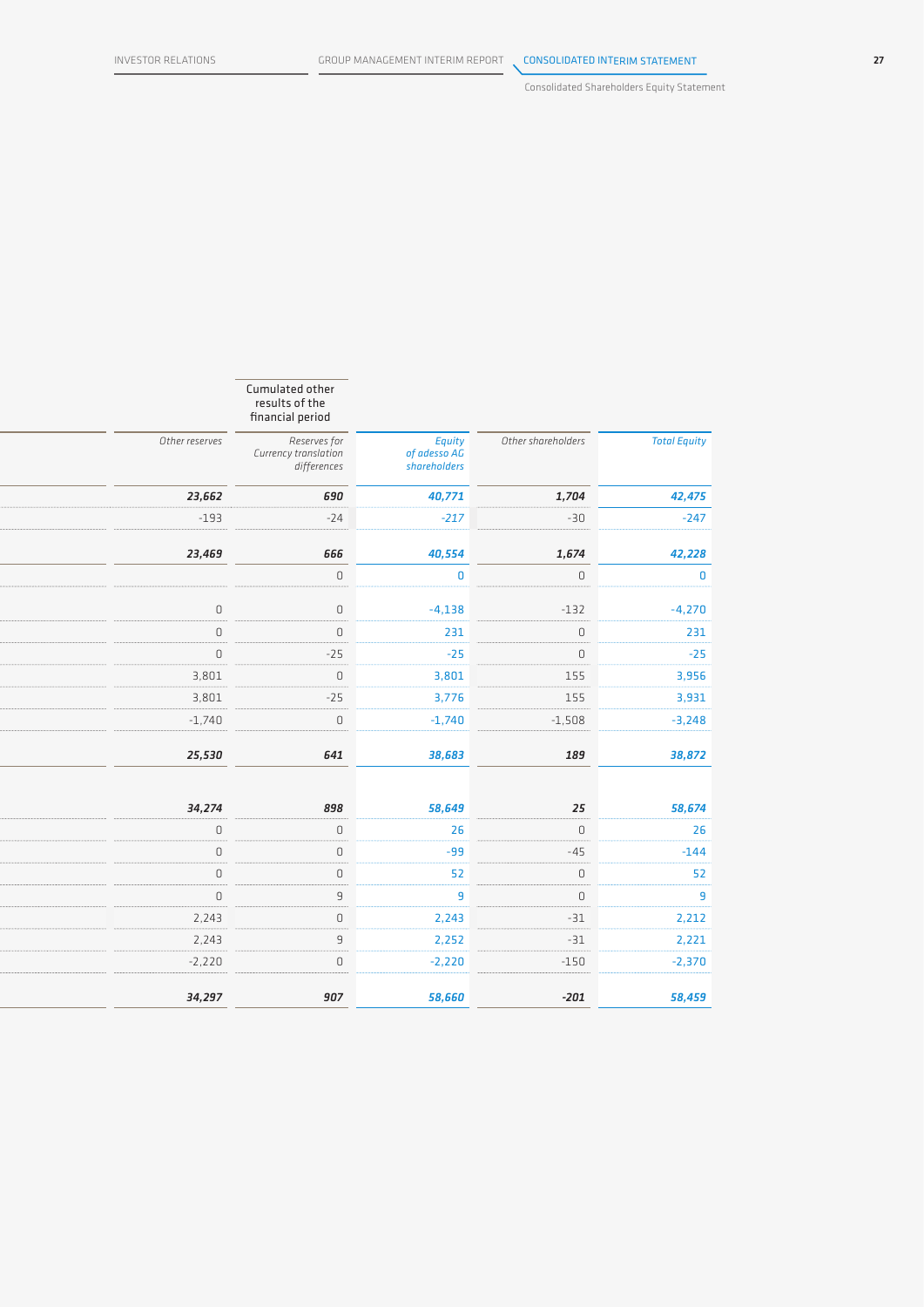# Conolidated Notes

of the Abbreviated Consolidated Interim Report for the first half-year of 2017

# General Information and Accounting Principles

This interim report is an update of the information reported in adesso's consolidated financial statements as at 31 December 2016. The consolidated interim report as at 30 June 2017 was prepared in accordance with IAS 34 "Interim Financial Reporting" in the version recognised by the European Union as well as under application of Section 315a of the German Commercial Code (HGB). The interim report contains all information required by this standard and in association with the applicable International Financial Reporting Standards (IFRS). The accounting and valuation methods used to prepare the consolidated financial statements as at 31 December 2016 were also applied to this interim report.

The consolidated interim report was not audited or assessed according to Section 317 HGB.

## Mergers

On 10 February 2017, adesso acquired 100 % of the shares in UnitCon GmbH, Darmstadt, Germany, which was then subsequently merged with Arithnea GmbH. Through the acquisition, adesso is strategically enhancing its subsidiary ARITHNEA in the field of SAP customer engagement, business analytics and HANA while expanding current activities with regard to customer engagement & commerce (CEC). ARITHNEA is rounding out its own customer engagement & commerce portfolio with the addition of UnitCon's services. The further gains in expertise mean that ARITHNEA is one of the first companies in German-speaking countries to offer a comprehensive range of services focusing on the SAP Hybris portfolio from a single provider. This makes ARITHNEA one of the market leaders for providing advice on and introducing SAP Hybris solutions. The cost, which was paid in cash, amounted to EUR 5,500 thousand. A further payment of EUR 1,200 thousand is also due in March 2019. The amount is fully conditional on the seller's performance and will therefore be recognised pro rata in the income statement under "Personnel costs" until the date of the payment.

The fair value of the acquired trade receivables was EUR 443 thousand. The contractual receivables amount to EUR 443 thousand. Ancillary acquisition costs totalled EUR 37 thousand. They are reported under "Other operating expenses" in the consolidated income statement.

Goodwill resulting from the merger mainly represents the workforce of UnitCon GmbH, which cannot be capitalised according to IFRS. Goodwill is not tax deductible.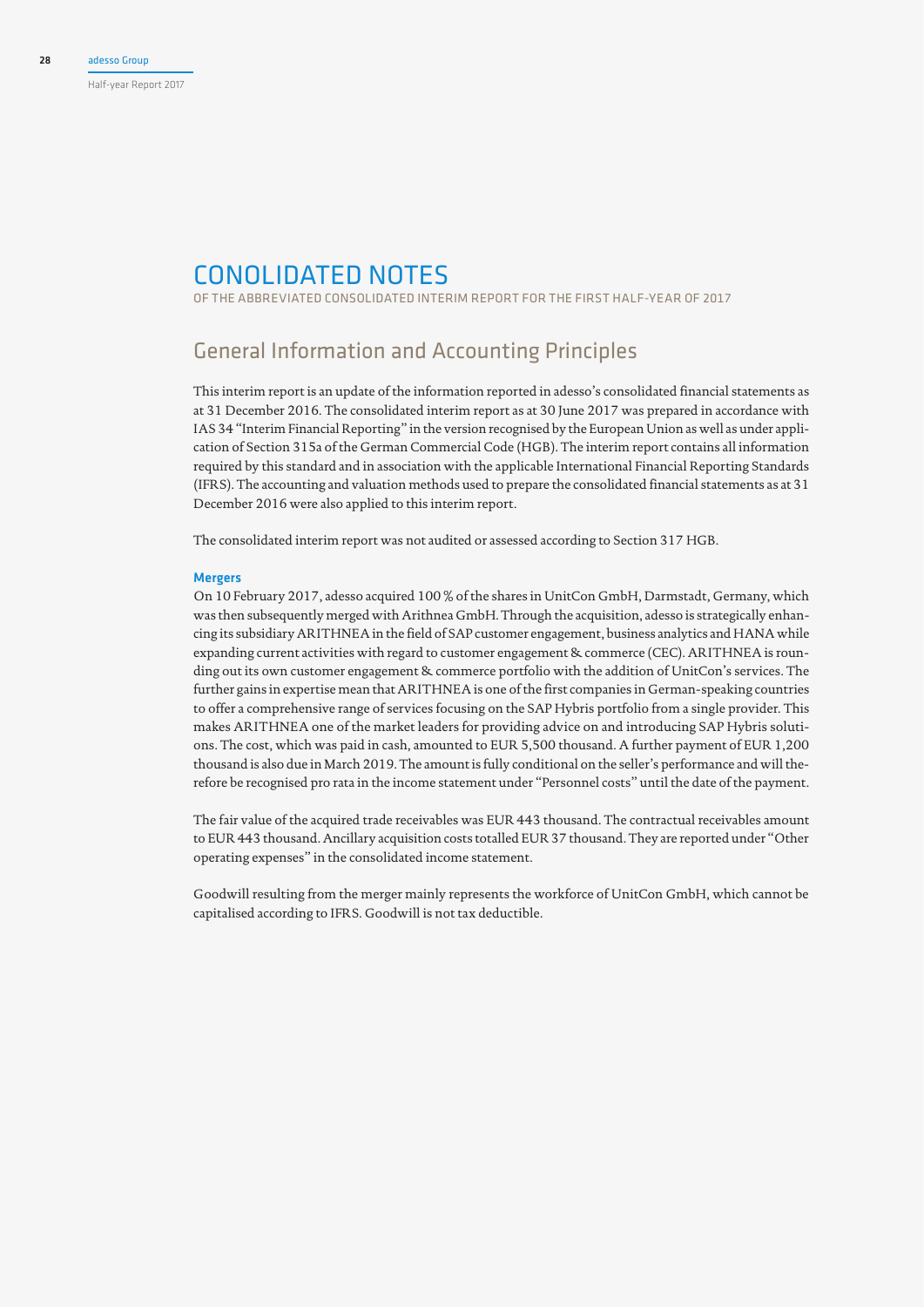Consolidated Notes

| in EUR k                            | UnitCon GmbH |
|-------------------------------------|--------------|
| Goodwill                            | 2,615        |
| Customer lists                      | 1,486        |
| Order backlog                       | 848          |
| Property, plant and equipment       | 52           |
| Trade receivables                   | 443          |
| Receivables from income taxes       | 25           |
| Other current receivables           | 27           |
| Liquid assets                       | 1,891        |
| <b>TOTAL ASSETS</b>                 | 7,387        |
| Non-current financial liabilities   | 300          |
| Current provisions                  | 60           |
| Trade payables                      | 205          |
| Tax liabilities                     | 39           |
| Liabilities to banks                | 10           |
| Other financial liabilities         | 112          |
| Other liabilities                   | 70           |
| Deferred tax liabilities            | 1,091        |
| <b>TOTAL LIABILITIES</b>            | 1,887        |
| Net assets                          | 5,500        |
| Consideration                       | 5,500        |
| Cash and cash equivalents received  | 1,891        |
| Actual cash outflow for acquisition | 3,609        |

The sales revenues and profit contribution of UnitCon GmbH included in adesso's interim financial statement cannot be determined on account of UnitCon GmbH's subsequent merger with Arithnea GmbH and its related economic and organisational integration in the company.

If UnitCon GmbH had already been consolidated as at 1 January 2017, consolidated sales revenues would have been EUR 256 thousand and net consolidated profit for the period EUR 8 thousand higher.

## Other acquisitions

On 28 February 2017, adesso acquired the remaining 49 % of the shares in adesso as a service GmbH (formerly: adesso hosting GmbH), Dortmund, Germany, for EUR 148 thousand. In this context, non-controlling interests were reduced by EUR 49 thousand. The difference of EUR 99 thousand between the purchase price for the additional stake and the amount of the non-controlling interests is reported in capital reserves.

On 16 February 2017, adesso received 85 % of the shares in newly-founded company inQventures GmbH, Berlin, Germany, with a capital investment of EUR 21 thousand. inQventures GmbH will promote innovative IT solutions for the B2B sector from the adesso Group's core competences. As an incubator, the company is supporting founders and start-ups in the early phase of their development by providing them with equity capital for start-up financing and the IT and management expertise of the adesso Group. inQventures will also enable these companies to gain rapid access to the market and to enter into partnerships with other companies.

On 24 March 2017, adesso concluded a notarised participation agreement with soccerwatch.tv GmbH, Essen, Germany. Within the scope of a capital increase, adesso received a participation percentage of 30 % of the share capital of soccerwatch.tv GmbH. The cost of the stake in soccerwatch.tv GmbH amounted to EUR 1,488 thousand, an amount that includes a purchase price payment of a maximum of EUR 1,100 thousand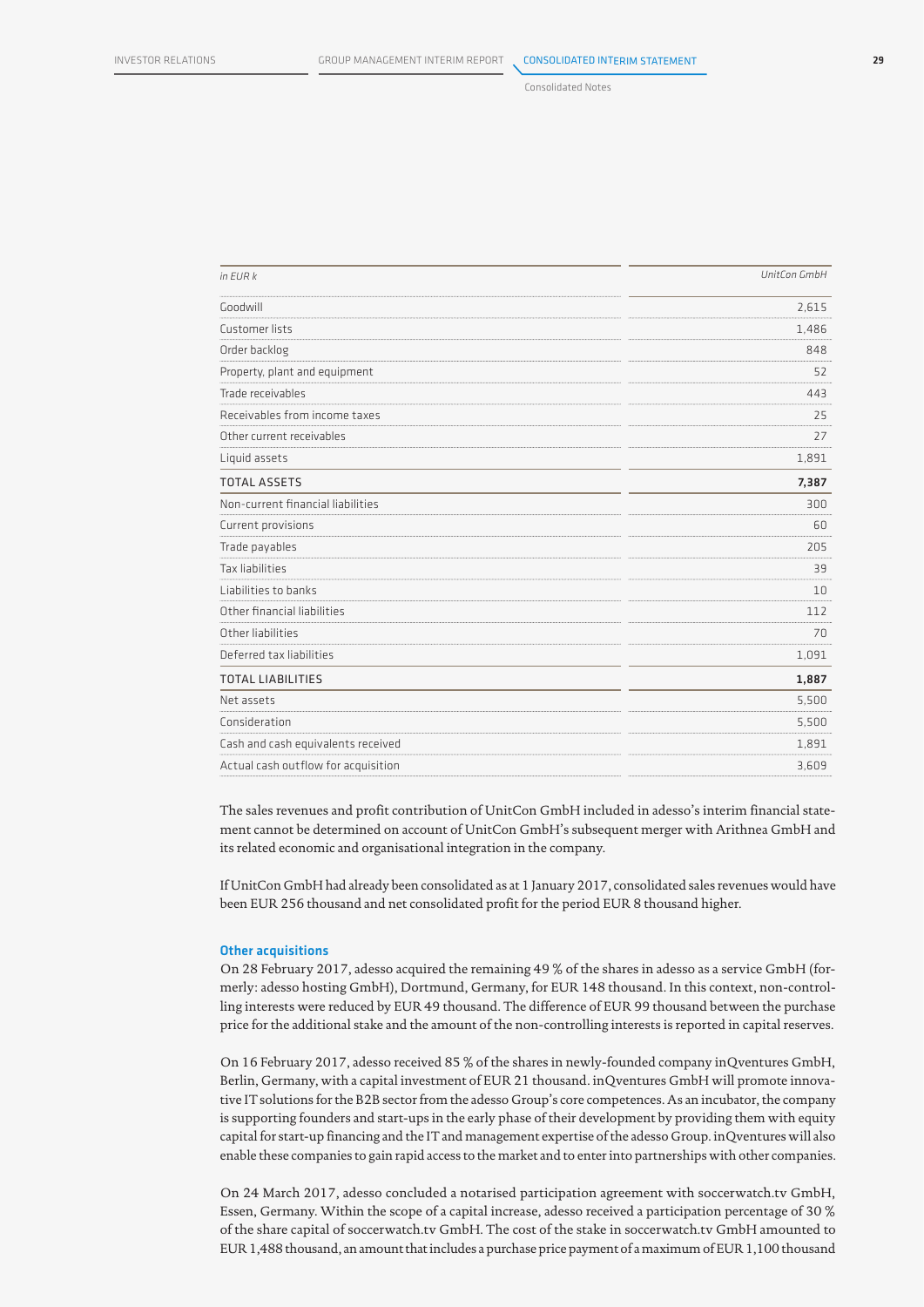that is dependent on the achievement of certain milestones; the fair value of those amounted to EUR 1,074 thousand as at the date of purchase. The obligation was valued at EUR 1,080 thousand as at 30 June 2017.

As the result of regulations laid down in the articles of association, shares in soccerwatch.tv GmbH are classified as shares in a joint venture.

# Basis of consolidation

In addition to the parent company adesso AG, Dortmund/Germany, 20 (31 December 2016: 19) subsidiaries were included in the consolidated interim statement as at 30 June 2017. A further three (31 December 2016: three) associates and one (31 December 2016: no) joint ventures were included in the consolidated interim financial statements using the equity method.

## Companies recognised at equity

The values of the companies recognised at equity developed as follows during the first half of 2017:

|                  | 1st HY 2017    |                   | 1st HY 2016       |  |
|------------------|----------------|-------------------|-------------------|--|
| in EUR k         | Joint ventures | <b>Associates</b> | <b>Associates</b> |  |
| As at 1 January  |                | 760               | 535               |  |
| Additions        | 1,488          |                   |                   |  |
| Pro-rata result  | $-69$          | 269               | -3                |  |
| <b>Dividends</b> |                | $-478$            | $-269$            |  |
| As at 30 June    | 1,419          | 551               | 456               |  |

The companies recognised at equity include the shares in associates Barmenia IT+ GmbH, com2m GmbH and 1Buch GmbH as well as in joint venture soccerwatch.tv GmbH.

## Currency conversion principles

The functional currency for the companies included in the adesso consolidated financial statements corresponds to the respective currency of the country where the company has its registered office. Conversion of the financial statements prepared in the national currency of companies whose functional currency is not the Euro is performed according to the modified closing rate method (IAS 21.39). The prices in accordance with the generally applicable indirect quotation are provided below. For example, EUR 1 amounted to CHF 1.09 on 30 June 2017.

|                  |                  | Average rate |             |  |
|------------------|------------------|--------------|-------------|--|
| 30 June 2017     | 30 June 2016     | 1st HY 2017  | 1st HY 2016 |  |
| 1.09             | 1 <sub>0</sub> q | 1.08         | ี 1 N       |  |
| 0.88             | 0.83             | 0.86         | በ 78        |  |
| 1 14             | 1 1 1            | 1.08         |             |  |
| 4 N <sub>1</sub> | 377              | 3.95         | 3.27        |  |
|                  |                  | Closing rate |             |  |

# Revaluation in accordance with IAS 8

Within the scope of the reorganisation of its accounting processes, adesso analysed the figures reported in its 2016 consolidated financial statements. This analysis identified a number of items that had not been recognised properly. Pursuant to IAS 8, such corrections must be recognised retroactively. Almost all of the changes relate to the second half of 2016. The following table shows the identified impact on adesso's financial statements: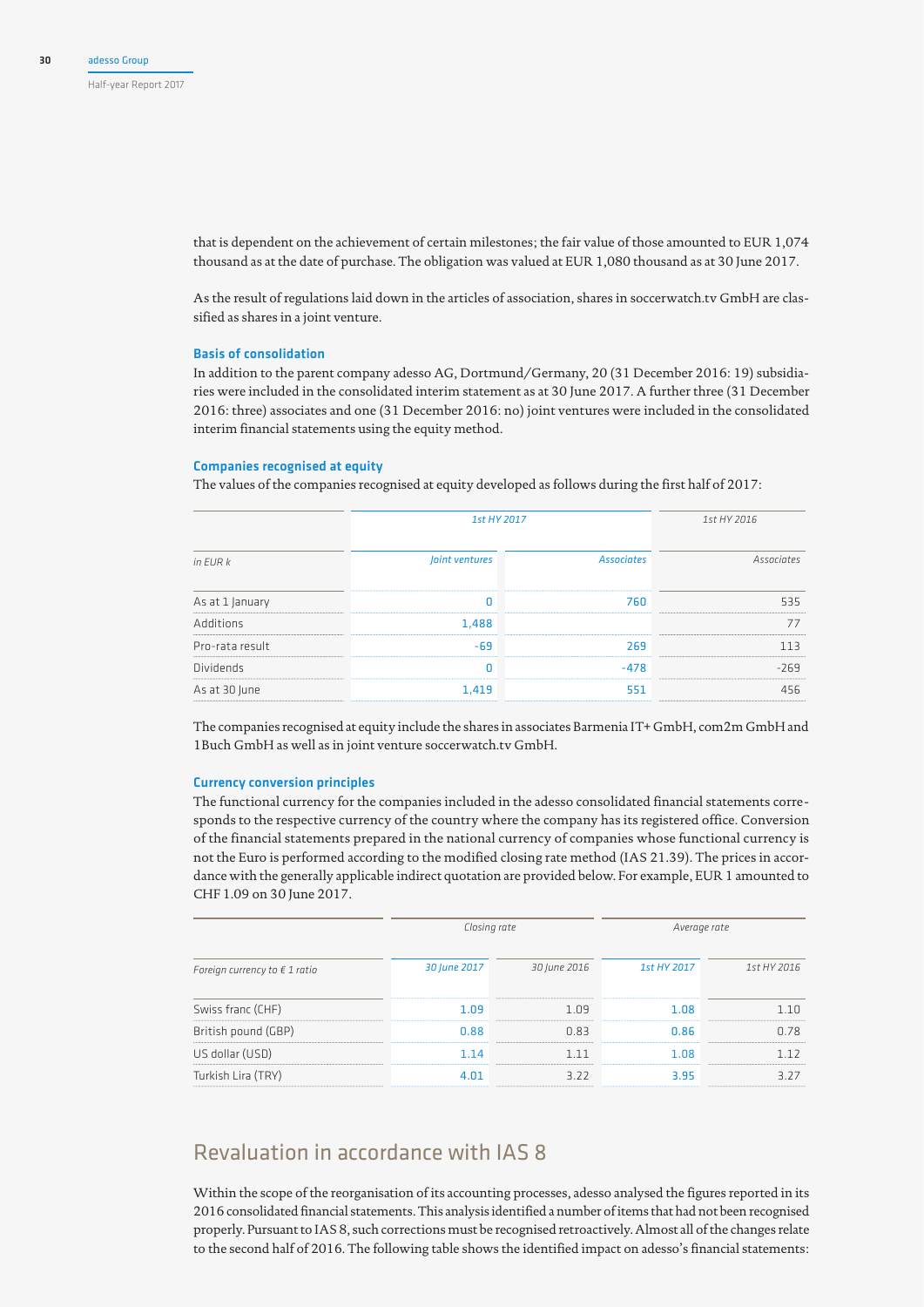# Consolidated Notes

| in EUR k                                                                   | 1 Jan. 2016<br>reported | Correction | 1 Jan. 2016<br>corrected | 31 Dec. 2016<br>reported, incl.<br>correction as<br>at 1 Jan. 2016 | Correction | 31 Dec.<br>2016<br>corrected |
|----------------------------------------------------------------------------|-------------------------|------------|--------------------------|--------------------------------------------------------------------|------------|------------------------------|
| <b>ASSETS</b>                                                              |                         |            |                          |                                                                    |            |                              |
| <b>CURRENT ASSETS</b>                                                      |                         |            |                          |                                                                    |            |                              |
| Trade receivables                                                          | 37,215                  |            | 37,215                   | 54,496                                                             | 37         | 54,533                       |
| Other current assets                                                       | 41,441                  |            | 41,441                   | 63,452                                                             |            | 63,452                       |
|                                                                            | 78,656                  |            | 78,656                   | 117,948                                                            | 37         | 117,985                      |
| <b>NON-CURRENT ASSETS</b>                                                  |                         |            |                          |                                                                    |            |                              |
| Goodwill                                                                   | 23,352                  |            | 23,352                   | 40,981                                                             | 265        | 41,246                       |
| Other non-current assets                                                   | 18,159                  |            | 18,159                   | 24,562                                                             |            | 24,562                       |
|                                                                            | 41,511                  |            | 41,511                   | 65,543                                                             | 265        | 65,808                       |
| <b>TOTAL ASSETS</b>                                                        | 120,167                 |            | 120,167                  | 183,491                                                            | 302        | 183,793                      |
| EQUITY AND LIABILITIES                                                     |                         |            |                          |                                                                    |            |                              |
| <b>CURRENT LIABILITIES</b>                                                 |                         |            |                          |                                                                    |            |                              |
| Other current liabilities                                                  | 29,539                  |            | 29,539                   | 37,364                                                             | $-143$     | 37,221                       |
| Other current liabilities                                                  | 26,001                  |            | 26,001                   | 43,359                                                             | 95         | 43,454                       |
|                                                                            | 55,540                  |            | 55,540                   | 80,723                                                             | -48        | 80,675                       |
| <b>NON-CURRENT LIABILITIES</b>                                             |                         |            |                          |                                                                    |            |                              |
| Provisions                                                                 | 3,320                   |            | 3,320                    | 6,684                                                              | 429        | 7,113                        |
| Deferred tax liabilities                                                   | 1,024                   | 247        | 1,271                    | 2,465                                                              | 744        | 3,209                        |
| Other non-current liabilities                                              | 17,808                  |            | 17,808                   | 34,122                                                             |            | 34,122                       |
|                                                                            | 22,152                  | 247        | 22,399                   | 43,271                                                             | 1,173      | 44,444                       |
| <b>EQUITY</b>                                                              |                         |            |                          |                                                                    |            |                              |
| Share capital                                                              | 5,800                   |            | 5,800                    | 6,167                                                              |            | 6,167                        |
| Capital reserves                                                           | 10,619                  |            | 10,619                   | 18,290                                                             | $-980$     | 17,310                       |
| Other retained earnings                                                    | 23,662                  | $-193$     | 23,469                   | 34,239                                                             | 35         | 34,274                       |
| Reserve for currency conversion                                            | 690                     | $-24$      | 666                      | 639                                                                | 259        | 898                          |
| Minority share                                                             | 1,704                   | -30        | 1,674                    | 162                                                                | -137       | 25                           |
|                                                                            | 42,475                  | -247       | 42,228                   | 59,497                                                             | -823       | 58,674                       |
| TOTAL EQUITY AND LIABILITIES                                               | 120,167                 | 0          | 120,167                  | 183,491                                                            | 302        | 183,793                      |
| <b>SALES REVENUES</b>                                                      |                         |            |                          | 260,407                                                            | 567        | 260,974                      |
| Other operating income                                                     |                         |            |                          | 3,309                                                              | $-97$      | 3,212                        |
| TOTAL INCOME                                                               |                         |            |                          | 263,716                                                            | 470        | 264,186                      |
| Cost of materials                                                          |                         |            |                          | $-28,078$                                                          |            | $-28,078$                    |
| Personnel costs                                                            |                         |            |                          | $-168,288$                                                         | $-364$     | $-168,652$                   |
| Other operating expenses                                                   |                         |            |                          | $-44,290$                                                          | 557        | -43,733                      |
| EARNINGS BEFORE INTEREST, TAXES, DEPRECIATION AND<br>AMORTISATION (EBITDA) |                         |            |                          | 23,060                                                             | 663        | 23,723                       |
| Depreciation on property, plant and equipment                              |                         |            |                          | $-6,352$                                                           |            | $-6,352$                     |
| EARNINGS BEFORE INTEREST AND TAXES (EBIT)                                  |                         |            |                          | 16,708                                                             | 663        | 17,371                       |
| Income from investments                                                    |                         |            |                          | 416                                                                |            | 416                          |
| Interest income and similar income                                         |                         |            |                          | 43                                                                 |            | 43                           |
| Interest expenses and similar expenses                                     |                         |            |                          | $-445$                                                             | $-15$      | -460                         |
| INCOME FROM ORDINARY ACTIVITIES (EBT)                                      |                         |            |                          | 16,722                                                             | 648        | 17,370                       |
| Income taxes                                                               |                         |            |                          | $-4,026$                                                           | $-538$     | $-4,564$                     |
| CONSOLIDATED PROFIT/LOSS                                                   |                         |            |                          | 12,696                                                             | 110        | 12,806                       |
| of which attributable to minority interests                                |                         |            |                          | 173                                                                | 80         | 253                          |
| of which attributable to shareholders of adesso AG                         |                         |            |                          | 12,523                                                             | 30         | 12,553                       |
| Number of shares at the end of the period                                  |                         |            |                          | 6,167,423                                                          |            | 6,167,423                    |
| DILUTED/UNDILUTED EARNINGS PER SHARE (IN EUR)                              |                         |            |                          | 2.14                                                               |            | 2.14                         |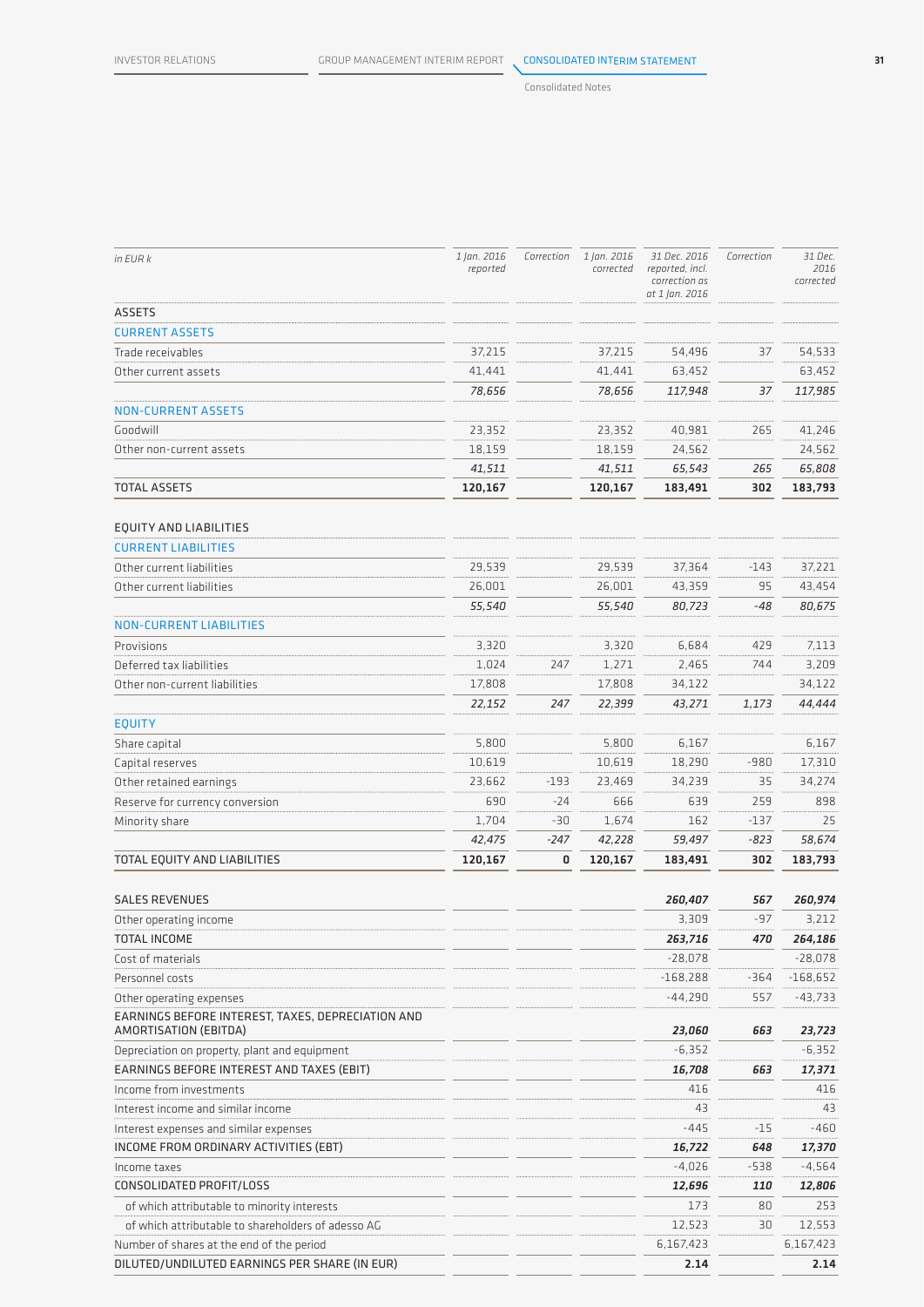In the cash flow statement as at 30 June 2016, payments for the acquisition of additional shares in subsidiaries are reported under cash flow from financing activities. However, in the cash flow statement as at 30 June 2016 these amounts were reported under cash flow from investment activities. Furthermore, reclassifications were made in the cash flow statement as at 30 June 2016 on account of the presentation of the acquisition of smarthouse adesso financial solutions GmbH, which had still been provisional on that date.

smarthouse adesso financial solutions GmbH was included in the IT-Services segment in financial year 2016, despite it actually being allocated to the IT-Solutions segment. Adjustments were made to the figures for the previous year.

# Selected information on the balance sheet

# **Goodwill**

For impairment testing purposes pursuant to IAS 36, goodwill has to be assigned to the (groups of) cashgenerating units that benefit from the merger. According to IAS 36.80, the highest allocation level in the company is the level on which goodwill is observed by management, and no higher than the level of operating segments before they are combined into reportable segments. For the purpose of impairment testing, adesso allocates goodwill to the operating segments according to IFRS 8. The following table shows the operating segments' goodwill at the end of the reporting period:

| $in$ EUR $k$                               | 30 June 2017 | 31 Dec. 2016* |
|--------------------------------------------|--------------|---------------|
| adesso AG                                  | 7,636        | 7.636         |
| adesso Austria GmbH                        | 3,552        | 3,552         |
| Arithnea GmbH                              | 5,425<br>    | 2.810         |
| adesso Schweiz AG                          | 10.270       | 10.454        |
| smarthouse adesso financial solutions GmbH | 16.794       | 16,794        |
| <b>TOTAL</b>                               | 43.677       | 41,246        |

\* Comparison figures were adjusted pursuant to IAS 8 (please refer to the section titled "Retroactive changes pursuant to IAS 8").

The rise in Arithnea GmbH's goodwill was the result of the acquisition and subsequent merger of UnitCon GmbH. The decline in adesso Schweiz AG's goodwill was due to exchange rate effects. Goodwill is largely assigned to the "IT Services" segment. Only smarthouse adesso financial solutions GmbH's goodwill is assigned to the "IT-Solutions" segment.

An impairment test for goodwill has to be performed on this basis at least once a year and whenever there are indications of impairment. For the first time, the annual goodwill impairment test in financial year 2017 will not be performed by adesso at the end of the financial year, but instead as at 30 June 2017.

The realisable value of the operating segments is the value in use determined using the discounted cash flow method. This is determined based on cash flows after taxes and interest. The management of adesso believes that the value in use of the cash-generating units mainly responds to changes in the estimated sales growth, the estimated gross margin and the discount rate.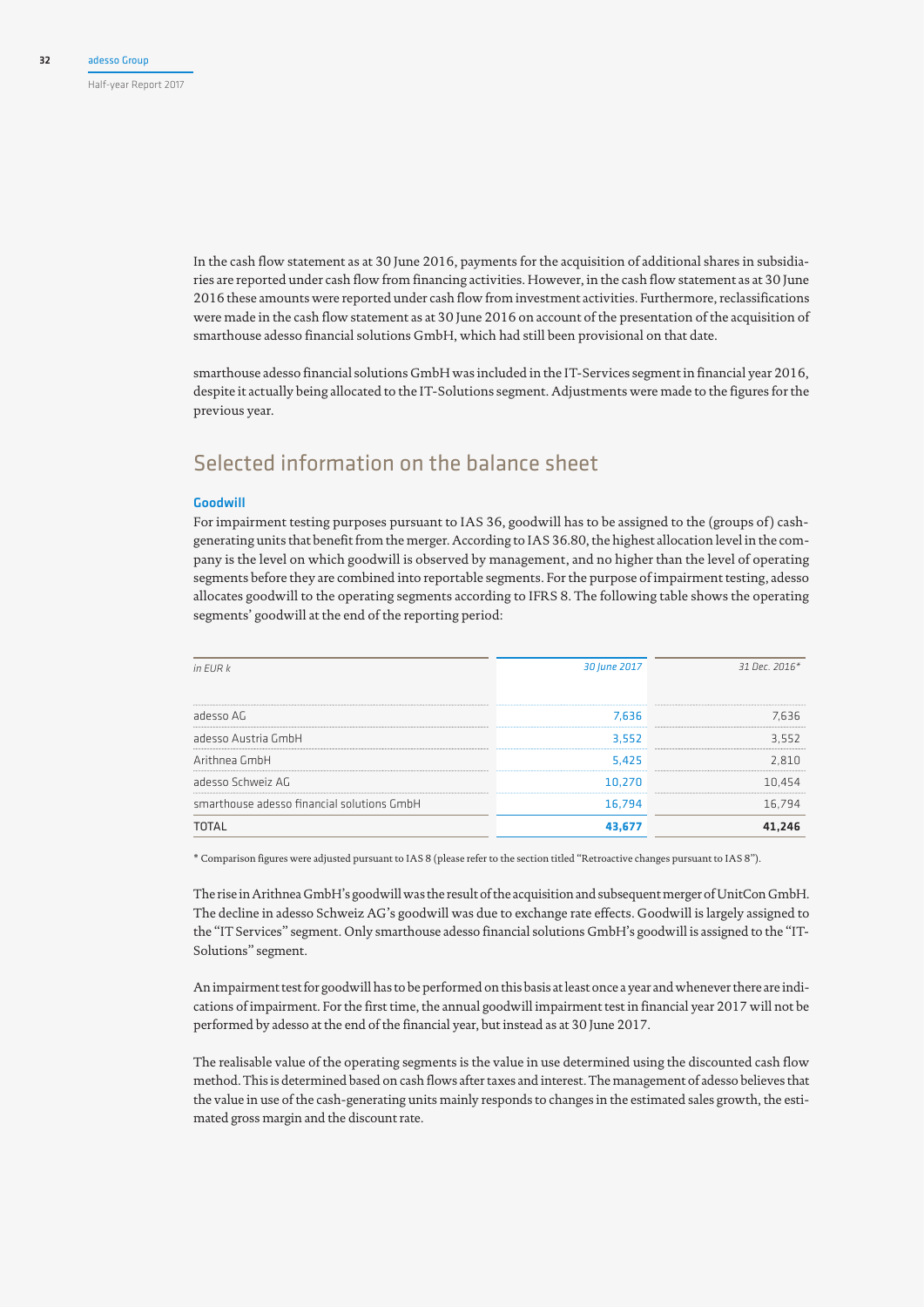### Consolidated Notes

Estimating the value in use and therefore also estimating cash flow is based on management's most recent operational planning. Detailed planning covers one to three years. Sales growth is calculated individually for each operating segment. If it is apparent with one year of planning and an expected increase of incoming cash flows that an impairment will not have to be recognised, further detailed planning is omitted. Thus, as a basis sales growth of each segment was considered to be from 0 % to 11.5 %. Future sales growth estimates are based on past sales development, expected sales growth in the operating segments and the future development of the market and the overall economy. Hence, adesso has calculated the long-term growth rate for cash flows to be 1 % – as was also the case in the previous year. This growth rate does not exceed the long-term expected growth rate for adesso's markets. The company bases its estimates for future cash flows, where possible, on estimates by external analysts. The gross margin (EBT/(sales revenues less cost of materials)) results from the planning for the individual segments. In addition to sales revenues, they also result from the expected expenses incurred by the segments. These are determined individually on the basis of historical performance and expected future developments. The underlying gross margin in the period was between -1 % and 13.5 %.

adesso conducts its impairment test based on an after tax assessment. The interest rate before taxes is then calculated as required by IFRS. This is the interest where the cash value of pre-tax cash flows corresponds to the amount calculated according to an after tax assessment. The interest rate before taxes calculated according to this method is between 5.4 % and 6.4 % in the IT-Services segment (previous year: 5.5 % to 7.4 %) and 4.53 % for the IT Solutions segment. This interest rate after taxes corresponds to the weighted average cost of capital determined using the capital asset pricing model. Key parameters for this calculation are the risk-free interest rate (1.24 %, previous year: 0.95 %), a beta factor derived separately for the IT-Services and IT-Solutions segments from a representative peer group (constituting systematic risk), a market risk premium (6.3 %; previous year: 6.3 %; the difference between the expected yield of a reference market and the risk-free interest rate), the tax rate and the borrowing cost rate. The parameters underlying the calculation of the weighted average cost of capital, except for the tax rate and the borrowing cost rate, are based on sources external to the company.

In the course of a sensitivity analysis, adesso examined the need for impairment of goodwill in case of possible changes to key parameters for the impairment test. An increase in the weighted average cost of capital by 1 percentage point, 10 % lower cash flows and a 1 percentage point lower gross margin (EBT/(sales revenues less cost of materials)) were assumed as a possible change. A corresponding change in the interest rate as well as the gross margin would result in an impairment loss for cash-generating unit adesso Austria GmbH.

| 30 June 2017        | Amount by which<br>the recoverable value<br>exceeds the carrying<br>amount<br>(EURk) | Parameter, the possible<br>change of which could<br>result in impairment, as<br>well as the value of this | Change in the parameter<br>required to ensure that the<br>recoverable value equals the<br>carrying amount |
|---------------------|--------------------------------------------------------------------------------------|-----------------------------------------------------------------------------------------------------------|-----------------------------------------------------------------------------------------------------------|
|                     |                                                                                      | Interest rate; $6.4%$                                                                                     | $+0.66$ pp.                                                                                               |
| adesso Austria GmbH | 483                                                                                  | Gross margin<br>$(3.0\% - 4.6\%)$                                                                         | - 0.49 рр.                                                                                                |
| 31 December 2016    | Amount by which<br>the recoverable value<br>exceeds the carrying<br>amount<br>(EURk) | Parameter, the possible<br>change of which could<br>result in impairment, as<br>well as the value of this | Change in the parameter<br>required to ensure that the<br>recoverable value equals the<br>carrying amount |
|                     |                                                                                      | Interest rate; 6.3 %                                                                                      | $+0.45$ pp.                                                                                               |
| adesso Austria GmbH | 315                                                                                  | Cash flow                                                                                                 | $-8.04%$                                                                                                  |
|                     |                                                                                      | Gross margin<br>$(3.0\% - 4.6\%)$                                                                         | $-0.36$ pp.                                                                                               |
|                     |                                                                                      |                                                                                                           |                                                                                                           |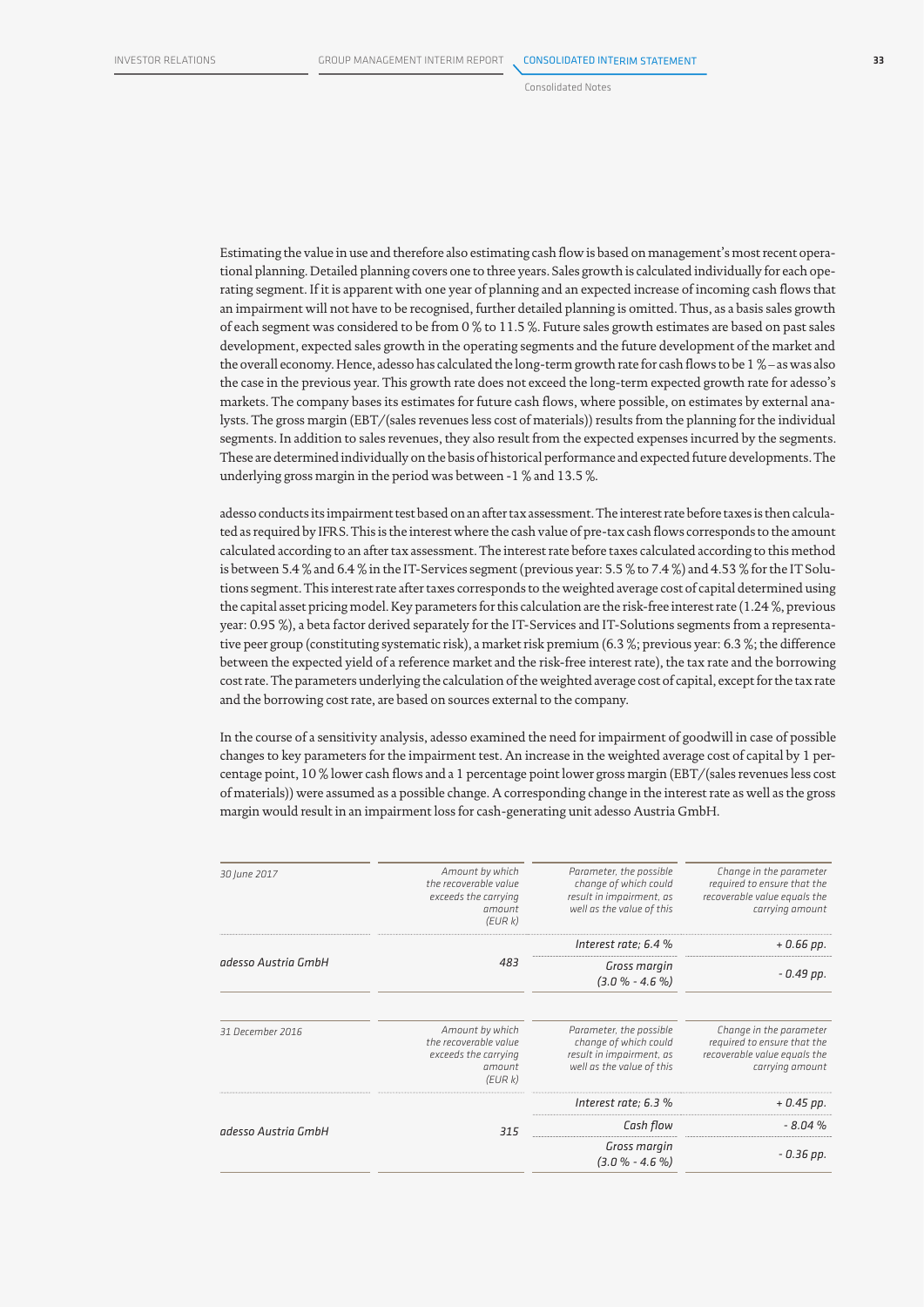## Financial assets and financial liabilities

The total financial assets held by adesso on the reporting date and in the previous year are assigned to the category "Loans and receivables", and the financial liabilities to the category "Financial liabilities measured at amortised cost". Only a conditional purchase price obligation is measured at fair value.

The table below shows the carrying amounts measured at (amortised) cost as well as the fair value of the financial assets and liabilities. Determining fair values of financial assets and liabilities is based on the market rates of similar financial instruments.

|                                          |                       |                           | 30 June 2017      |                               | 31 December 2016   |            |                        |
|------------------------------------------|-----------------------|---------------------------|-------------------|-------------------------------|--------------------|------------|------------------------|
| $in$ FUR $k$                             | Valuation<br>category | <b>Carrying</b><br>amount | <b>Fair value</b> | <b>Fair value</b><br>$level*$ | Carrying<br>amount | Fair value | Fair value<br>$level*$ |
| <b>ASSETS</b>                            |                       |                           |                   |                               |                    |            |                        |
| Cash and cash equivalents                | <b>KuF</b>            | 28,144                    | 28,144            |                               | 43,144             | 43,144     |                        |
| Trade receivables                        | KuF                   | 63,214                    | 63,214            |                               | 54,496             | 54,496     |                        |
| Other financial assets                   | <b>KuF</b>            | 1,529                     | 1,529             |                               | 1,092              | 1,092      |                        |
| TOTAL                                    |                       | 92,887                    | 92,887            |                               | 98,732             | 98,769     |                        |
| <b>EQUITY AND LIABILITIES</b>            |                       |                           |                   |                               |                    |            |                        |
| Trade payable                            | <b>FV</b>             | 9,801                     | 9,801             |                               | 11,257             | 11,257     |                        |
| Loans                                    | <b>FV</b>             | 43,335                    | 43,573            | 3                             | 47,059             | 47,440     | 3                      |
| Other financial liabilities              | <b>FV</b>             | 2.477                     | 2.477             |                               | 399                | 399        |                        |
| Conditional purchase price<br>obligation | <b>BZW</b>            | 1,080                     | 1,080             | З                             |                    |            |                        |
| Other liabilities                        | <b>FV</b>             | 39,456                    | 39,456            |                               | 37,469             | 37,469     |                        |
| TOTAL                                    |                       | 96,149                    | 96,387            |                               | 98,184             | 96,565     |                        |

\* For more information on fair values, please refer to the Annual Report 2016, page 89

LaR: Loans and receivables

FL: Financial liabilities, measured at (amortised) cost

FVL: Liabilities, measured at fair value

The fair value of the loans is calculated by discounting future cash flows from the loans by adesso's current borrowing rate.

## Distribution of dividends

The Annual Shareholders' Meeting of adesso AG on 30 May 2017 approved a distribution of dividends for the financial year 2016 the amount of EUR 0.36 (previous year: EUR 0.30) per share. The dividends paid by adesso AG during the reporting period totalled EUR 2,220 thousand (previous year: EUR 1,740 thousand).

## **Equity**

The share capital of adesso AG, Dortmund, Germany, is EUR 6,174,203 (31 December 2016: EUR 6,167,423). It is divided into 6,174,203 (31 December 2016: 6,167,423) bearer shares (no-par shares). The face amount per share is EUR 1.

In the first half of 2017, 6,780 new shares were issued from conditional capital 2009 as the result of the conversion of options from the employee participation plan. The average exercise price amounted to EUR 7.70 per share. As at 30 June 2017, 1,890 options remain outstanding under conditional capital 2009.

In the first half of 2017, 9,000 options were issued from conditional capital 2015. As at 30 June 2017, a total of 20,500 options had been issued under conditional capital 2015. These were not exercisable as at the reporting date.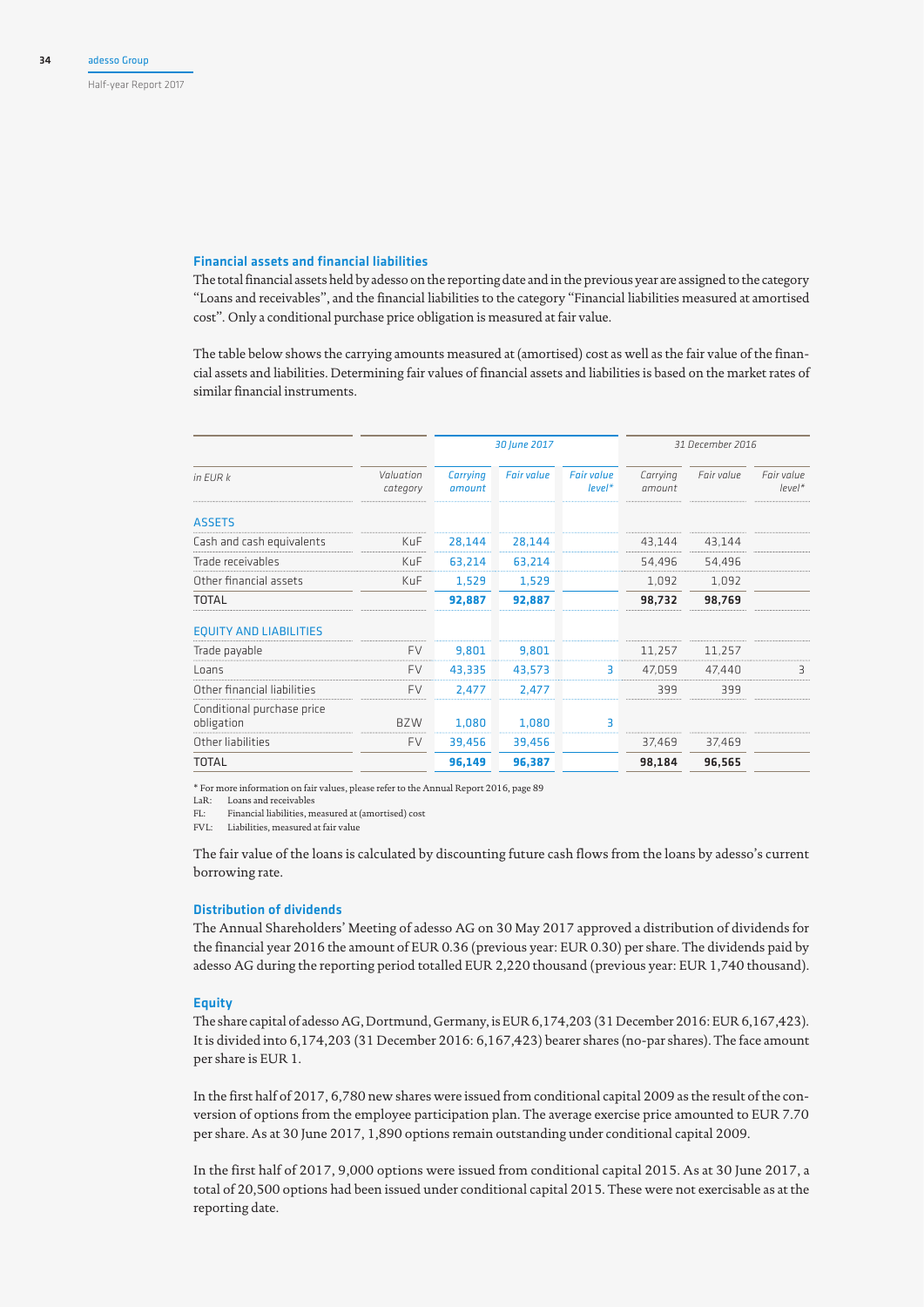# Segment Reporting

The allocation of adesso Group companies to the segments as well as the reporting of segment results remain unchanged compared to financial year 2016. Following its merger with Arithnea GmbH, UnitCon GmbH is now allocated to the "IT-Services" segment.

# Segment reporting, first half of 2017

| $in$ FUR $k$                                         | IT-Services | IT-Solutions | Reconciliation | <b>Consolidated</b> |
|------------------------------------------------------|-------------|--------------|----------------|---------------------|
| Sales revenues                                       | 133,897     | 33,268       | $-17,525$      | 149,640             |
| Changes in inventories                               | 2.774       | 265          | $-3,040$       | 0                   |
| Own work capitalised                                 | U           | U            | 0              | 0                   |
| Other operating income                               | 5,041       | 1,977        | $-5,584$       | 1,434               |
| Cost of materials                                    | $-34,416$   | $-5,902$     | 20,932         | $-19,386$           |
| Personnel costs                                      | $-81,279$   | $-19,935$    | 3,144          | $-98,069$           |
| Other operating expenses                             | $-20,708$   | $-6,847$     | 1,547          | $-26,008$           |
| EBITDA                                               | 5,310       | 2,827        | $-526$         | 7,611               |
| Depreciation and amortisation                        | $-1,719$    | $-660$       | $-1,547$       | $-3,926$            |
| Amortisation of goodwill                             | $-1,558$    | $-133$       | $+1,691$       | 0                   |
| EBIT                                                 | 2,034       | 2,034        | -382           | 3,685               |
| Income from financing and invest-<br>ment activities | 3,378       | 52           | $-3,639$       | $-208$              |
| <b>EARNINGS BEFORE TAX</b>                           | 5,410       | 2,086        | $-4,020$       | 3,477               |
| Amortisation of goodwill                             | 1,558       | 133          | $-1,691$       | 0                   |
| EBT before amortisation of goodwill                  | 6,968       | 2,219        | $-5,711$       | 3,477               |
|                                                      |             |              |                |                     |

## SEGMENT REPORTING, FIRST HALF OF 2016\*

| in EUR k                                             | <b>IT-Services</b> | IT-Solutions | Reconciliation | <b>Consolidated</b> |
|------------------------------------------------------|--------------------|--------------|----------------|---------------------|
|                                                      |                    |              |                |                     |
| Sales revenues                                       | 110,169            | 24,296       | $-15,466$      | 118,999             |
| Changes in inventories                               | 3,082              | 459          | $-3,541$       | 0                   |
| Own work capitalised                                 | O                  | O            | 13             | 13                  |
| Other operating income                               | 4,049              | 546          | $-3,876$       | 719                 |
| Cost of materials                                    | $-25,942$          | $-5,478$     | 19,274         | $-12,146$           |
| Personnel costs                                      | $-68,466$          | $-13,807$    | 3,175          | $-79,098$           |
| Other operating expenses                             | $-16,151$          | $-4,424$     | 984            | $-19,591$           |
| <b>EBITDA</b>                                        | 6,741              | 1,592        | 563            | 8,896               |
| Depreciation and amortisation                        | $-1,247$           | $-334$       | $-839$         | $-2,420$            |
| Amortisation of goodwill                             | $-1,551$           | $-133$       | 1,684          | n                   |
| <b>EBIT</b>                                          | 3,943              | 1,125        | 1,407          | 6,476               |
| Income from financing and invest-<br>ment activities | 2,051              | 28           | $-2,225$       | $-146$              |
| <b>EARNINGS BEFORE TAX</b>                           | 5,991              | 1,156        | $-818$         | 6,330               |
| Amortisation of goodwill                             | 1,551              | 133          | $-1,684$       | 0                   |
| EBT before amortisation of goodwill                  | 7.542              | 1,289        | $-2,501$       | 6,330               |

\* Comparison figures were adjusted pursuant to IAS 8 (please refer to the section titled "Retroactive changes pursuant to IAS 8").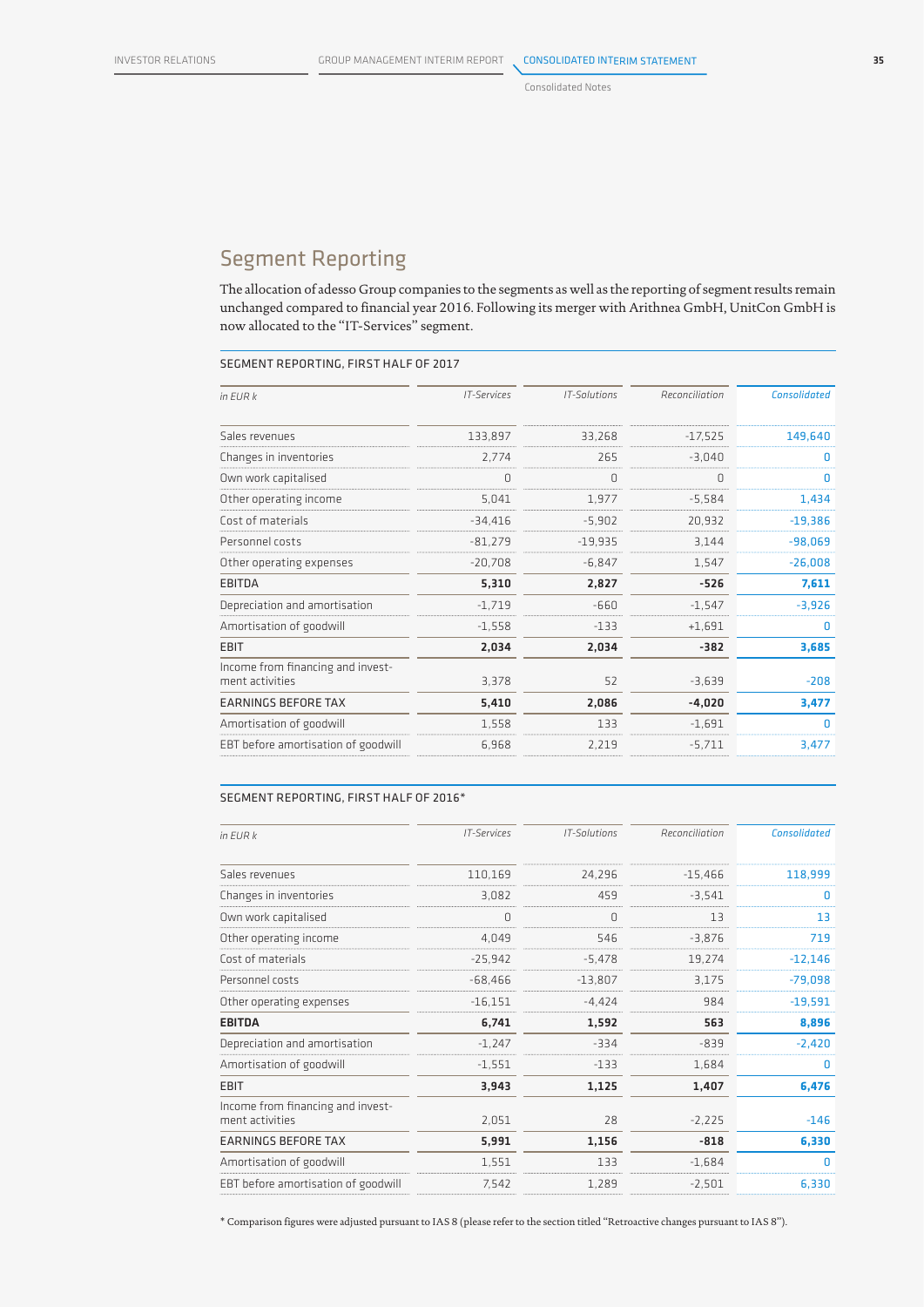The following table shows the allocation of sales with external clients by the client's place of business and non-current assets – both intangible assets and property, plant and equipment – by the location of the assets to geographical segments as required by IFRS 8.

|                  | Sales with external clients<br>by client's place of business |             | Non-current assets |             |
|------------------|--------------------------------------------------------------|-------------|--------------------|-------------|
|                  | 1st HY 2017                                                  | 1st HY 2016 | 1st HY 2017        | 1st HY 2016 |
| Germany          | 119,157                                                      | 91.589      | 51,033             | 43,396      |
| thereof goodwill |                                                              |             | 29,855             | 26.072      |
| Austria          | 3.064                                                        | 3.015       | 3.598              | 3.608       |
| thereof goodwill |                                                              |             | 3.552              | 3.552       |
| Switzerland      | 22.039                                                       | 20.694      | 12.227             | 16.283      |
| thereof goodwill |                                                              |             | 10.270             | 10.293      |
| Other            | 5.381                                                        | 3.701       | 105                | 112         |

More than 10 % of the sales generated by adesso were not applicable to any one customer in interim reporting periods 2017 and 2016.

# Supplementary Information

# Executive Board

The adesso AG Supervisory Board has decided to prematurely extend the contracts of Executive Board members Christoph Junge (47) and Andreas Prenneis (52), which were set to expire in 2017 and 2018. Both Junge and Prenneis have already signed their extensions, which now run through to the end of 2022 and start of 2023 respectively.

## Long-term remuneration

The valuation is based on the parameters described in the Annual Report 2016.

The expense for the phantom shares granted to the Executive Board amounted to EUR 251 thousand during the reporting period (H1 2016: EUR 662 thousand).

## Related party disclosures

adesso maintains ordinary business relationships with associated non-consolidated companies and other related parties at market terms and conditions. Loans were not issued to members of the Executive Board or Supervisory Board.

As at 30 June 2017, there were no significant changes to the related party disclosures included in the consolidated financial statements as at 31 December 2016.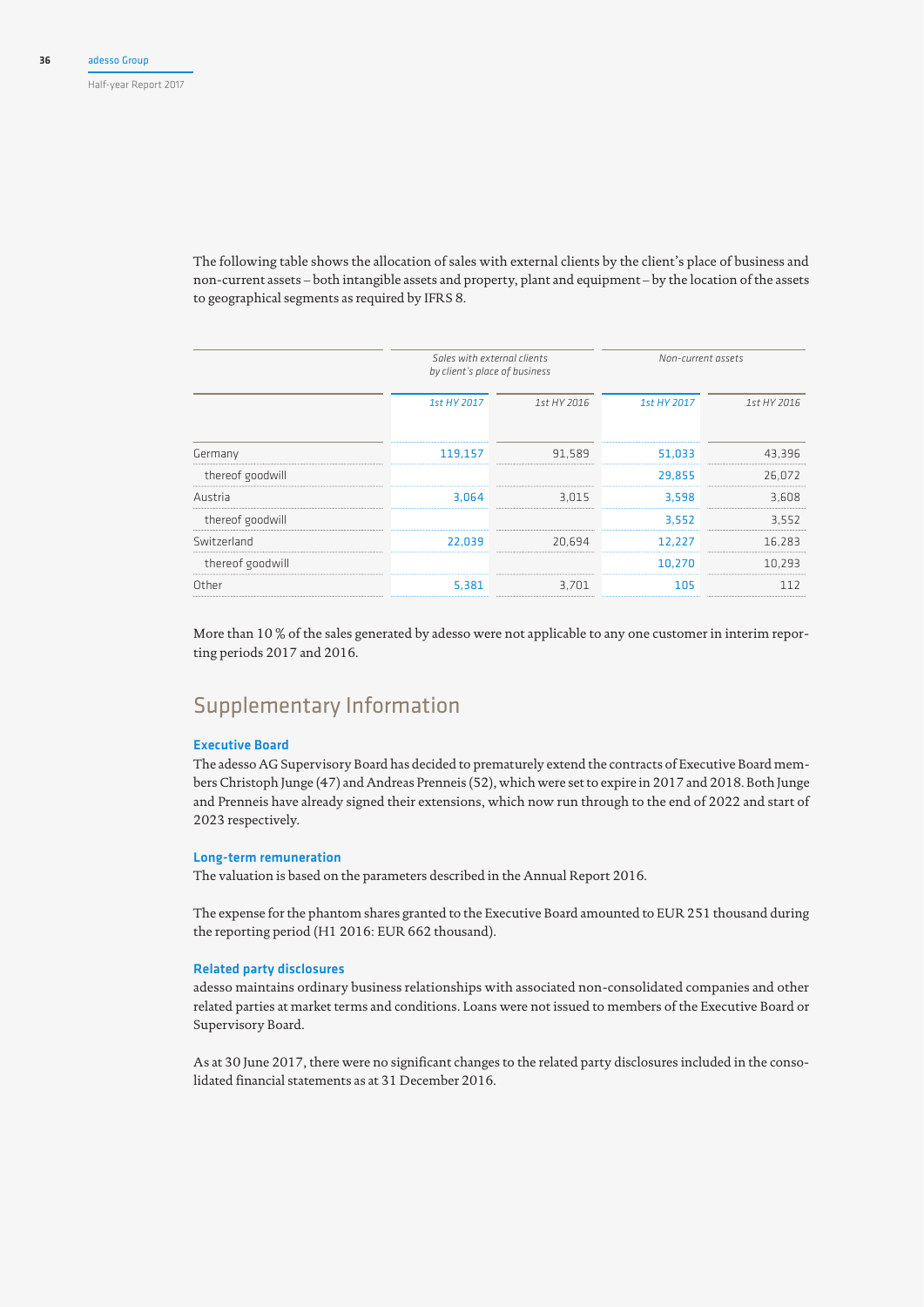## Earnings per share

As at 30 June 2017, 6,176 outstanding options on the acquisition per share under the employee participation plan had to be taken into account in calculating the diluted earnings per share (H1 2016: 6,163).

| 1st HY                                                                                                   | 2017      | 2016      |
|----------------------------------------------------------------------------------------------------------|-----------|-----------|
|                                                                                                          |           |           |
| Proportion of consolidated earnings allocated to adesso AG<br>shareholders (in EUR k)                    | 2.224     | 3.801     |
| Average number of shares issued and outstanding                                                          | 6.167.536 | 5.820.757 |
| Undiluted earnings per share (in EUR)                                                                    | 0.36      | N 65      |
| Average number of shares issued and outstanding, including the<br>dilution effect of outstanding options | 6.173.712 | 5.826.920 |
| Diluted earnings per share (in EUR)                                                                      | 0.36      | N 65      |

## Other disclosures

The Executive Board and Supervisory Board found approval of their actions at the Annual Shareholders' Meeting on 30 May 2017. Ernst & Young GmbH Wirtschaftsprüfungsgesellschaft, Dortmund, Germany, was appointed by the Annual Shareholders' Meeting as auditor of the annual financial statements and consolidated financial statements for financial year 2017.

# Events after the balance sheet date

There were no significant events for adesso after the balance sheet date.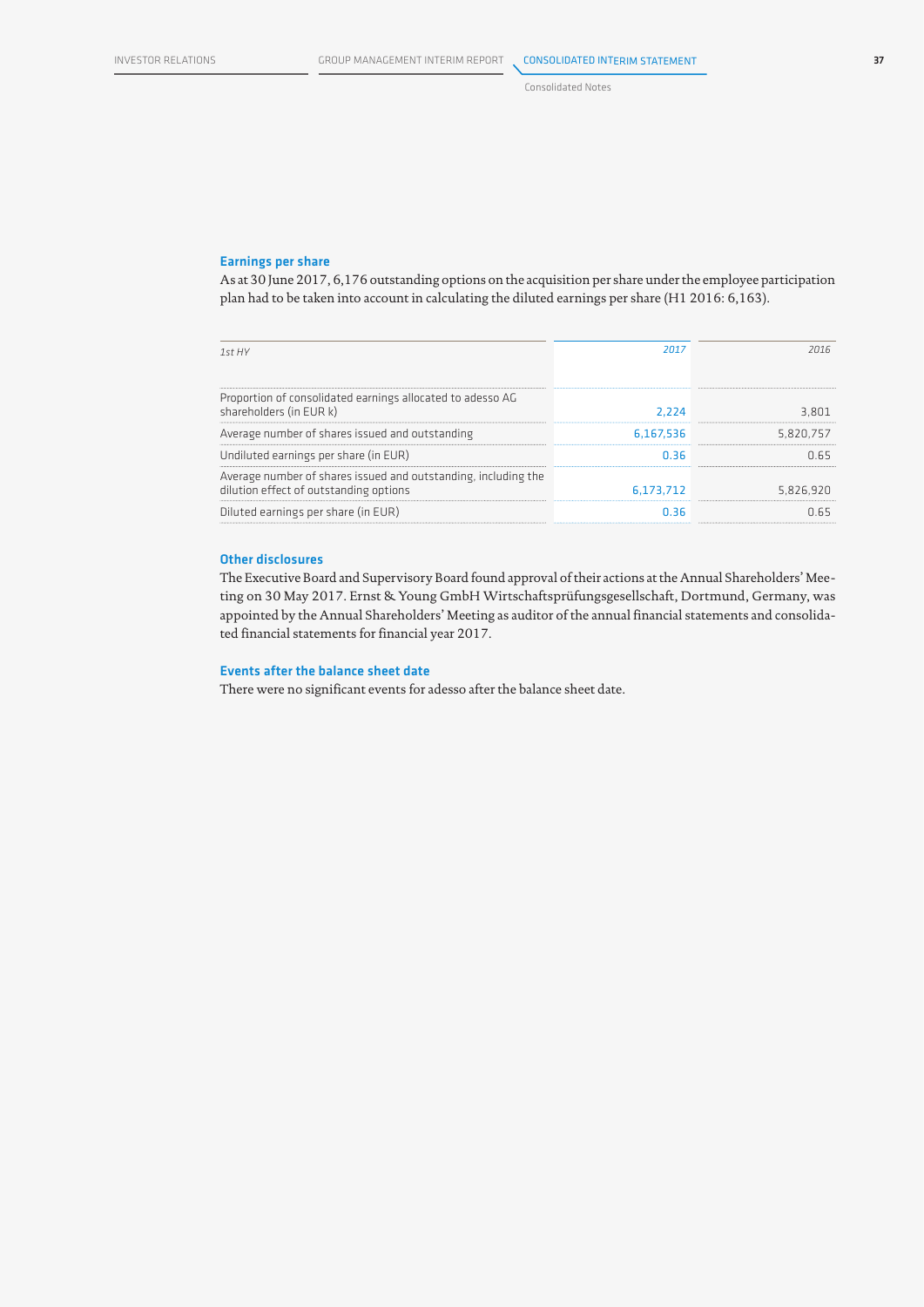Half-year Report 2017

# STATEMENT OF THE LEGAL REPRESENTATIVES

We confirm that the Consolidated Interim Statement, in accordance with the applicable accounting principles in observation of the principles of proper accounting and to the best of our knowledge, present a true and fair view of the group's net assets, financial position and results of operations, and that the consolidated interim management report presents a true and fair view of the group's results of operations and position in addition to describing the material opportunities and risks for the expected development of the group over the remaining course of the financial year.

Dortmund, im September 2017

adesso AG The Executive Board

Michael Kenfenheuer Christoph Junge Andreas Prenneis

 $\approx$ 

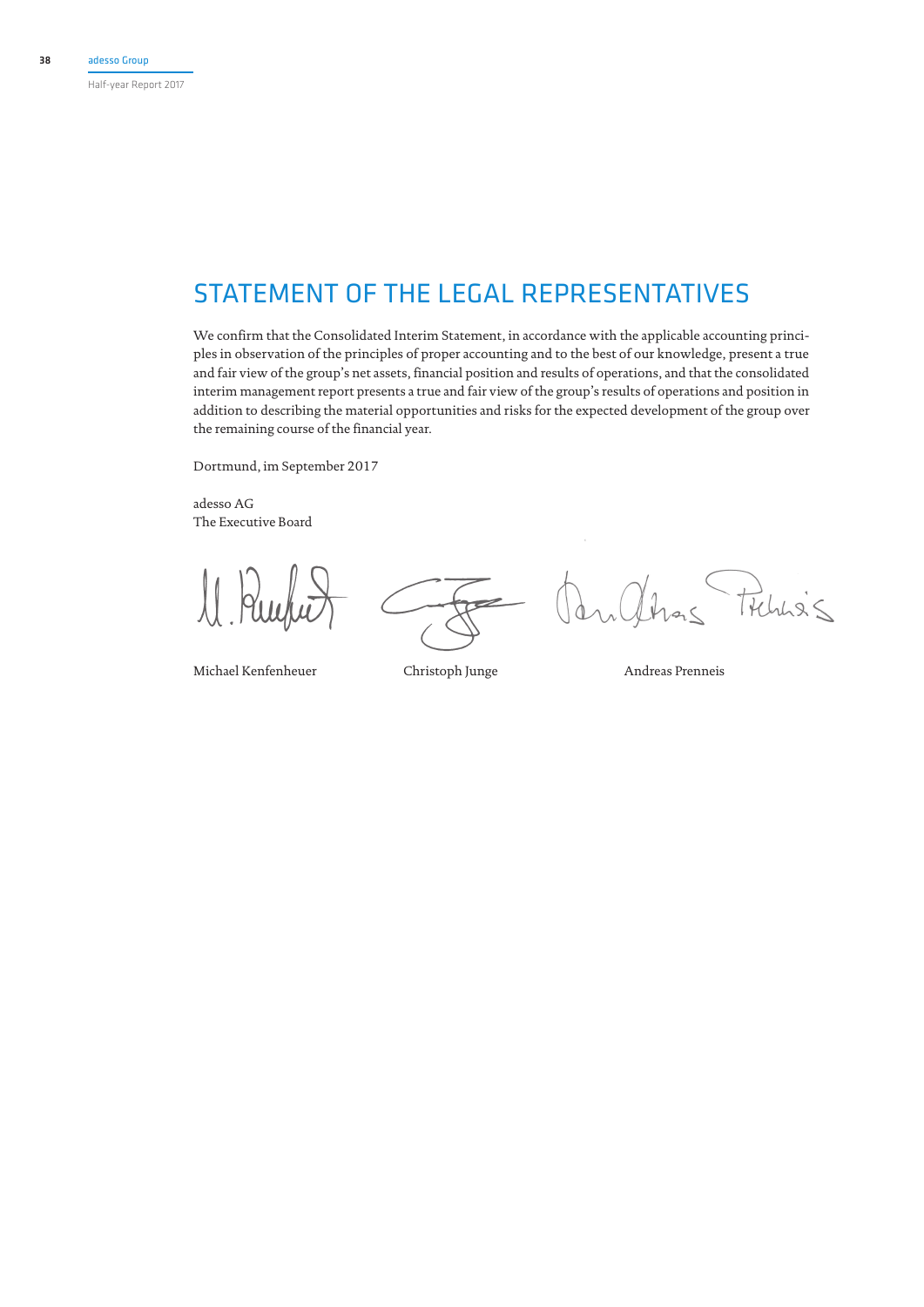# FORWARD-LOOKING STATEMENTS

This interim report contains forward-looking statements that pertain to the business, financial position and income of adesso AG. Forward-looking statements are not historical facts and are indicated by a number of terms, including "believe", "expect", "predict", "intend", "forecast", "plan", "estimate", "endeavour", "foresee", "assume", "pursue the goal" and other similar expressions. Forward-looking statements are based on current plans, estimates, forecasts and expectations and are therefore subject to risks and elements of uncertainty that could result in significant deviations between actual developments, income and performance and the developments, income and performance explicitly stated or implicitly supposed in the forward-looking statements.

Readers are advised not to place undue faith in these forward-looking statements, which are valid solely at the moment at which they are made. adesso AG does not intend to publish an update of these forward-looking statements to take into account events or circumstances that take place or arise after the date of publication of this interim report and does not assume any liability for doing so.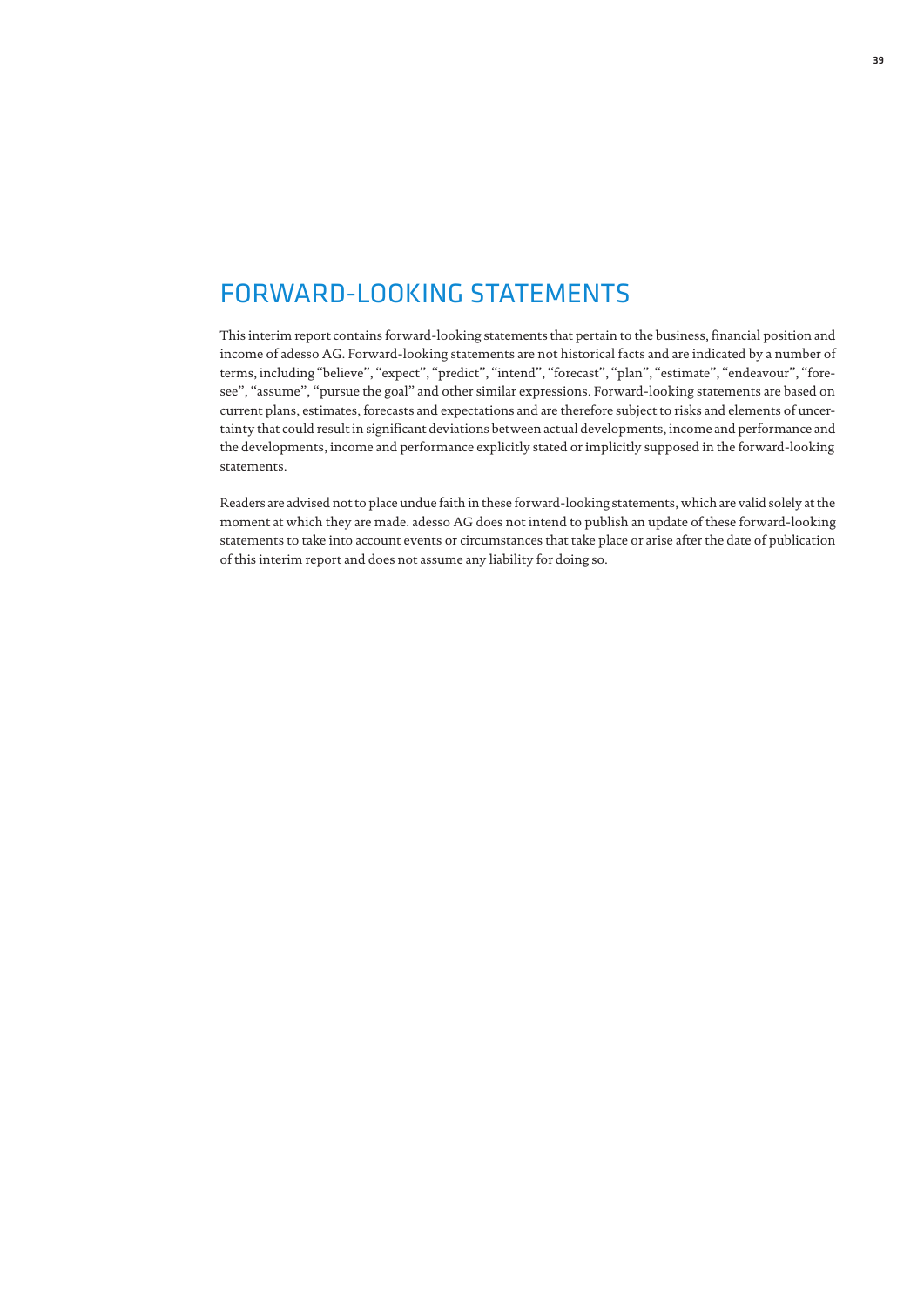Half-year Report 2017

# FINANCE CALENDAR

| Date          | Fvent                                                                                 |
|---------------|---------------------------------------------------------------------------------------|
| 2017-01-05-06 | 20. ODDO Forum, Lyon                                                                  |
| 2017-02-16    | 11th German Conference der ODDO SEYDLER BANK AG, Frankfurt/Main                       |
| 2017-04-21    | Publication of the 2016 annual report, financial press / analyst conference, Dortmund |
| 2017-05-09    | 8th DVFA Spring Conference, Frankfurt/Main                                            |
| 2017-05-18    | Warburg Highlights 2017, Hamburg                                                      |
| 2017-05-30    | Regular ASM, Dortmund                                                                 |
| 2017-06-02    | Dividend payment                                                                      |
| 2017-09-15    | Publication of the 2017 half-year figures                                             |
| 2017-10-10    | Roadshow, London                                                                      |
| 2017-11-16    | Warburg Meet-The-Future & Software/IT-Services, Berlin                                |
| 2017-11-28/29 | Deutsches Eigenkapitalforum/One-on-Ones, Frankfurt/Main                               |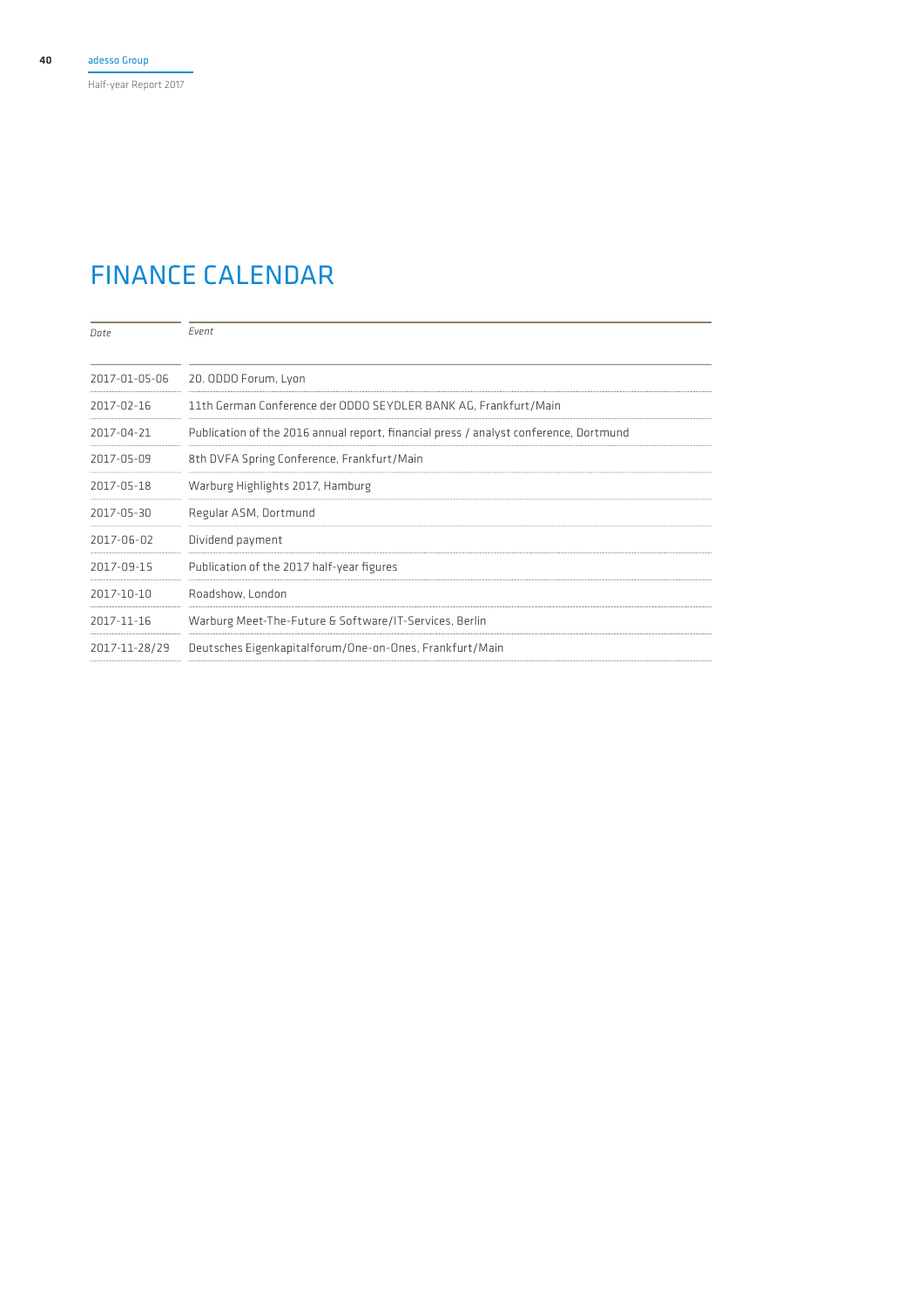# IMPRINT

adesso AG Stockholmer Allee 20 // 44269 Dortmund // Germany // T +49 231 7000-7000 // F +49 231 7000-1000 // ir@adesso.de // www.adesso-group.de/en/ www.adesso.de/en/ Concept, Layout adesso AG // Illustrations www.shutterstock.com (theromb, Kittitat Tanta, VectorPot, Graphic farm,

Macrovector).